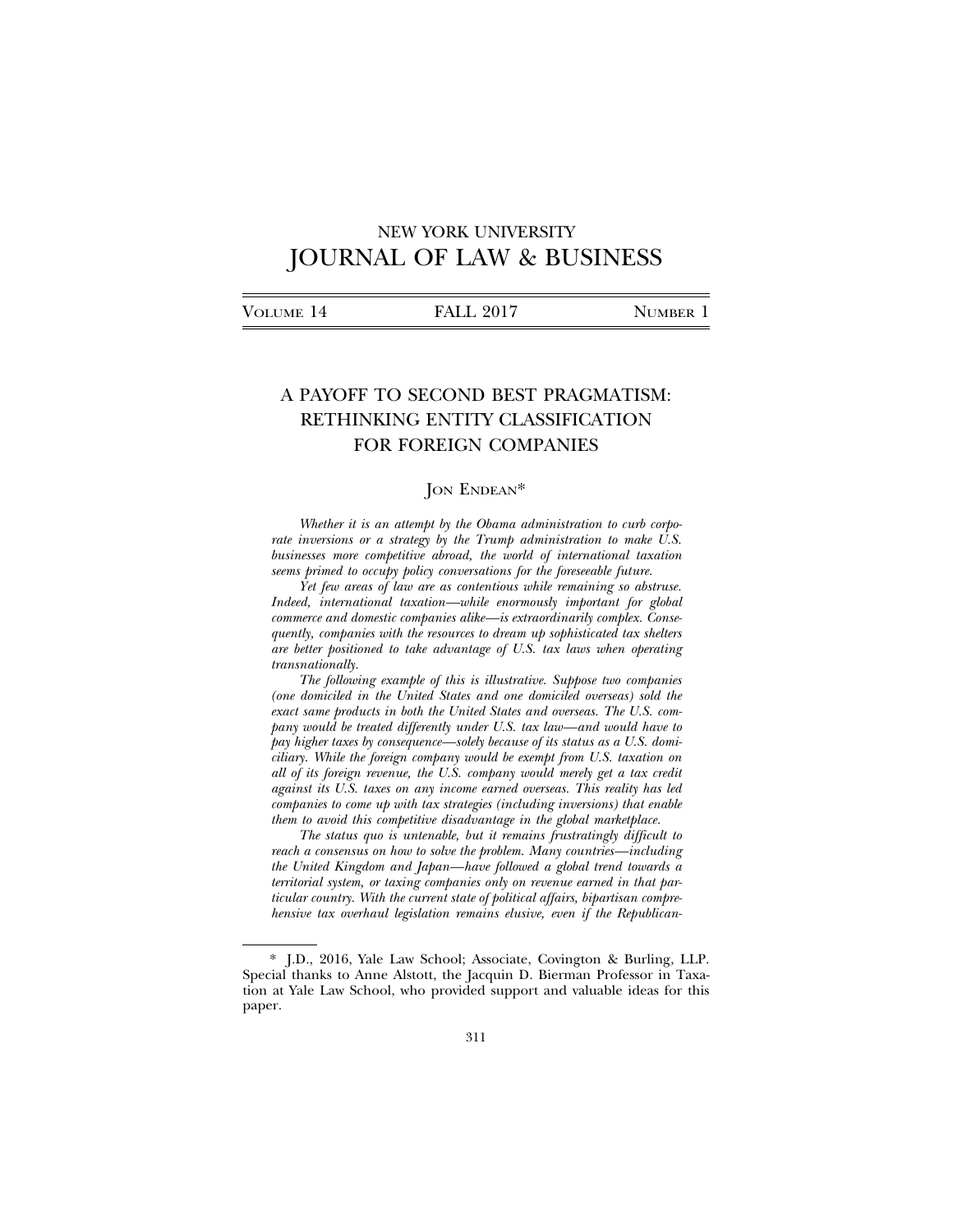*backed Tax Cuts and Jobs Act of 2017 becomes law. This paper argues for an elegant "second best" solution that could help crack down on corporate tax games while providing a road map towards a territorial system, bringing the United States into alignment with global trends.*

*Namely, this proposal suggests that in the same vein as the corporate check-the-box regulations promulgated during the Clinton administration, companies could simply elect whether they wish to be treated as a foreign or a domestic entity. While this would leave the vast majority of the tax code largely intact, it would have wide-reaching implications for tax law and corporate structuring (without upsetting the legal form of current structures), provide a pathway towards a true territorial system, and potentially help uncover abusive tax shelters in the process.*

|      |                                                              | 312 |  |
|------|--------------------------------------------------------------|-----|--|
| L.   | THE TAXATION OF INTERNATIONAL TRANSACTIONS                   |     |  |
|      | BY THE UNITED STATES                                         | 314 |  |
| H.   | THE ROLE OF THE OFFSHORE TAX ECONOMY IN                      |     |  |
|      | U.S. AND GLOBAL MARKETS                                      | 322 |  |
|      | Facilitation of Inbound Foreign Investment<br>А.             | 322 |  |
|      | The Desire to Keep "American" Companies<br>В.                |     |  |
|      | Competitive Abroad                                           | 327 |  |
| III. | PROPOSING A "SECOND BEST" ALTERNATIVE TO THE                 |     |  |
|      | CURRENT SYSTEM                                               | 330 |  |
|      | The Theory of the Second Best $\ldots$<br>А.                 | 331 |  |
|      | The First Best Solution for International Tax<br>В.          |     |  |
|      |                                                              | 332 |  |
|      | A "Deemed Foreign Entity"—Second Best<br>C.                  |     |  |
|      |                                                              | 335 |  |
|      | $Check$ -the-Box in Corporate Taxation $\ldots \ldots$<br>1. | 337 |  |
|      | A Deemed Foreign Entity<br>2.                                | 339 |  |
|      | Getting from Here to There<br>3.                             | 341 |  |
|      | IV. THE COMPLICATIONS AND ADVANTAGES OF BEING A              |     |  |
|      | "DEEMED FOREIGN ENTITY"                                      | 344 |  |
|      | Potential Complications of the Second Best<br>А.             | 345 |  |
|      | Advantages of a Second Best Election<br>В.                   | 347 |  |
|      |                                                              | 349 |  |

## **INTRODUCTION**

On April 4, 2016, the Treasury Department, under the leadership of President Obama and his Secretary of the Treasury, Jacob Lew, announced new regulations tightening the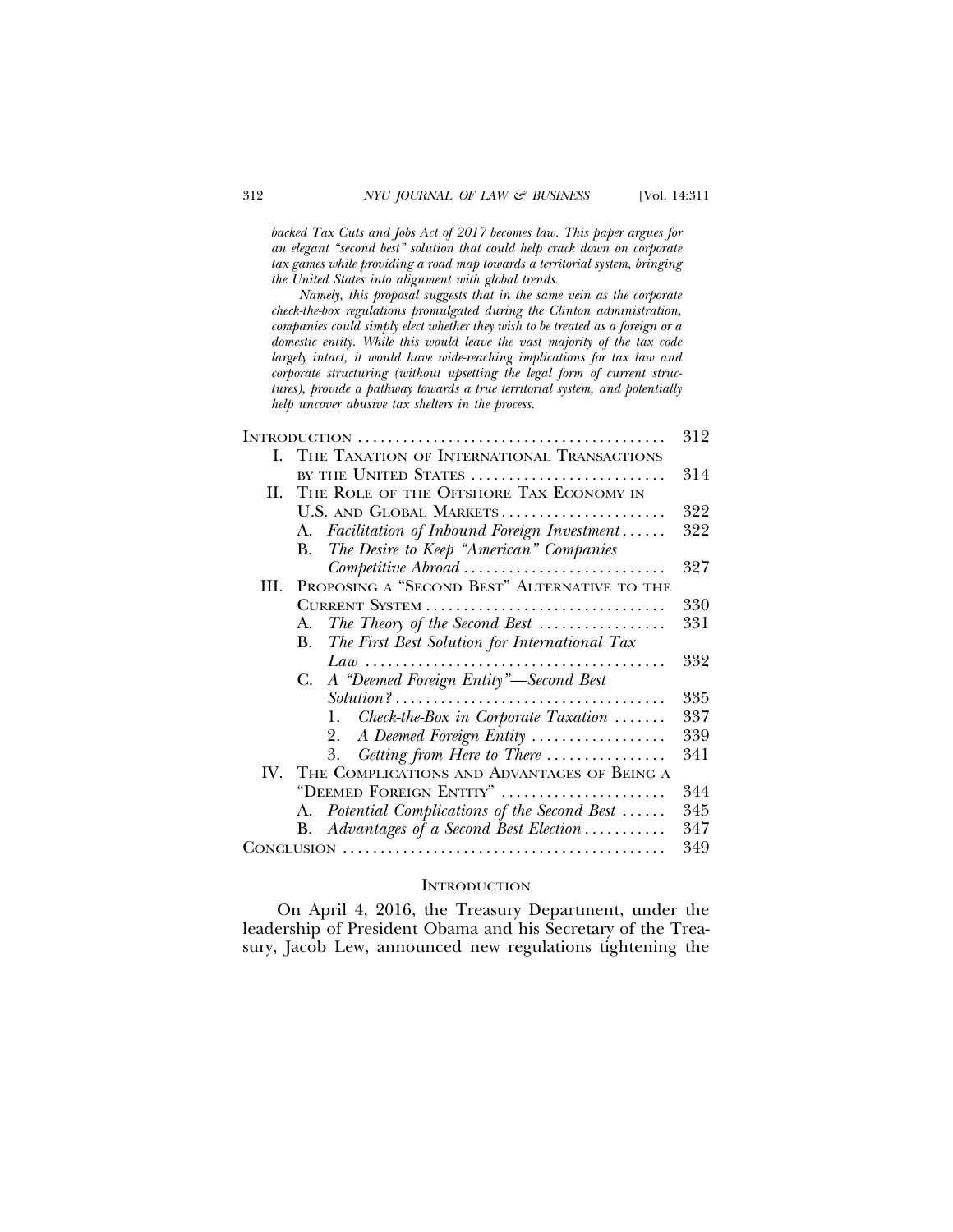rules regarding corporate inversions.1 This move led Pfizer (domiciled in the United States<sup>2</sup>) and Allergan (domiciled in Ireland<sup>3</sup>) to call off their planned merger, as the companies viewed the new regulations as an "adverse tax law change."4 While the new rules set the battle lines in the Obama administration's attempts to prevent companies from moving their place of incorporation offshore, they help illuminate an enormous problem in tax policy today. The U.S. taxes domestic companies on all of their worldwide income, but it taxes foreign companies on only their U.S.-source income. This disparate treatment, coupled with one of the highest corporate tax rates in the world, has created a strong incentive for companies to figure out ways to move their place of incorporation overseas.

Perhaps the most straightforward way to address this problem would be to treat U.S. and foreign companies the same. This would mean, in effect, a transition to a territorial system. However, despite wide acknowledgement of the need to overhaul the tax code, particularly with respect to international taxation,<sup>5</sup> there seems to be little appetite for moving to a true

<sup>1.</sup> Press Release, U.S. Dep't of Treasury, Treasury Announces Additional Action to Curb Inversions, Address Earnings Stripping, JL-405 (Apr. 4, 2016), https://www.treasury.gov/press-center/press-releases/Pages/jl0405 .aspx.

<sup>2.</sup> Pfizer, Inc., Current Report (Form 8-K) (Apr. 6, 2016) [hereinafter Pfizer 8-K], http://www.sec.gov/Archives/edgar/data/78003/0001193125 16531559/d175229d8k.htm.

<sup>3.</sup> Allergan plc, Current Report (Form 8-K) (Apr. 6, 2016), http://www .sec.gov/Archives/edgar/data/1578845/000119312516531600/d177691d8k .htm.

<sup>4.</sup> Pfizer 8-K, *supra* note 2; *accord* Jonathan D. Rockoff, Liz Hoffman, & Richard Rubin, *Pfizer Walks Away from Allergan Deal*, WALL ST. J. (Apr. 6, 2016), http://www.wsj.com/articles/pfizer-walks-away-from-allergan-deal-14 59939739.

<sup>5.</sup> *See* House Republican Members of the Ways and Means Comm., *A Better Way: Our Vision for a Confident America – Tax* 27 (June 24, 2016) [hereinafter House Republican Members], http://abetterway.speaker.gov/\_assets/ pdf/ABetterWay-Tax-PolicyPaper.pdf ("Taken together, a 20 percent corporate rate, a switch to a territorial system, and border adjustments will cause the recent wave of inversions to come to a halt."); REUVEN AVI-YONAH, THE CENTURY FOUND. PROPOSALS FOR INTERNATIONAL TAX REFORM: IS THERE A MIDDLE ROAD? (Nov. 17, 2016), https://s3-us-west-2.amazonaws.com/production.tcf.org/app/uploads/2016/11/17084930/proposals-for-international-tax-reform-is-there-a-middle-road.pdf.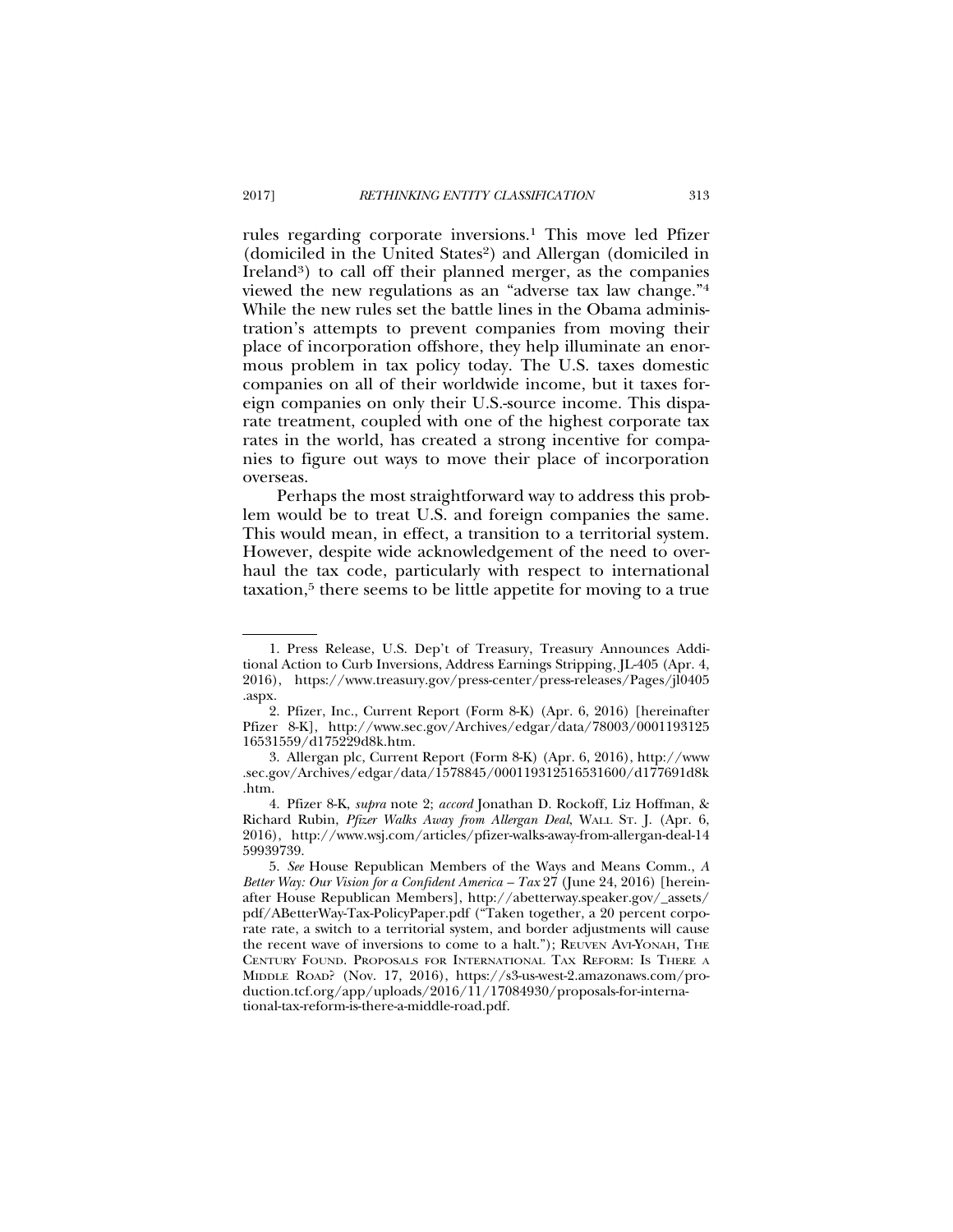territorial system by Congress.6 While the Tax Cuts and Jobs Act of 2017 ostensibly moves to a territorial system by virtue of granting a deduction to U.S. shareholders for dividends received from controlled foreign corporations with respect to such a subsidiary's foreign earnings, it does so while retaining complicated provisions intended on preventing base erosion. It might be a laudable effort in the abstract, but does not address the issue of a U.S. corporation being taxed on its overseas earnings; it merely tries to allow earnings from foreign subsidiaries to be repatriated without any tax cost. In light of that reality, perhaps a different strategy would be worthwhile. Building on the success of the Treasury's check-the-box regulations in the mid-1990s, which allowed companies to elect to be treated as either a corporation or as a partnership for tax purposes, this Article suggests a "second best" strategy for accomplishing a similar end in the realm of international tax. Rather than fixing a company's status under the tax code by place of incorporation, this Article suggests allowing business entities the ability to elect treatment as either a domestic or foreign entity. This small change would leave the rest of the Internal Revenue Code ("Code") intact (including transfer pricing rules and Subpart F, which governs foreign entities controlled by U.S. persons) while giving companies the flexibility to both retain their place of incorporation here in the United States and avoid U.S. taxation of their foreign income.

## I.

# THE TAXATION OF INTERNATIONAL TRANSACTIONS BY THE UNITED STATES

The current tax regime employed by the United States with respect to international transactions is commonly referred to as a worldwide tax system, meaning that U.S. persons are taxed on all of their worldwide income.7 By contrast, non-U.S. corporations are taxed only on certain types of invest-

<sup>6.</sup> Richard Rubin, *U.S. Crackdown on Inversions Renews Calls for Tax Code Overhaul*, WALL ST. J. (Apr. 6, 2016) ("[T]here are few signs that the parade of companies attempting to flee the U.S. tax net or the administration's increasingly ambitious regulatory attempts to stop them will prompt Congress to act."), http://www.wsj.com/articles/u-s-crackdown-on-inversions-renewscalls-for-tax-code-overhaul-1459982348.

<sup>7.</sup> I.R.C. § 61 (2012).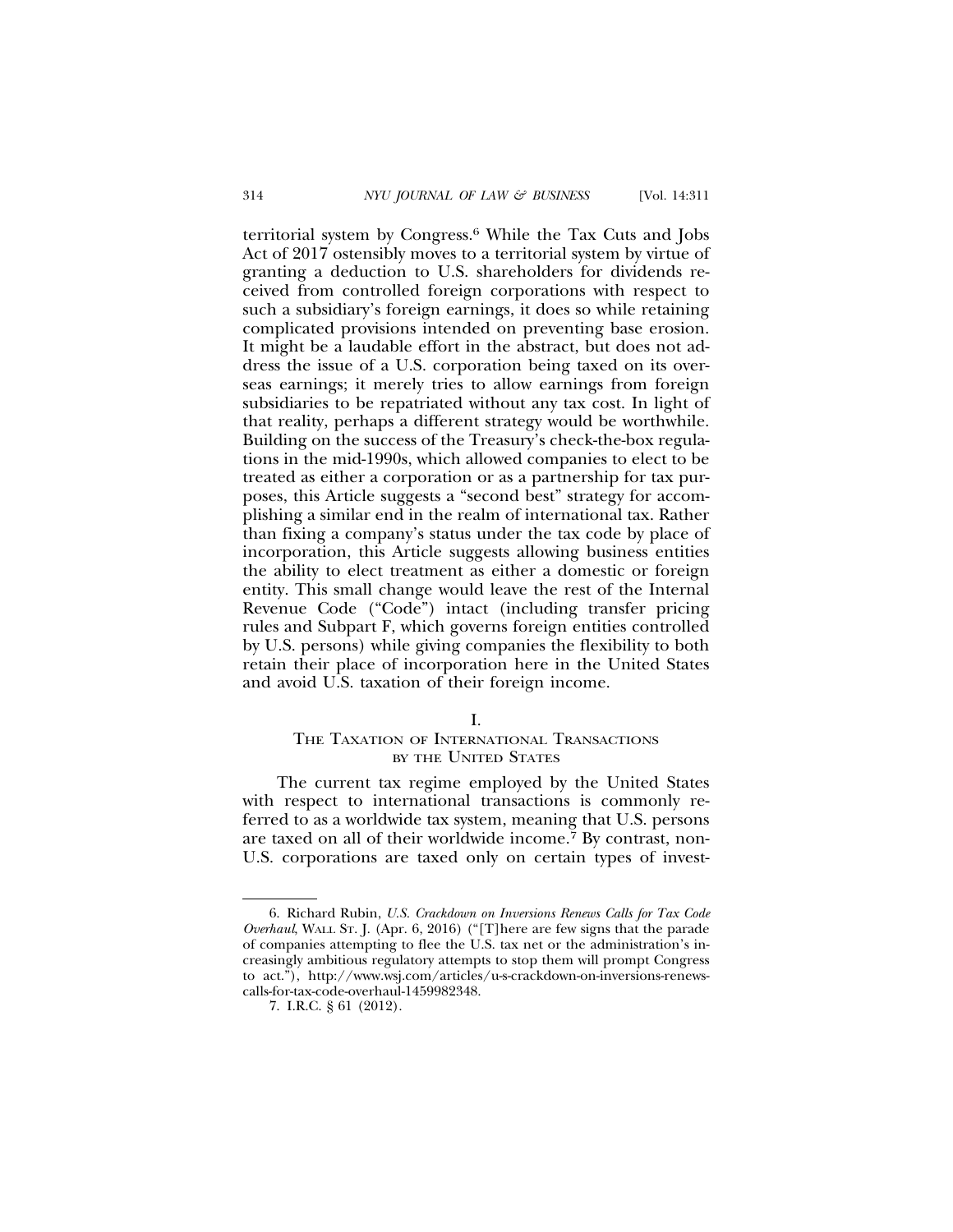ment income from U.S. sources<sup>8</sup> or income effectively connected with the conduct of a U.S. trade or business.9 Because foreign corporations are not subject to U.S. corporate tax on their non-U.S. income, there is a discrepancy in how foreign persons are treated compared with how U.S. persons are treated.

In the context of corporate law, this system of worldwide taxation ultimately incentivizes multinational corporations to minimize their overall tax liability through the use of offshore corporations, including the use of shell entities. These tax games are not illegal, and though often hidden by layers of offshore holding companies and tax strategies, they are used regularly by many multinational companies. According to the Citizens for Tax Justice, 73 percent of Fortune 500 companies use subsidiaries in tax haven jurisdictions.10 Multinationals do not limit themselves to incorporating in tax havens, either. Repeated waves of "corporate inversions" have dominated tax planning for decades, meaning that dozens of companies formerly domiciled in the United States are now considered to be located in a foreign country for tax purposes.<sup>11</sup>

While a boon to lawyers and investment bankers, this reincorporating, inverting, and creating offshore subsidiaries serves little purpose for corporations other than aiding in tax planning. In short, they are taking advantage of a system that penalizes American companies for being American, because it is only American companies that are required to pay taxes on their worldwide income.

For the purposes of U.S. taxation, foreign companies are liable to be taxed on two different types of income. The first, Effectively Connected Income (ECI), refers to income that is effectively connected with a U.S. trade or business.12 Thus, when a foreign company operates its business within the United States, that income will be subject to taxation under

<sup>8.</sup> I.R.C. § 881 (2012).

<sup>9.</sup> I.R.C. § 882 (West 2014).

<sup>10.</sup> ROBERT S. MCINTYRE ET AL., CITIZENS FOR TAX JUSTICE & U.S. PIRG ED. FUND, OFFSHORE SHELL GAMES 1 (2015), http://ctj.org/pdf/offshore shell2015.pdf.

<sup>11.</sup> Cathy Hwang, *The New Corporate Migration: Tax Diversion Through Inversion*, 80 BROOK. L. REV. 807, 821–833 (2015) (providing a survey of four generations of tax-driven corporate inversions).

<sup>12.</sup> I.R.C. § 864(c) (2012).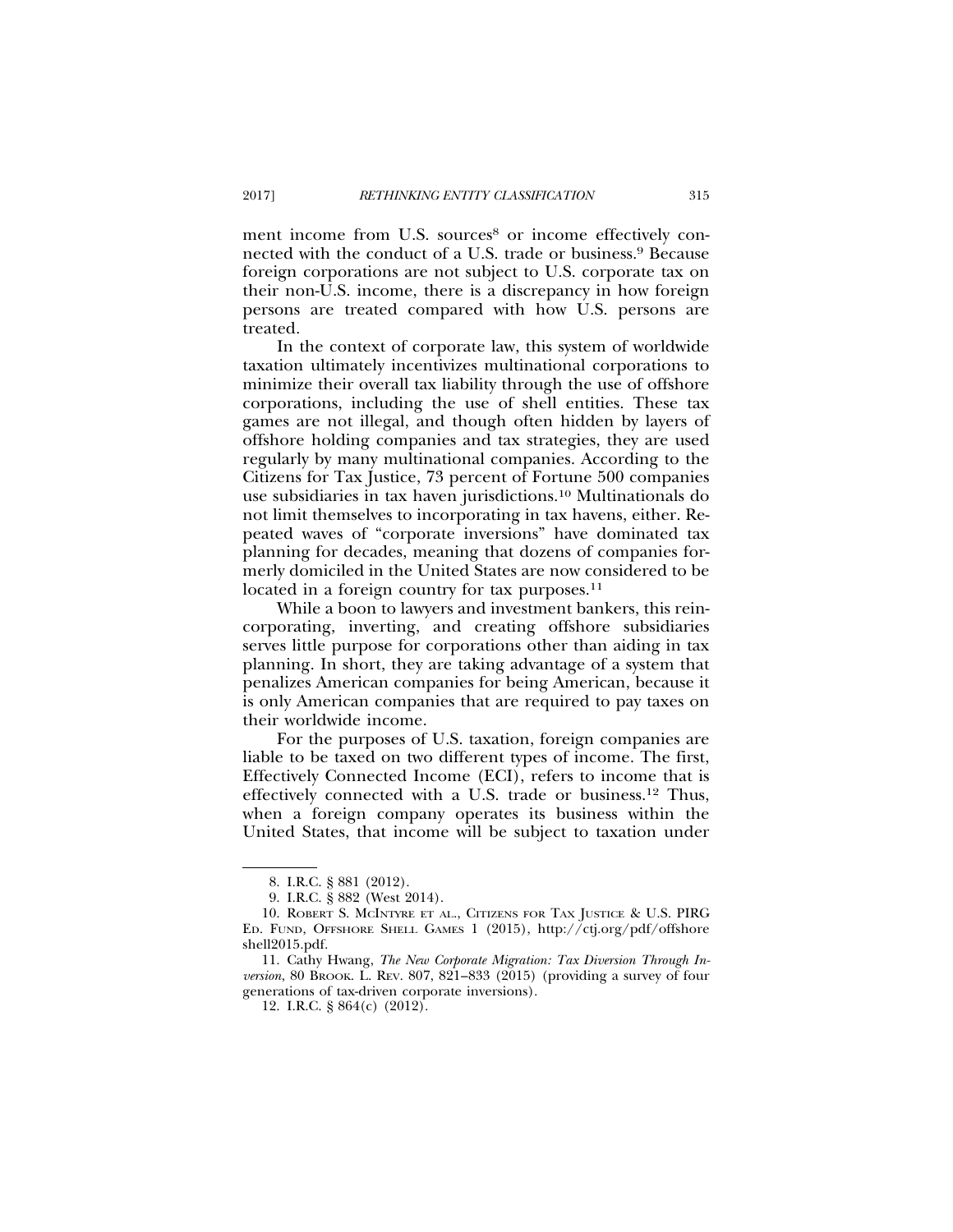the normal tax regime.13 In order to prevent companies from manipulating the source of income to avoid U.S. taxation, certain types of income (such as royalties or interest payments to a financial institution) are considered ECI if the company "has an office or other fixed place of business within the United States to which such income, gain, or loss is attributable."14

The second type of income is known as Fixed or Determinable Annual or Periodical income (FDAP income), which refers to income from U.S. sources that is not ECI.15 Such income is subject to a withholding tax of 30 percent (often reduced if the offshore company's home country has a relevant treaty with the United States<sup>16</sup>) and reflects the interest in preventing certain types of highly mobile income (e.g., interest, dividends, rents, royalties, etc.) from going untaxed.17 What remains clear, however, is that the sourcing rules are designed to ensure that companies treated as foreign corporations by the tax code are still taxed on income earned within the United States.

This system tends to benefit companies with the resources to either reincorporate offshore or set up offshore subsidiaries. For those companies with the resources to map out even more complex and ingenious tax strategies, the benefits of gaming the international tax system are even larger.18 For example, lawyers for technology companies notoriously developed the "Double Irish with a Dutch Sandwich," which ulti-

<sup>13.</sup> *See* I.R.C. § 882 (West 2014).

<sup>14.</sup> I.R.C. § 864(c)(4)(B) (2012).

<sup>15.</sup> I.R.C. § 881(a) (2012).

<sup>16.</sup> *See, e.g.*, Convention Between the Government of the United States of America and the Government of the United Kingdom of Great Britain and Northern Ireland for the Avoidance of Double Taxation and the Prevention of Fiscal Evasion with Respect to Taxes on Income and on Capital Gains, U.K.–U.S., art. XI(1), July 24, 2001, T.I.A.S. No. 13161 (reducing withholding tax on interest income to 0 percent), https://www.treasury.gov/resource-center/tax-policy/treaties/Documents/uktreaty.pdf.

<sup>17.</sup> *See* Howell H. Zee, *Taxation of Financial Capital in a Globalized Environment: The Role of Withholding Taxes*, 51 NAT'L TAX J. 587, 587 (1998).

<sup>18.</sup> *See* Reuven S. Avi-Yonah & Yaron Lahav, *The Effective Tax Rates of the Largest U.S. and EU Multinationals*, 65 TAX L. REV. 375, 383 (2012) (showing that the largest U.S. multinationals pay an effective tax rate far lower than their statutory rate).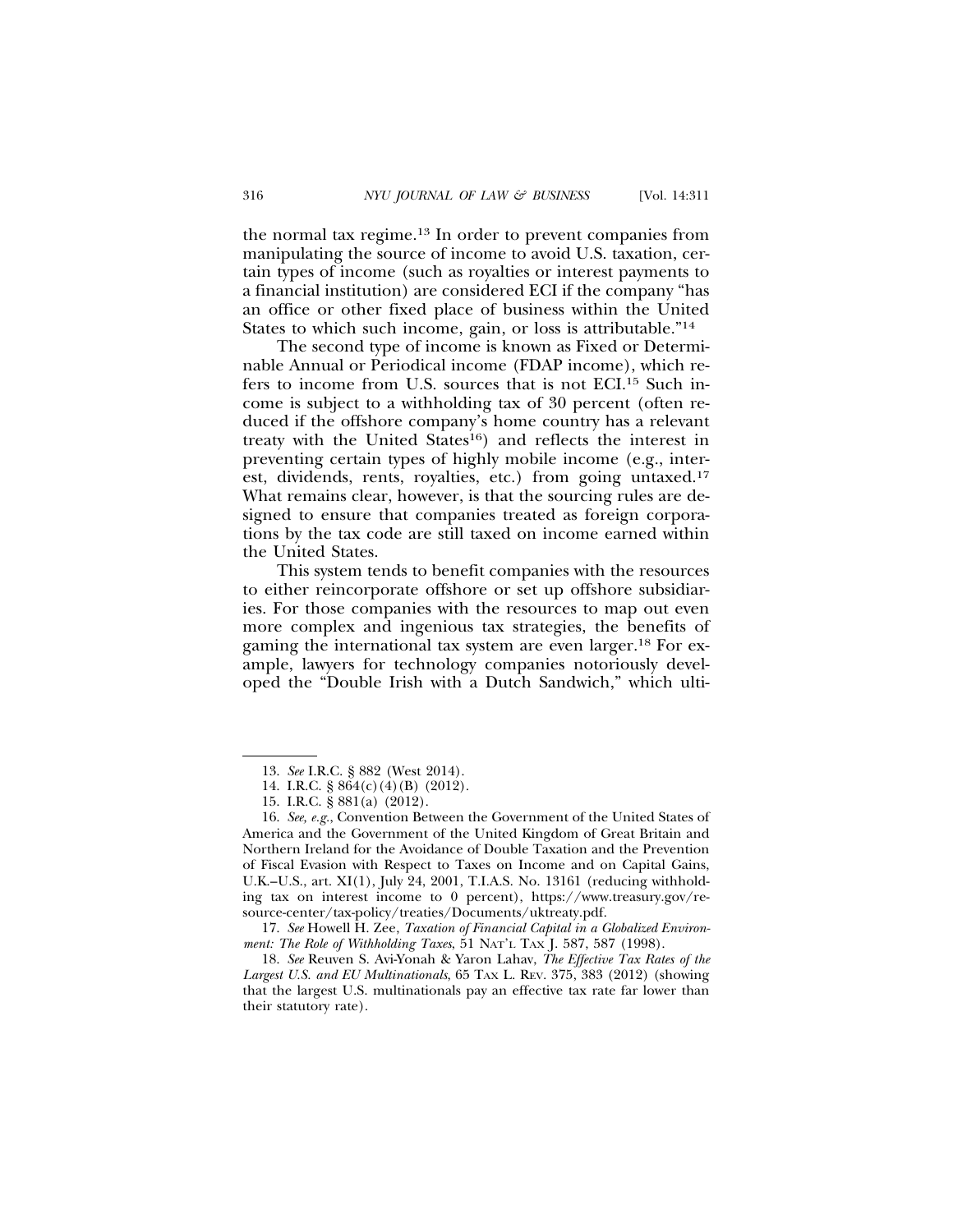mately enables companies using the structure to legally pay a near-zero tax rate on much of its foreign income.19

This system is also problematic because it creates a system ripe for *illegal* tax abuse and tax evasion. By shielding their balance sheets in foreign jurisdictions, foreign subsidiaries are able to operate in a world with little oversight from the governments of the countries in which they do most of their business.20 Of particular concern to many is the fact that money held in offshore jurisdictions is far in excess of those countries' GDPs. For example, Bermuda's GDP was \$6 billion in 2010, but U.S.-controlled subsidiaries reported \$94 billion in

20. *See* ALAIN DENEAULT, OFFSHORE: TAX HAVENS AND THE RULE OF GLOBAL CRIME 51 (George Holoch trans., The New Press) (2011).

<sup>19.</sup> Edward D. Kleinbard, *Stateless Income*, 11 FLA. TAX REV. 699, 712–13 (2011). The "Double Irish with a Dutch Sandwich" is a technique by which a company incorporated in Ireland (IrishCoOne) wholly owns a company wholly owned in the Netherlands (DutchCo), which in turn wholly owns a company that is incorporated in Ireland but has its principal place of business in an offshore tax haven such as the Cayman Islands (IrishCoTwo). IrishCoOne, wholly owned by the U.S. parent, elects to be treated as a corporation for U.S. tax purposes, and DutchCo and IrishCoTwo elect to be treated as disregarded entities such that from the perspective of U.S. tax law, the U.S. parent only has an Irish subsidiary, thereby avoiding potential issues with regards to Subpart F income. The U.S. parent incorporates the companies by successively contributing its non-U.S. intellectual property (IP) assets (such as certain European IP assets) and setting up license agreements between the companies. IrishCoOne receives profits generated pursuant to the use of the IP, but pursuant to the license agreement with DutchCo, gets a deduction for royalties paid such that it can nearly eliminated any Irish tax liability. Because both the Netherlands and Ireland are not subject to certain withholding taxes by virtue of both being in the European Union (EU), there is no tax leakage on the transfer of royalty payments to DutchCo. DutchCo then sends the revenue received from IrishCoOne (and thereby receiving a deduction roughly equal to its profit, thereby negating any Dutch tax) to IrishCoTwo pursuant to its own license agreement, again with no tax leakage on withholding taxes by virtue of the fact that from the perspective of the Netherlands, IrishCoTwo is an Irish (and therefore, EU) company. However, under Irish tax law, IrishCoTwo is actually a *foreign* company because its principal place of business is located offshore. Therefore, because all of IrishCoTwo's revenue is from the Netherlands and is therefore foreign earnings to a foreign company, no Irish tax is levied on the company. The bottom line is that because of the offsetting revenues and deductions on royalties paid, none of the entities end up paying a significant level of tax, thereby reducing each entity's tax to near zero such that the entire European operation of the company is essentially done tax-free.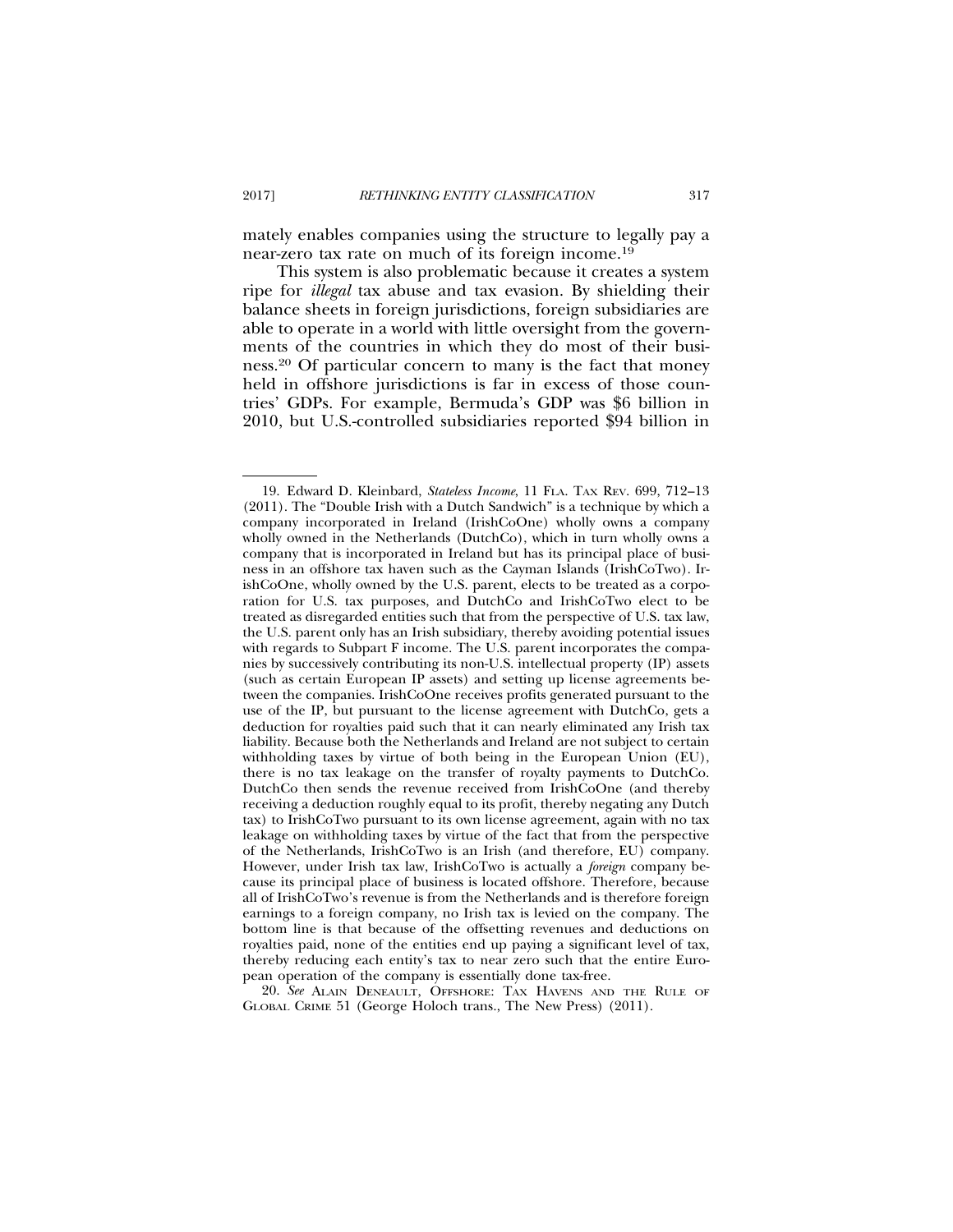profits there; for the Cayman Islands, those figures were \$3 billion and \$51 billion, respectively.<sup>21</sup>

From an economic perspective, scholars have debated the effect that international tax laws have had on the allocation of capital. This debate is often framed as a tension between favoring either neutrality of capital exports or capital imports. Capital export neutrality (CEN) is the position that an individual or company should be agnostic as to where it places its assets.22 To put it another way, if a person is choosing between Country A and Country B as to where to invest her capital, according to CEN, tax considerations should not play a role in that choice. Consequently, the tax rate on the company will be the same irrespective of the choice of where to invest. In terms of tax policy, pure CEN is applied as a tax by the country of residency only.23 Capital import neutrality (CIN), by contrast, states that the effective tax rate should be agnostic as to where capital is derived.24 In other words, all capital investment within a particular jurisdiction would be taxed at the same rate. Pure CIN is applied as a tax by the country of the income's source only.25

The tension between CEN and CIN comes from the fact that without a global government or tax rates that are uniformly applied worldwide, it is impossible to have both.26 Therefore, companies seeking to minimize their tax burden will seek to arbitrage their tax liability based on the type of neutrality sought. Under CEN, companies will seek the country which imposes the lowest tax rate on its residents. Under CIN, companies will place their investments in countries with the lowest tax rates.

The decision between CIN and CEN is complicated by several factors. For example, while the theoretical goal of CEN is for countries to forgo taxation on any non-residents, in practice CEN is interpreted as residence countries using a foreign tax credit to account for taxes paid to source countries.27 Be-

<sup>21.</sup> MCINTYRE ET AL, *supra* note 10, at 14.

<sup>22.</sup> Michael J. Graetz, *The David R. Tillinghast Lecture Taxing International Income: Inadequate Principles, Outdated Concepts, and Unsatisfactory Policies*, 54 TAX L. REV. 261, 270 (2001).

<sup>23.</sup> *Id.* at 270–71.

<sup>24.</sup> *Id.* at 270.

<sup>25.</sup> *Id.* at 270–71.

<sup>26.</sup> *Id.* at 272.

<sup>27.</sup> *Id.* at 271.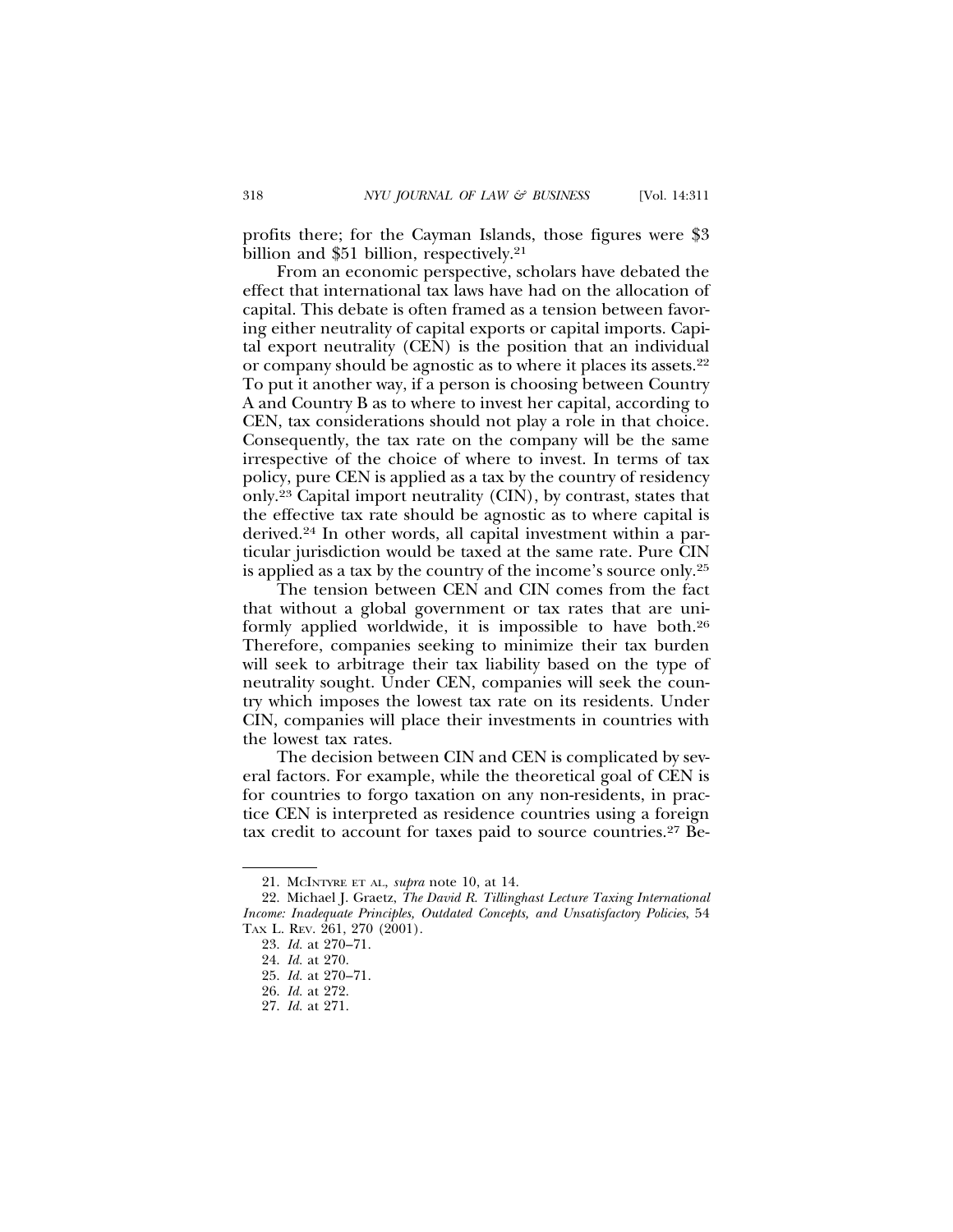yond that, however, the question comes down to how policymakers want to orient their goals. From the perspective of promoting worldwide tax efficiency and minimizing the ability of companies to arbitrage their way to artificially lowered tax burdens, the question becomes whether it is easier to move corporate residency or to move capital.

There is significant debate over which of these two norms provides the ideal system for moving forward. Among economists and academics, CEN earns the most support, in part due to the fact that "distortions in the location of investments are thought to be more costly than distortions in the allocations of savings."28 However, that conclusion is not universally shared, as some argue that taxing foreign income would have a detrimental effect on business competitiveness.29

While the academic debate between CIN and CEN will undoubtedly continue, countries around the world have shifted their tax policy toward CIN. Japan and the United Kingdom both switched to territorial systems in 2009.30 In fact, "[e]very country that is the residence of major multinational enterprises, other than the United States, has adopted some form of territorial tax system."31 Corporations seem to favor territorial systems, and while bowing to corporate interests need hardly be the sole motivation for a tax system, it is not hard to imagine companies "speaking with their feet" and setting up operations offshore.32 By contrast, the current system employed by the United States is one that tends towards CEN (the United States currently taxes all worldwide income of *its*

<sup>28.</sup> *Id.* at 272. *See also* Robert J. Peroni, *Back to the Future: A Path to Progressive Reform of the U.S. International Income Tax Rules*, 51 U. MIAMI L. REV. 975, 1010 (1997).

<sup>29.</sup> Terrence R. Chorvat, *Ending the Taxation of Foreign Business Income*, 42 ARIZ. L. REV. 835, 843–44 (2000).

<sup>30.</sup> JOINT COMM. ON TAX'N, BACKGROUND AND SELECTED ISSUES RELATED TO THE U.S. INTERNATIONAL TAX SYSTEM AND SYSTEMS THAT EXEMPT FOREIGN BUSINESS INCOME 28, 42 (2011).

<sup>31.</sup> Edward D. Kleinbard, *The Lessons of Stateless Income*, 65 TAX L. REV. 99, 135 (2011).

<sup>32.</sup> The use of corporate inversions, where companies are simply moving their corporate residency, and subsequent attempts by Congress and the executive to curb such corporate expatriation provides ample evidence of this. *See* Joshua Simpson, *Analyzing Corporate Inversions and Proposed Changes to the Repatriation Rule*, 68 N.Y.U. ANN. SURVEY OF AM. L. 673, 695–99 (2013) (providing an overview of corporate inversion transactions).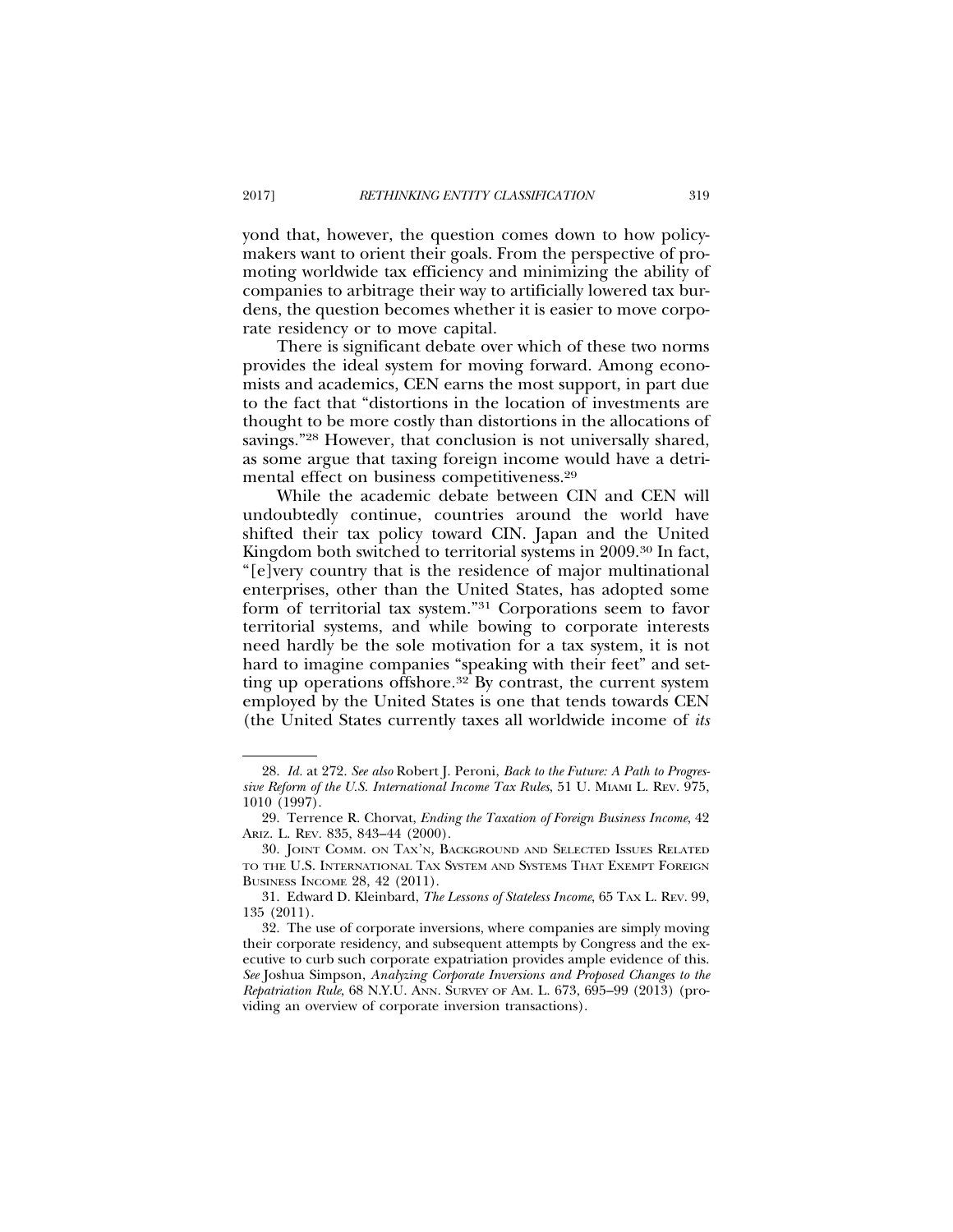*residents*), but involves elements of CIN as well (the United States generally taxes *foreign* persons on their U.S.-sourced income only). Because U.S. law respects the corporate form, a company can keep its offshore active income in a foreign subsidiary indefinitely; but once it brings it home in the form of dividends, it is subject to taxation. In popular news articles, this is often described as a situation in which earnings are "trapped offshore."33

One of the particular problems associated with the tax planning strategies is the two-pronged issue of base erosion and profit shifting. OECD countries are concerned that the tax systems currently in place create incentives for companies to shift their profits to untaxed jurisdictions, thereby avoiding any significant taxes on them. This has led to the phenomenon of "stateless income," which Edward Kleinbard describes as follows:

Stateless income comprises income derived for tax purposes by a multinational group from business activities in a country other than the domicile of the group's ultimate parent company, but which is subject to tax only in a jurisdiction that is not the location of the customers or the factors of production through which the income was derived, and is not the domicile of the group's parent company.34

This allows certain companies to find jurisdictions with very low tax rates to park their income, preventing it from being subject to U.S. taxation.35 The OECD has responded with its Base Erosion and Profit Shifting (BEPS) Project, aimed at combatting "tax planning strategies that exploit gaps and mismatches in tax rules to artificially shift profits to low or no-tax locations where there is little or no economic activity."<sup>36</sup>

Most of all, however, the problem with this mixture of tax planning strategies is that they are almost entirely tax-driven. It is generally recognized that a well-designed tax system should

<sup>33.</sup> *See* Victor Fleischer, *How Obama's Tax Plan May Not Work as Intended*, N.Y. TIMES: DEALBOOK (Feb. 6, 2015 10:22 AM), http://dealbook.nytimes .com/2015/02/06/obama-proposal-to-tax-offshore-earnings-may-have-unintended-effects/.

<sup>34.</sup> Kleinbard, *supra* note 19, at 700.

<sup>35.</sup> Kleinbard, *supra* note 31, at 135.

<sup>36.</sup> *About the Inclusive Framework on BEPS*, OECD, http://www.oecd.org/ ctp/beps-about.htm (last visited May 6, 2016).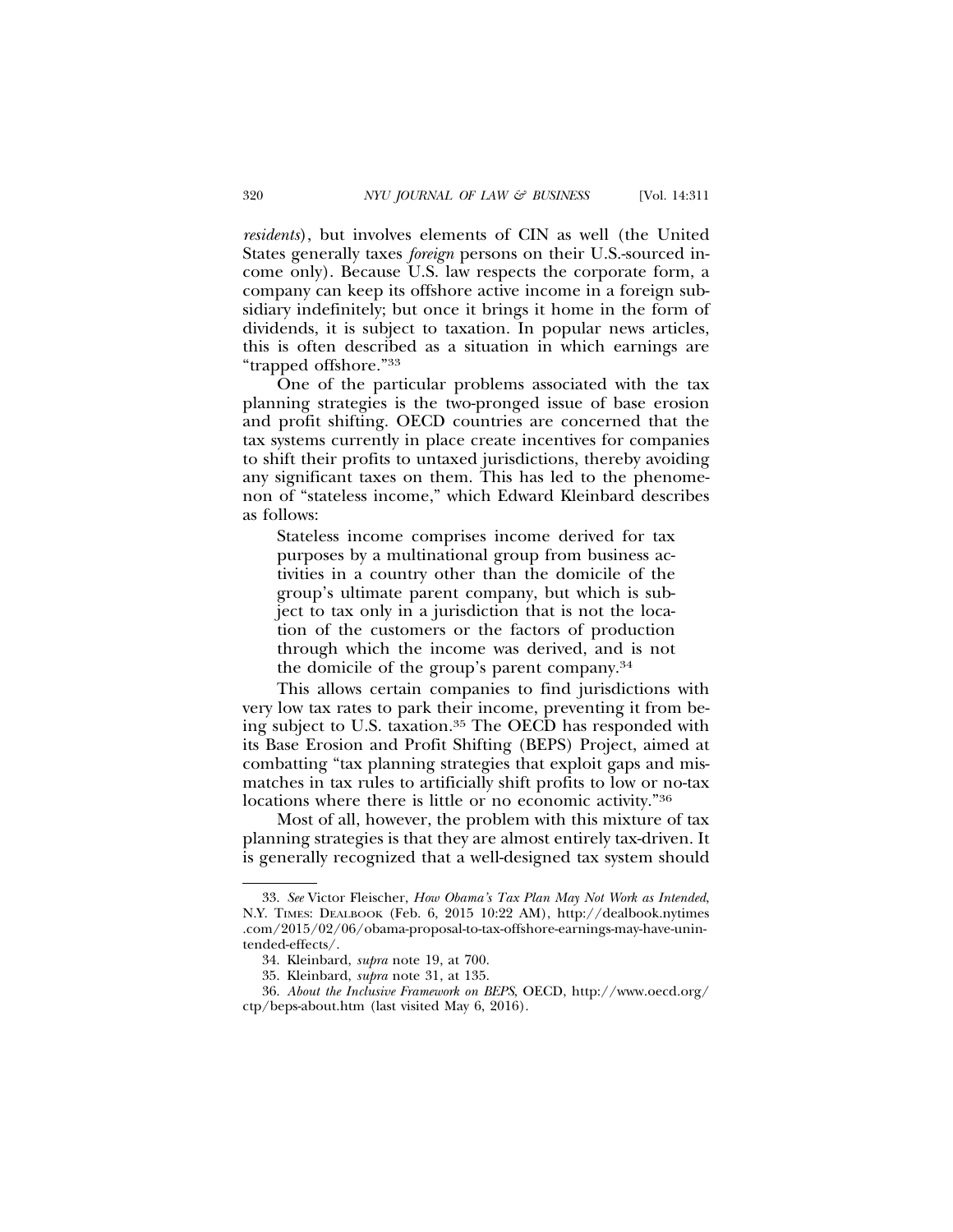minimize the distortions and inefficiencies caused by the system itself.37 Yet companies spend billions of dollars every year to devise tax strategies to ensure that they minimize their tax burden, and one of the chief ways in which companies do this is by reincorporating overseas to avoid the liability caused by the worldwide system of taxation.

Despite all of the problems that result from the worldwide system of taxation employed by the United States, what is often overlooked are the beneficial ways in which companies utilize foreign subsidiaries to compete in the global marketplace. In short, the existence of offshore jurisdictions that levy no corporate income tax provides an invaluable service to the U.S. economy that is often overlooked. Because the United States remains somewhat of an outlier in terms of its tax policy regarding worldwide income, tax shelters in low tax jurisdictions help bring the United States into alignment with international norms of taxation. The fact is, therefore, that the United States relies on low tax jurisdictions to accomplish what the rest of the world has already accomplished through substantive change to their tax codes. This is an exceedingly bizarre result, for the only benefit the U.S. system provides over the international system is to tax advisors and tax planners—a "benefit" usually described as deadweight loss.38 To modify the words of Michael Graetz, we have a system set up by very smart people that, but for the tax considerations, would otherwise be very stupid.39

Tax shelters—among them the use of offshore subsidiaries—are strategies used by people to lower their tax burden. While tax shelters generally take advantage of loopholes in the tax code, this Article will avoid making a normative claim about them. Tax *havens*, in contrast, are jurisdictions (generally offshore) that provide a tax benefit to companies that incorporate there—usually by virtue of favorable rates or gener-

<sup>37.</sup> Reuven S. Avi-Yonah, *The Three Goals of Taxation*, 60 TAX L. REV. 1, 1 (2006).

<sup>38.</sup> Kleinbard, *supra* note 19, at 713.

<sup>39.</sup> Graetz was referring to tax shelters, which he describes as "a deal done by very smart people that, absent tax considerations, would be very stupid." Lynnley Browning, *How to Know When a Tax Deal Isn't a Good Deal*, N.Y. TIMES (Sept. 10, 2008), http://www.nytimes.com/2008/09/10/business/businessspecial3/10TAX.html.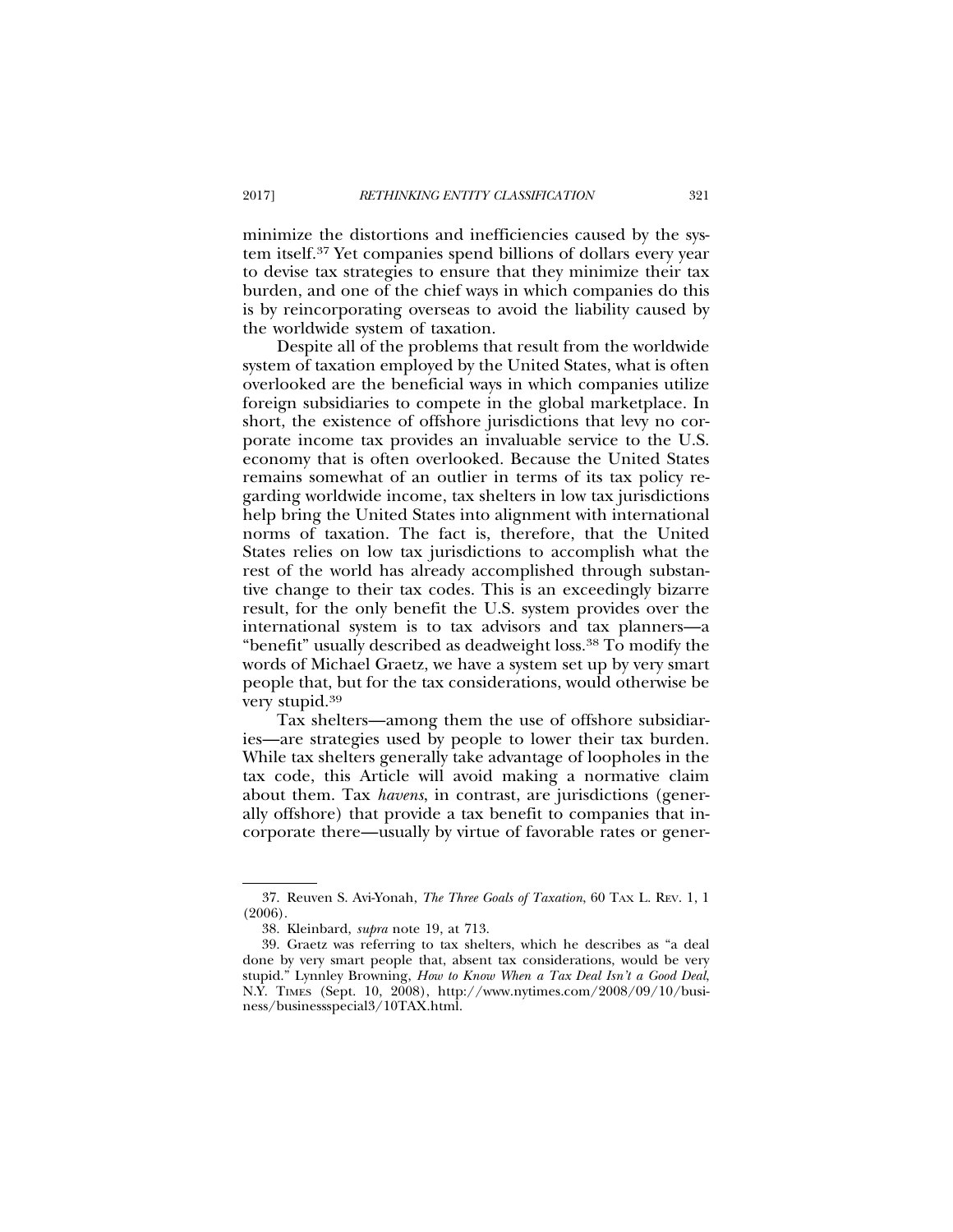ous corporate laws.40 The offshore tax economy refers to the use of tax havens and tax shelters—particularly by multinational corporations—as a method by which entities and individuals navigate complex international tax laws in an effort to minimize their overall tax burden.

#### $II$ .

# THE ROLE OF THE OFFSHORE TAX ECONOMY IN U.S. AND GLOBAL MARKETS

It seems a common sport among commentators and politicians to rail against the use of tax havens in our economy. Alain Deneault describes how the powerful have "set up custom-made political jurisdictions—tax havens—that enable them to exercise decisive influence on the historical course of events without having to comply with any democratic principle."41 Tax shelters became a campaign issue in 2012 when President Obama criticized Mitt Romney's investments in Bermuda and the Cayman Islands.<sup>42</sup> They remain a point of criticism for Cabinet-level nominees during Senate confirmation hearings.<sup>43</sup> Certainly not all uses of tax havens are legitimate, yet these criticisms fail to recognize the positive role that offshore tax havens and shelters may play.

## A. *Facilitation of Inbound Foreign Investment*

For many companies that are seeking to do business in the United States or to gain access to American capital markets, U.S. tax law presents a formidable obstacle. While many politicians have recognized this as a problem and have sought to unravel the challenges to better allow inbound capital to come into the United States,<sup>44</sup> companies still use the offshore tax economy to facilitate their investment.

<sup>40.</sup> *See* Calvin H. Johnson, *Inefficiency Does Not Drive Out Inequity: Market Equilibrium & Tax Shelters*, 71 TAX NOTES 377, 380 (Apr. 15, 1996).

<sup>41.</sup> DENEAULT, *supra* note 20, at viii.

<sup>42.</sup> Michael D. Shear, *Obama Ad Continues Effort to Tie Romney to Outsourcing*, N.Y. TIMES: THE CAUCUS (July 14, 2012), http://thecaucus.blogs.nytimes .com/2012/07/14/obama-ad-features-a-singing-romney.

<sup>43.</sup> *See, e.g.*, Alan Rappeport, *Issues of Riches Trip Up Steven Mnuchin and Other Nominees*, N.Y. TIMES (Jan. 19, 2017), https://www.nytimes.com/2017/ 01/19/us/politics/steven-mnuchin-treasury-confirmation-hearing.html.

<sup>44.</sup> *See* Invest in Transportation Act, S. 981, 114th Cong. (2015) (providing for a repatriation holiday of overseas profits).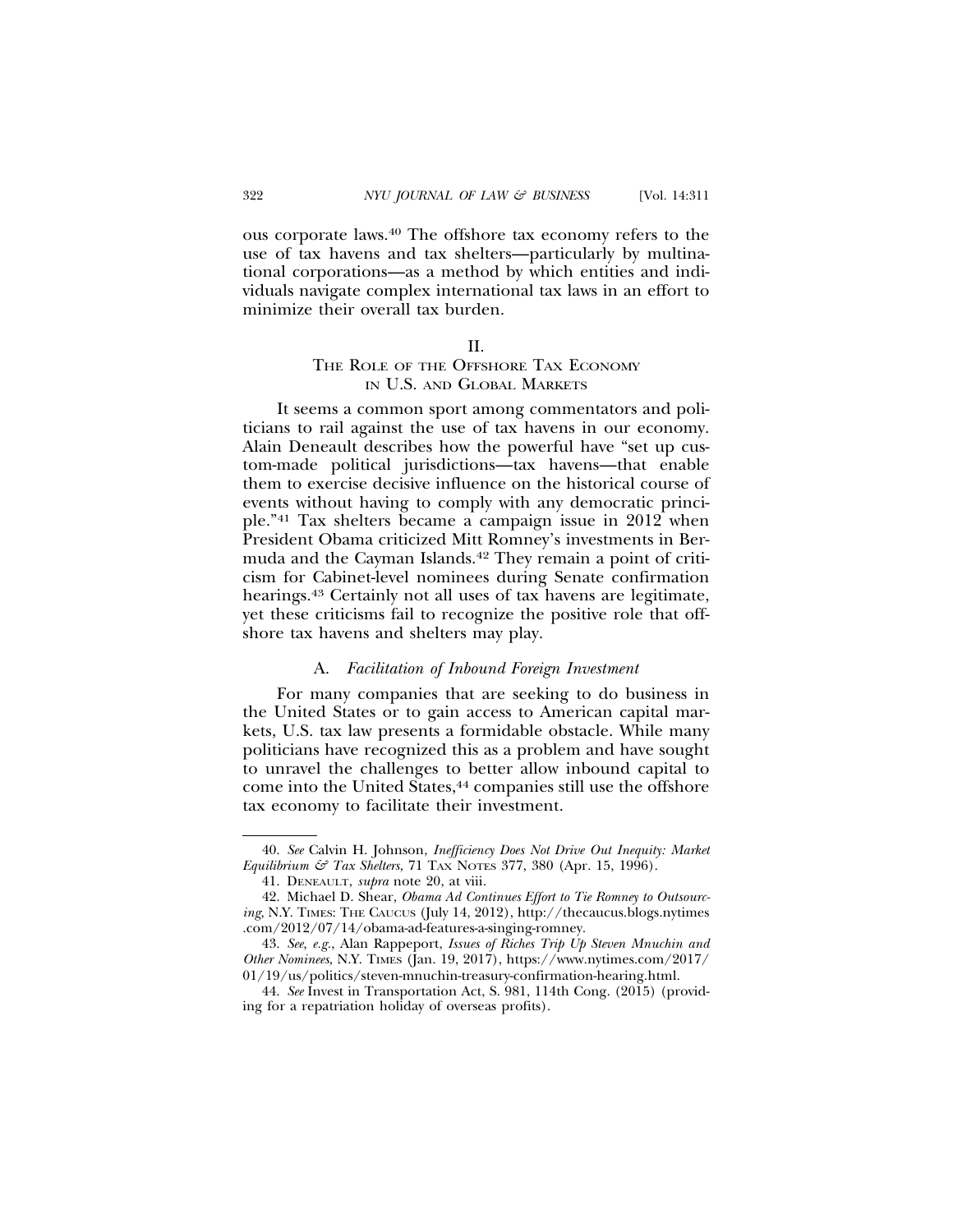Effective tax planning involves trying to use the tax law to accomplish several ends: (1) achieving temporary tax savings by accelerating deductions and deferring income, (2) permanently reclassifying income to achieve a lower tax rate, and (3) avoiding the complexity of U.S. tax law altogether.45 Tax minimization strategies—including those that use the offshore tax economy—are not in themselves any less legal than an individual taking the standard deduction on her annual tax return. In the words of Judge Learned Hand, "Any one may so arrange his affairs that his taxes shall be as low as possible; he is not bound to choose that pattern which will best pay the Treasury; there is not even a patriotic duty to increase one's taxes."46 Of course, that does not imply that the policies that make tax minimization strategies legal are good policies, $47$  but it is important to take a closer look at how the offshore tax economy facilitates inbound investment.

In recent years, Chinese companies have sought access to American capital markets by listing on a U.S. stock exchange.48 The advantage to Chinese companies is that American capital markets give access to deep reservoirs of capital that would otherwise be unavailable in China. It also gives American investors the chance to take advantage of a growing Chinese economy. Until recently, American investors were unable to even access Chinese stock markets—and it remains cumbersome to purchase those shares.49

<sup>45.</sup> Mark J. Cowan, *A GAAP Critic's Guide to Corporate Income Taxes*, 66 TAX LAW. 209, 232 (2012).

<sup>46.</sup> Helvering v. Gregory, 69 F.2d 809, 810 (2d Cir. 1934), *aff'd*, 293 U.S. 465 (1935).

<sup>47.</sup> In an open letter published on May 9, 2016, a group of notable economists declared that "[t]here is no economic justification for allowing the continuation of tax havens." This paper is not an attempt to refute this view, but an attempt to reshape the legal architecture such that tax havens are obsolete and the problems these economists identified can be dealt with directly. Letter from Economists to World Leaders (May 9, 2016), https://www .oxfam.org/en/pressroom/pressreleases/2016-05-09/tax-havens-serve-nouseful-economic-purpose-300-economists-tell.

<sup>48.</sup> *See* Sophie Song, *Chinese Companies Consider Listing in US Stock Exchanges Again Following Accounting Woes of 2011*, INT'L BUS. TIMES (Aug. 6, 2013), http://www.ibtimes.com/chinese-companies-consider-listing-us-stockexchanges-again-following-accounting-woes-1373269.

<sup>49.</sup> Gregor Stuart Hunter, *China Opens Door Wider to Foreign Investors*, WALL ST. J. (Nov. 10, 2014), http://www.wsj.com/articles/china-opensdoors-to-foreign-investment-in-stocks-1415604267.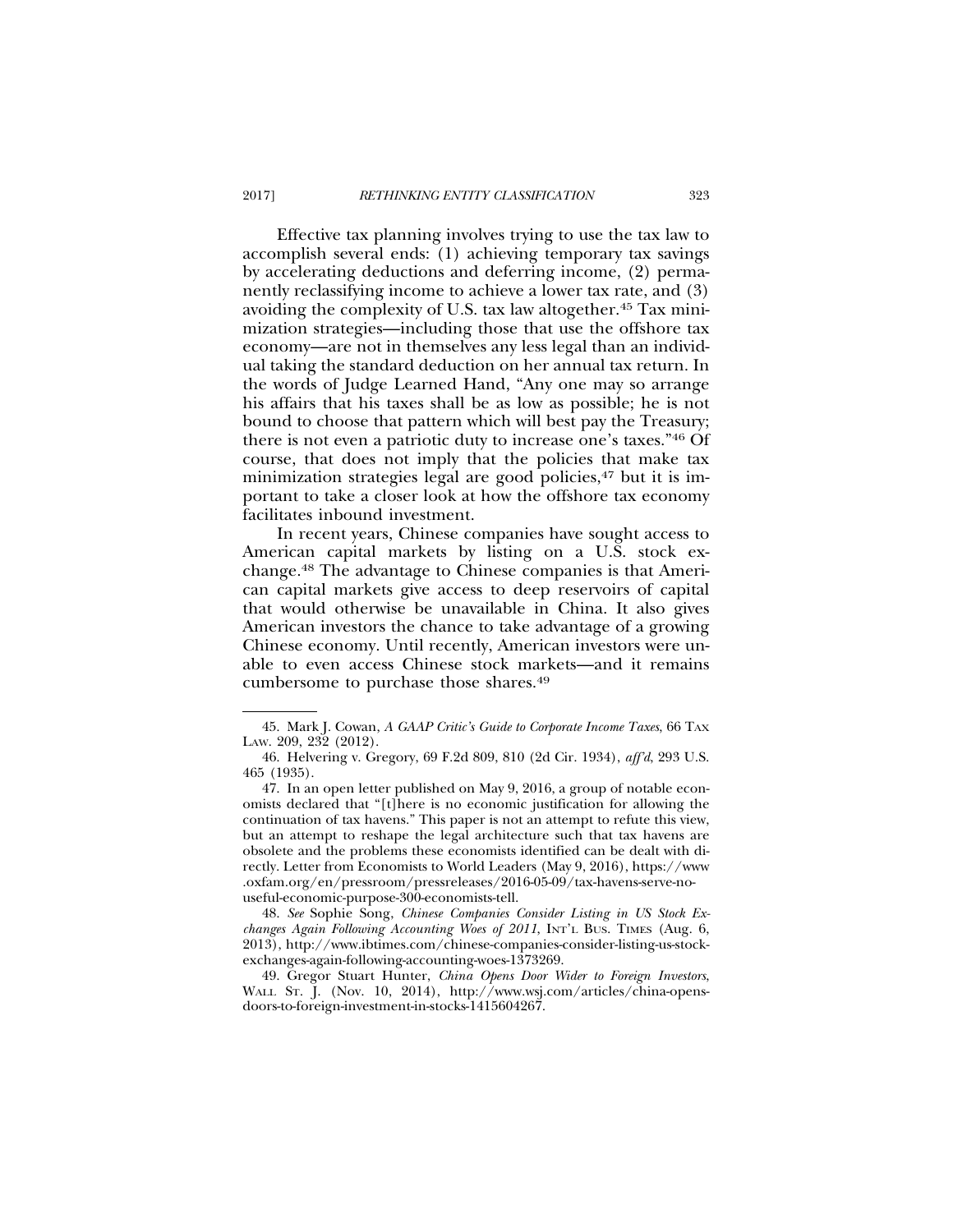Today, well over a hundred Chinese companies have gone public in the United States—nearly all of which were first listed in the last decade.50 However, listing on a U.S. exchange can prove challenging for a Chinese company for several reasons. First, these companies are often highly regulated, which frequently means a requirement that their shares are owned by Chinese nationals.51 Second, the rules of U.S. stock exchanges regarding corporate governance often contain exemptions for foreign issuers, giving greater flexibility to companies domiciled offshore.52

To help facilitate this trade, many Chinese companies have employed a variable interest entity (VIE) structure, which generally involves three different entities. The first is the company operating in China, the second is a wholly foreign-owned entity (WFOE), also domiciled in China, and the third is the company being listed on the U.S. exchange (the VIE) and usually domiciled in the Cayman Islands or another offshore jurisdiction (presumably to avoid an entity-level tax). The VIE owns 100 percent of the WFOE, and the WFOE enters into contractual agreements that allow foreign investors effective control over the Chinese company without having a direct stake in the company itself.53

The Chinese government has typically turned a blind eye to these structures, which have proven to be enormously successful for the companies that have made use of them.54 Because there is no direct ownership between the Chinese com-

<sup>50.</sup> The website www.TopForeignStocks.com keeps a list of Chinese companies listed on U.S. exchanges; as of March 2016, it listed 111 companies. *The Full List of Chinese ADRs*, TOPFOREIGNSTOCKS.COM, http://topforeign stocks.com/foreign-adrs-list/the-full-list-of-chinese-adrs (last visited May 7, 2016).

<sup>51.</sup> Gregory J. Millman, *Foreign Companies at Risk from Proposed Chinese Law*, WALL ST. J. (Apr. 19, 2015), http://www.wsj.com/articles/foreign-companies-at-risk-from-proposed-chinese-law-1429474352. Certain U.S. industries maintain similar regulations; commercial aviation, for example, has limits on the ownership of airlines by non-U.S. persons. *See* 49 U.S.C. § 40102 (2012).

<sup>52.</sup> ROBERT ELLISON ET AL., SHEARMAN & STERLING LLP, CORPORATE GOV-ERNANCE FOR FOREIGN PRIVATE ISSUERS: OVERVIEW 1 (2009), http://uscorporate.practicallaw.com/2-386-6205.

<sup>53.</sup> Serena Y. Shi, *Dragon's House of Cards: Perils of Investing in Variable Interest Entities Domiciled in the People's Republic of China and Listed in the United States*, 37 FORDHAM INT'L L.J. 1265, 1277 (2014).

<sup>54.</sup> Millman, *supra* note 51.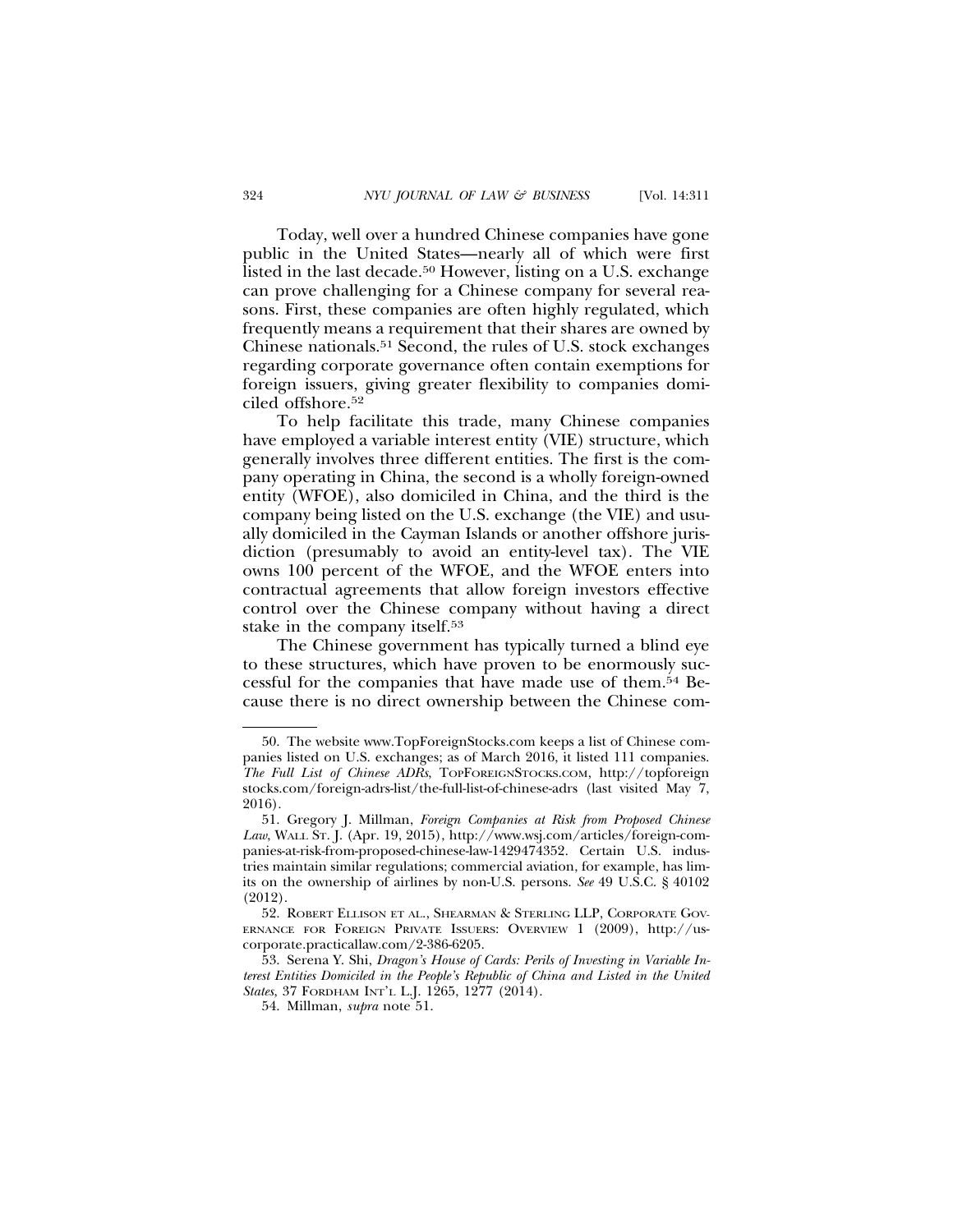pany and the WFOE, they cannot be consolidated for tax purposes.55 Thus, if the VIE were to be domiciled in the United States without an intervening offshore entity, it would be liable to pay a tax on any income—including income earned from China. Thus, setting up the VIE offshore allows this structure to function in a way that largely limits its tax burden to the country in which it earns most of its income—i.e., China.

Another way in which the offshore tax economy helps catalyze the movement of capital in the U.S. economy is through investment funds. Investment funds (which include everything from mutual funds to hedge funds to private equity funds) represent an increasingly large sector of American capital markets and are well known for their use of extensive tax planning.56 While some investment fund tax planning is centered around domestic tax issues (e.g., treating income as long term capital gains via the carried interest provision<sup>57</sup>), other planning strategies help protect investors from unwanted tax liabilities, particularly for foreign and tax-exempt investors. Tax-exempt investors, which include university endowments and pension funds, play an important role in capital markets.<sup>58</sup> Yet for such tax-exempts, unrelated business taxable income (UBTI) can often prove very costly, since it becomes taxable at the corporate rate.59 UBTI is defined as "the gross income derived by any organization from any unrelated trade or business . . . regularly carried on by it."60 Normally, income earned by a taxexempt entity—such as dividends and interest—is not taxable, but UBTI is an exception to the rule.<sup>61</sup> Sometimes investment funds will purchase controlling shares in a partnership or other pass-through entity, which does not qualify as such a UBTI exclusion under Section 512. In order to transform this "bad" UBTI income into "good" dividend income, fund man-

61. I.R.C. § 512(b) (2015).

<sup>55.</sup> *See* I.R.C. § 1504 (West 2014).

<sup>56.</sup> *See generally* Emily Cauble, *Harvard, Hedge Funds, and Tax Havens: Reforming the Tax Treatment of Investment Income Earned by Tax-Exempt Entities*, 29 VA. TAX REV. 695 (2010).

<sup>57.</sup> Note, *Taxing Partnership Profits Interests: The Carried Interest Problem*, 124 HARV. L. REV. 1773 (2011).

<sup>58.</sup> Willard B. Taylor, *"Blockers," "Stoppers," and the Entity Classification Rules*, 64 TAX LAW. 1, 6 (2010).

<sup>59.</sup> I.R.C. § 511 (1988).

<sup>60.</sup> I.R.C. § 512(a)(1) (2015).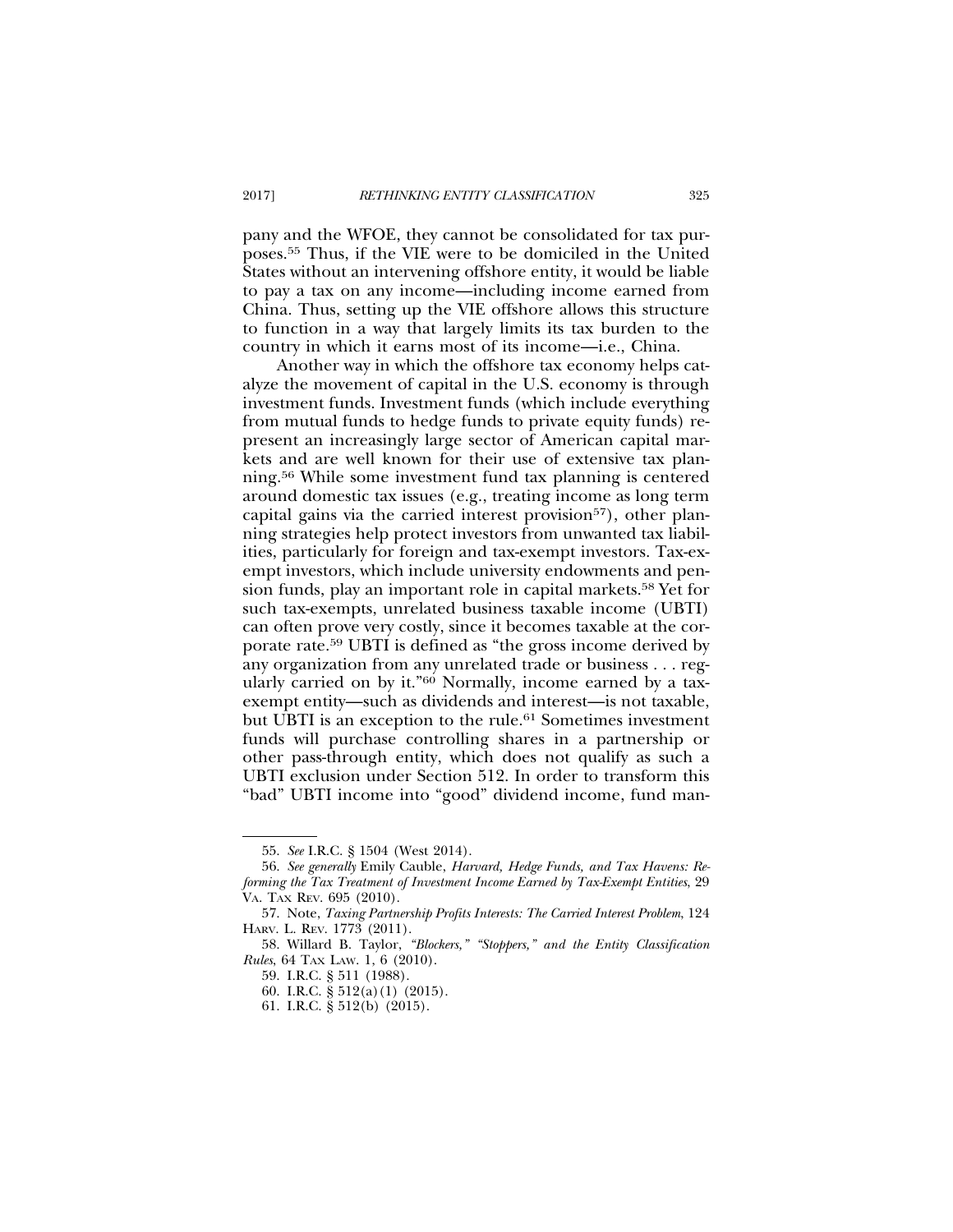agers will set up an offshore blocker corporation.62 While the Code is set up to help prevent abuses of offshore entities, the IRS has explicitly sanctioned investments involving offshore blocker corporations.63 The reality is that tax-exempt investors are so allergic to the risk of UBTI that they will sometimes accept a *less favorable* result (from a tax perspective) by utilizing the offshore tax economy.64

Foreign investors in U.S. investment funds have their own desires when structuring a fund. Like tax-exempt investors, they too will often pool their investment into an offshore corporation, for several reasons. The first reason is a tax minimization strategy. By placing their funds in an offshore entity, any foreign investments made by the fund can be shielded from U.S. income tax liability.65 Additionally, for onshore investments, having a blocker corporation can help minimize a foreign person's exposure to ECI, which is withheld at the foreign person's highest rate.<sup>66</sup> Finally, while offshore corporations will still have to file U.S. tax returns with respect to U.S. source income, their shareholders (i.e., foreign persons in an investment fund) will not.67 The desire to avoid the need to file a U.S. tax return should be apparent to any American taxpayer familiar with April 15, and the offshore tax economy provides a vehicle for doing so.

Thus, tax planning allows companies to keep foreign income from being taxed in the United States. Unlike most of the rest of the world, the United States has attempted to tax

<sup>62.</sup> Taylor, *supra* note 58, at 1.

<sup>63.</sup> *See* I.R.S. Priv. Ltr. Rul. 2002-51-016 (Dec. 20, 2002); I.R.S. Priv. Ltr. Rul. 2002-51-018 (Dec. 20, 2002); *see also* Samuel D. Brunson, *Repatriating Tax-Exempt Investments: Tax Havens, Blocker Corporations, and Unrelated Debt-Financed Income*, 106 NW. U. L. REV. 225, 241 (2012); Taylor, *supra* note 58, at 21.

<sup>64.</sup> JAMES M. SCHELL, PRIVATE EQUITY FUNDS: BUSINESS STRUCTURES AND OPERATIONS § 5.04[1] (2016) ("The net effect of this structure is that the entire gain of the Tax-Exempt Partners derived from the investment is subject to corporate level tax in the hands of the Alternative Investment Vehicle. This result may be less favorable to a Tax-Exempt Partner than if it decides to make its capital contribution directly to the Fund and suffer the consequences of debt-financed income, particularly if the Tax-Exempt Partner is making a capital contribution to fund part of the investment and, thus, not all the gain from the investment would be UBTI.").

<sup>65.</sup> *Id.* at § 5.05[2].

<sup>66.</sup> *Id.* at § 5.05[1].

<sup>67.</sup> *Id.* at § 5.05[2].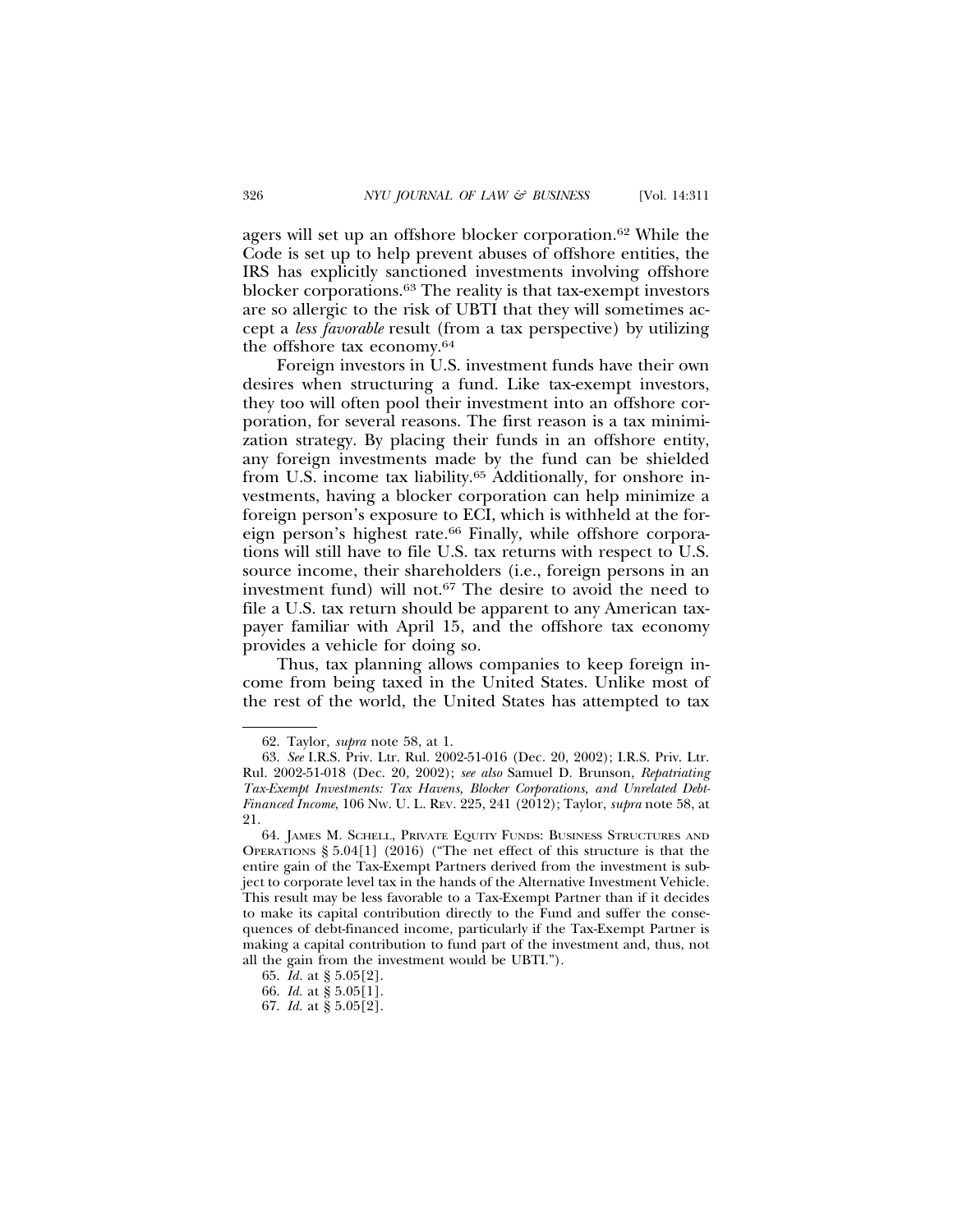foreign income; as a practical matter, investors have found legal ways to avoid this result—often through the offshore tax economy. The offshore tax economy also provides a safety valve for domestic organizations that would otherwise incur adverse tax consequences (such as tax-exempt organizations receiving UBTI). Yet perhaps contrary to popular belief,<sup>68</sup> the existence of a company headquartered offshore does not mean that the company is avoiding taxes altogether. Indeed, if the offshore company is operating legally, it will still be paying taxes at the normal statutory rate on any ECI and at a withholding rate of 30 percent on any FDAP income.

#### B. *The Desire to Keep "American" Companies Competitive Abroad*

To illustrate, consider two hypothetical companies, Color Corp. (incorporated in the United States) and Colour Corp. (incorporated in the United Kingdom). If both companies maintain identical businesses such that they earn precisely the same amount of revenue from each country, Color Corp. will still pay more in taxes than Colour Corp.69 It is no small wonder, then, that Color Corp. will look for ways to level the playing field, such as by creating a British subsidiary or reincorporating to the United Kingdom entirely. Some have questioned the patriotism of companies that have decided to

<sup>68.</sup> *See* Cauble, *supra* note 56, at 707 (2010) ("Because the types of income earned by hedge funds (predominantly capital gain income and interest income) are generally not the types of income that are subject to U.S. federal income tax when earned by a non-U.S. corporation, the TE Investor Parallel Fund will generally not be subject to corporate-level U.S. federal income tax."). It is true that capital gain and interest income will not be taxed as ECI for a non-U.S. corporation. However, such income—assuming it comes from U.S. sources—*will* be subject to a withholding tax of 30 percent as FDAP income if not reduced by a treaty. The United States does not currently have treaties with common hedge fund domiciles such as the British Virgin Islands, Bermuda, and the Cayman Islands.

<sup>69.</sup> If the U.S. rate is 35 percent and the British rate is 20 percent, both Color Corp. and Colour Corp. will pay a 35 percent rate on their U.S. source income. However, Color Corp. will pay 15¢ more in taxes on every dollar of U.K.-source income than its British counterpart. Both Color Corp. and Colour Corp. will pay 20 percent of their British-source income to the United Kingdom, but while Color Corp. can credit those taxes paid against its U.S. tax burden, the United States will still impose its 35 percent rate on Color Corp.'s U.K.-source income.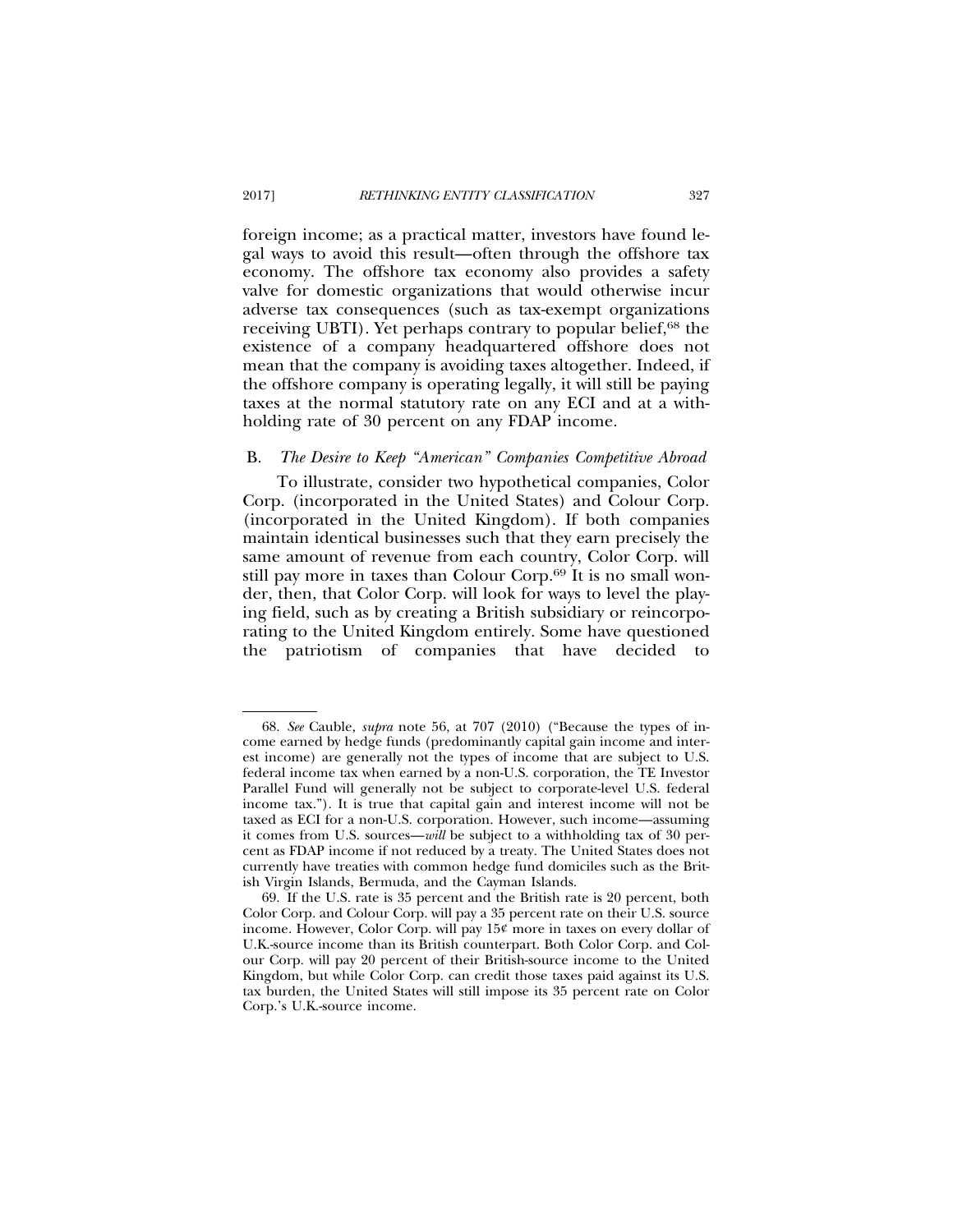reincorporate overseas.70 The real question, however—particularly when taking into account a manager's fiduciary duty to maximize shareholder wealth<sup> $71$ </sup>—is why any company would want to be domiciled in the United States in the first place. Clearly, many companies are and will continue to be domiciled in the United States, but this simple example should illustrate how the Code currently places a thumb on the scales in favor of keeping one's domicile outside of the United States.72

Setting up an offshore subsidiary allows American business owners to pay local taxes on foreign active income and defer U.S. taxes on most of that income indefinitely, enabling them to remain competitive with competitors who also only pay local taxes.73 Of course, once foreign income is repatriated, it will immediately be subject to U.S. taxation,<sup>74</sup> so companies prefer to leave that money offshore for as long as possible and defer its tax burden, until either such a time as it needs the money or the U.S. government decides to implement a one-time tax holiday.75 This practice is widely used, and according to the Citizens for Tax Justice, Fortune 500

72. This is particularly true for companies with large cash reserves held overseas, such as pharmaceutical companies. Jonathan D. Rockoff, *Why Pharma Is Flocking to Inversions*, WALL ST. J. (July 14, 2014), http://www.wsj. com/articles/why-pharma-is-flocking-to-inversions-1405360384.

73. In the example of Color Corp. and Colour Corp., Colour Corp. will have an extra  $15¢$  for every dollar earned in the United Kingdom to distribute to shareholders or reinvest in its business.

74. Graetz, *supra* note 22, at 323.

75. The advantage of tax deferral is, of course, in measuring the net present value of a deferred obligation. In a case that examined a 999-year lease, "The Commissioner asserts, and the taxpayer does not dispute, that the present value of this obligation to pay \$23 million at the end of the 950-year period the lease still has to run, using an interest rate of six percent, is two quadrillionths of a cent." *Carolina Clinchfield & Ohio R. Co. v. Comm'r*, 823 F.2d 33, 34 (2d Cir. 1987).

<sup>70.</sup> In the words of President Obama, a corporate inversion is "when big corporations acquire small companies, and then change their address to another country on paper in order to get out of paying their fair share of taxes here at home." President Barack Obama, Remarks by the President on the Economy (Apr. 6, 2016).

<sup>71.</sup> Brian M. McCall, *The Corporation as Imperfect Society*, 36 DEL. J. CORP. L. 509, 511 (2011) ("Conceptualizing corporate law as an area of law facilitating private ordering has led to the entrenchment of the principle of shareholder wealth maximization. Corporations exist to maximize shareholder wealth.").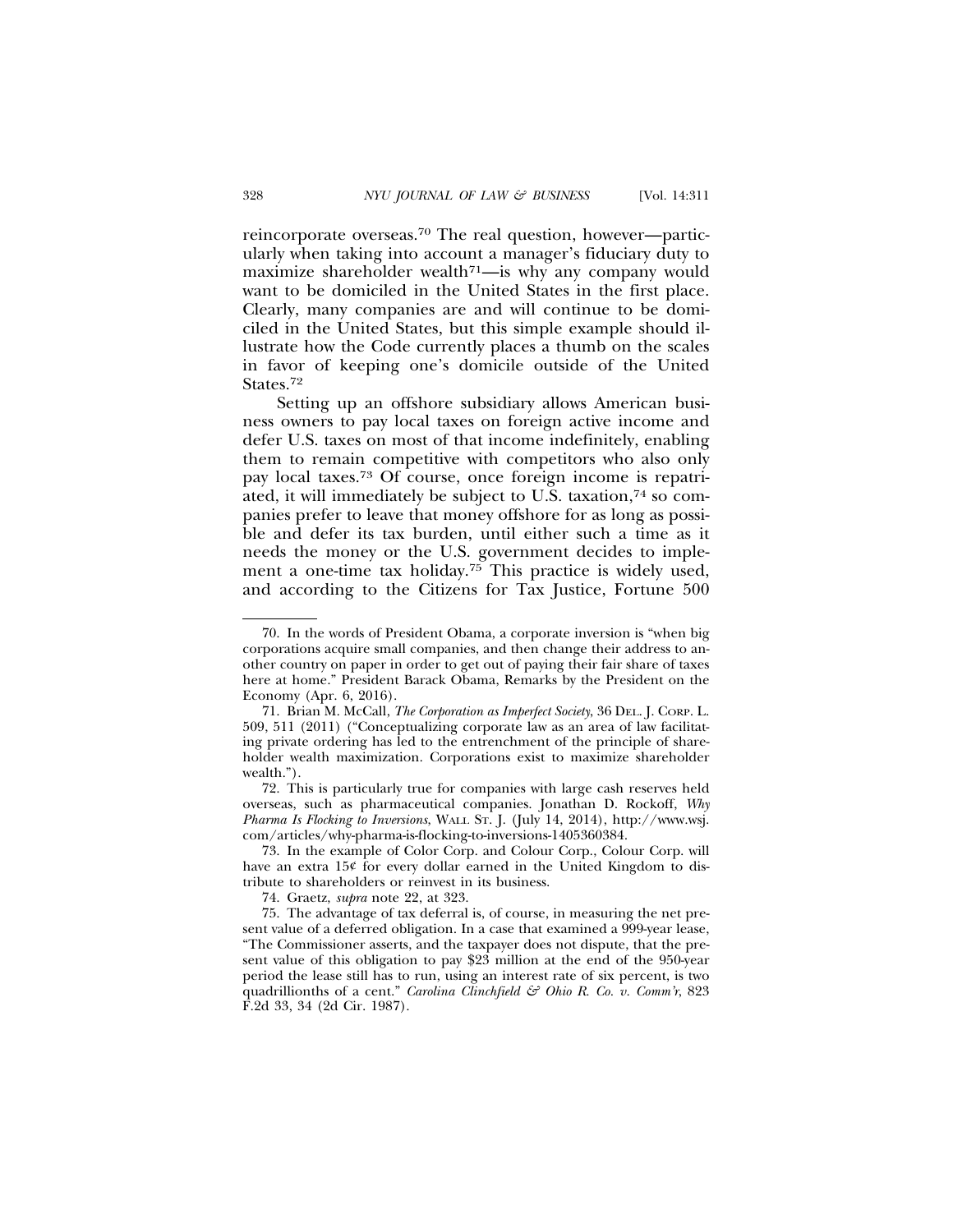companies alone are holding \$2.4 trillion offshore.76 The righteous anger levied at this practice resulted in the Cayman Islands Financial Services Association issuing the following open letter to President Obama regarding tax deferral:

Tax deferral arises, as you know, from current provisions of U.S. tax law that were designed to provide a competitive advantage to American companies in global trade. But this is not fraud, evasion or artificial avoidance. Historically, deferral has been used by some U.S. companies to boost the capital they have available for reinvestment, expansion and job creation.77

There is, of course, an ugly side to this too. Large multinational companies hire armies of lawyers to minimize their tax burdens, giving an advantage to companies with the resources to generate the most stateless income.78 One of the more wellknown strategies is the "Double Irish with a Dutch Sandwich," employed by technology companies to minimize their tax burdens.79 Utilizing multiple corporate entities and discrepancies in Irish and Dutch tax laws, a company is able to attribute its income for much of Europe to Bermuda, lowering its effective tax rate to near zero.80

Nevertheless, there are at least some reasons why the current global economy benefits from low- or no-tax jurisdictions. In the words of Michael Burns and James McConvill, "[o]ffshore entities (typically companies, but occasionally also limited partnerships) are commonly used as joint venture vehicles when there are investors from different jurisdictions coming together to fund a project."81 Additionally, they argue, "[o]ffshore entities are also used regularly to raise financing

<sup>76.</sup> CITIZENS FOR TAX JUSTICE, FORTUNE 500 COMPANIES HOLD A RECORD \$2.4 TRILLION OFFSHORE 1 (2016), http://ctj.org/pdf/pre0316.pdf.

<sup>77.</sup> Letter from Anthony Travers, Chairman, Cayman Is. Fin. Servs. Ass'n to President Barack Obama (May 5, 2009).

<sup>78.</sup> *See* Kleinbard, *supra* note 19, at 702.

<sup>79.</sup> This "sandwich" found its way into a cartoon. SCOTT ADAMS, DILBERT (Dec. 28, 2010), http://dilbert.com/strip/2010-12-28.

<sup>80.</sup> For the details of how this strategy is implemented, *see* Kleinbard*, supra* note 19*,* at 706–13.

<sup>81.</sup> Michael J. Burns & James McConvill, *An Unstoppable Force: The Offshore World in A Modern Global Economy*, 7 HASTINGS BUS. L.J. 205, 208 (2011).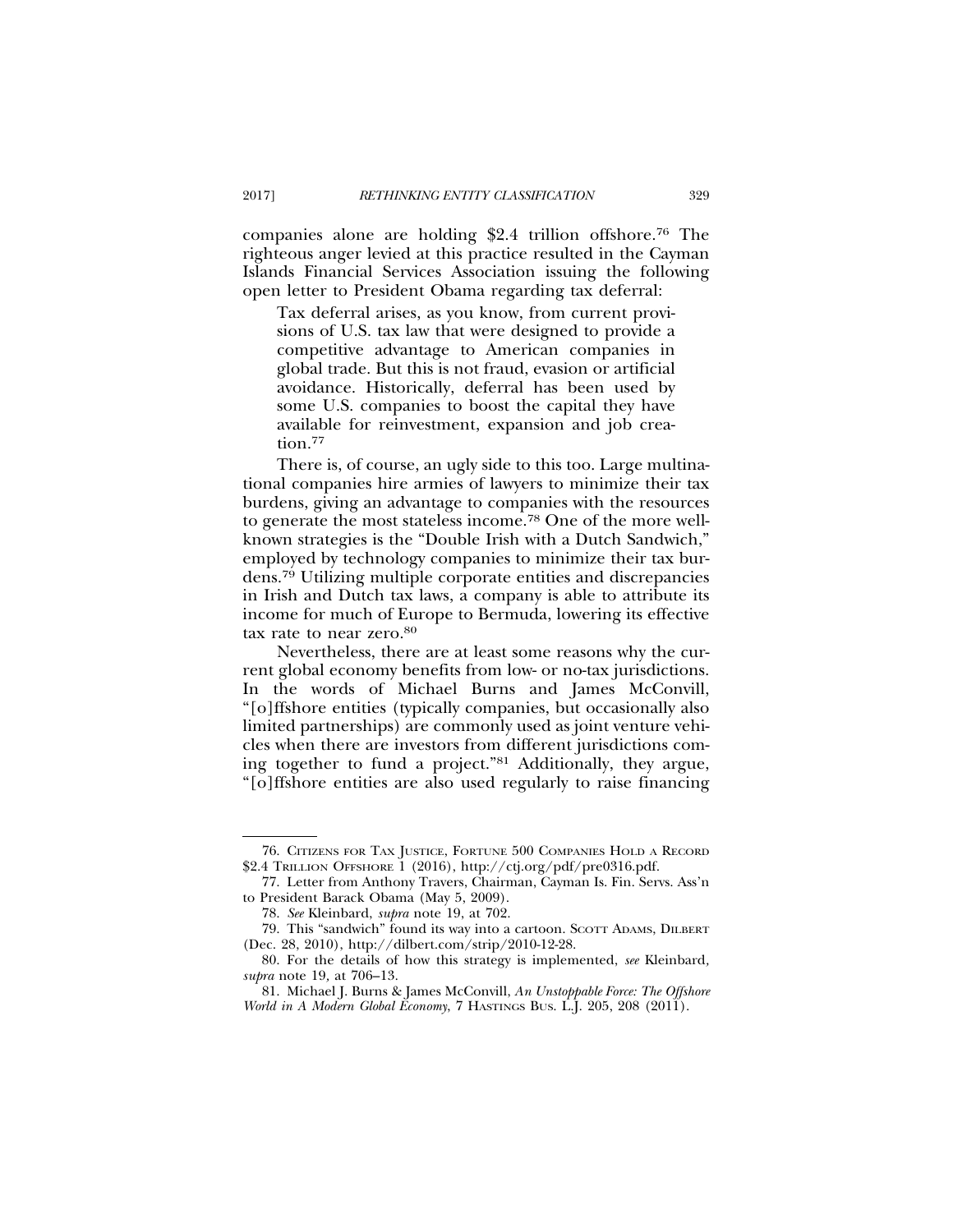through their listing on a major stock exchange."82 Places like the British Virgin Islands or the Cayman Islands are obviously havens for tax abuse, but before we deride them as cancerous lesions on the global tax system, we should acknowledge their positive role in facilitating the global economy as well.

To put it another way, the problem with the generation of stateless income is not that Bermuda imposes no income tax. Rather, Irish and Dutch tax laws (along with high-tax jurisdictions) exhibit flaws that use Bermuda (and other low-tax jurisdictions) to reduce effective rates far below marginal rates. This problem of tax rent-seeking by multinational companies is one that will likely become increasingly relevant and will require solutions well beyond the scope of this paper.

#### III.

# PROPOSING A "SECOND BEST" ALTERNATIVE TO THE CURRENT SYSTEM

It is clear that the current system of taxation of international transactions has enormous structural flaws and is in desperate need of revision. The system of international taxation has the same basic framework as it did in the 1920s.<sup>83</sup> However, political reforms are usually centered around trying to shore up the current system of worldwide taxation, not moving from a worldwide system to a territorial system.84 So while a territorial system would be preferable as a practical matter, lawmakers have thus far been loath to move in that direction. While the Tax Cuts and Jobs Act of 2017 offers a gesture towards territoriality, every version of the bill has retained some sort of tax on certain classes overseas earnings not connected to the United States that are ostensibly directed at preventing base erosion.85

In light of that, I offer a second best alternative: allowing companies to remain domiciled in the United States but "check the box" and elect to be treated as an offshore entity

<sup>82.</sup> *Id.* at 213.

<sup>83.</sup> *See* Graetz, *supra* note 22, at 261.

<sup>84.</sup> Recent efforts by the Treasury under the Obama administration to disregard certain inversion transactions is a perfect example of this. *See* Burns & McConvill, *supra* note 81 at 205.

<sup>85.</sup> *See, e.g.*, Tax Cuts and Jobs Act of 2017, H.R. 1 § 14401 (establishing a "base erosion minimum tax" on high-return foreign income) (as passed by the Senate on December 2, 2017).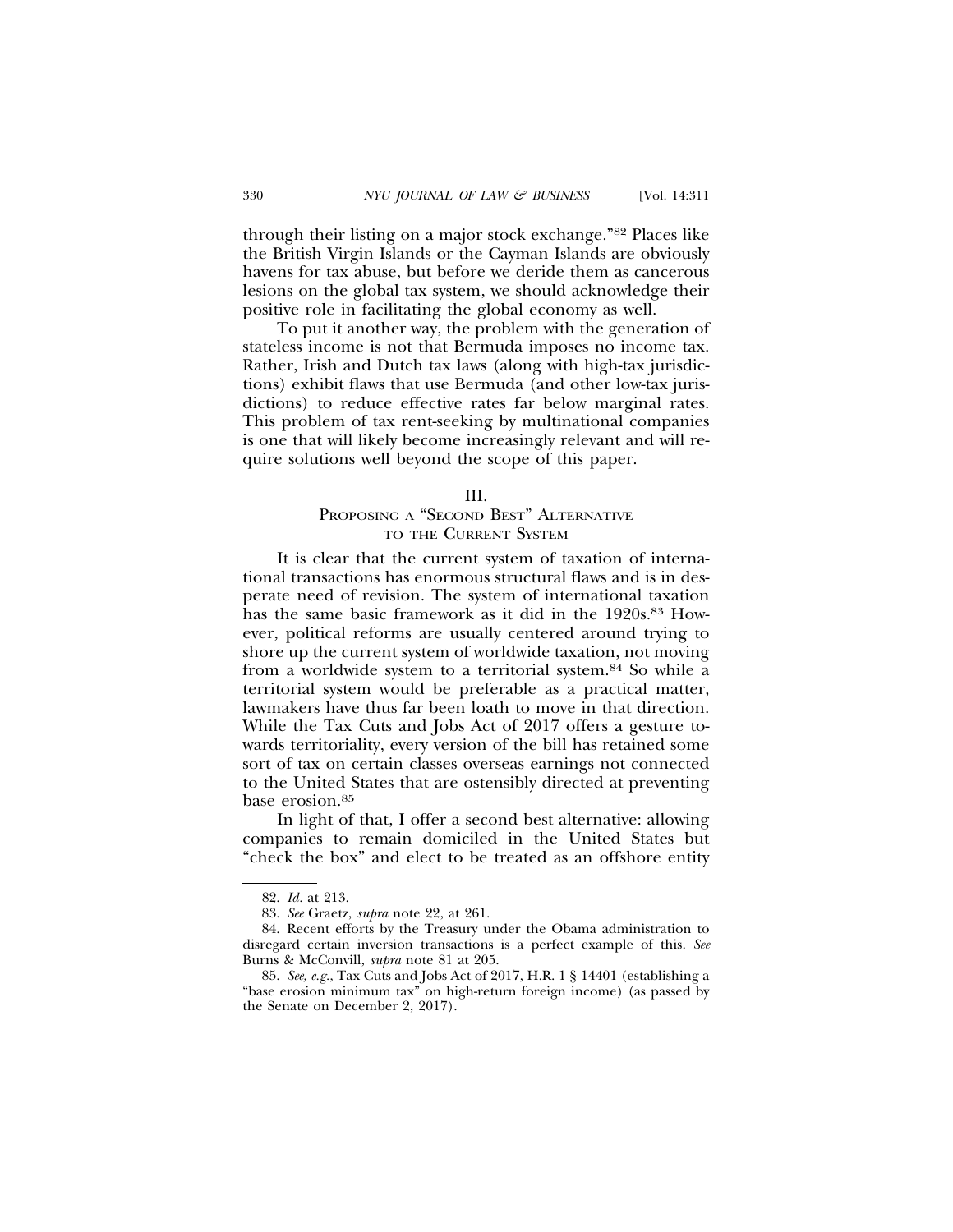for tax purposes. To put it another way, this is an *elective territorial system* that gives companies a self-help mechanism that limits their U.S. tax liability on foreign income. While such a system fails to move the country entirely to a worldwide system, it would achieve two main objectives. First, it would remove the charade of setting up offshore companies for tax purposes, helping isolate companies with legitimate offshore businesses from those who use the offshore tax economy for tax evasion and other nefarious purposes. Second, it would allow our tax code to simulate some of the benefits of a territorial system while still retaining the anti-abuse provisions of transfer pricing and Subpart F—and thus move our system closer to optimal efficiency.

## A. *The Theory of the Second Best*

In order to achieve a Pareto optimal solution, each of the necessary conditions for that solution must also be satisfied. A Pareto optimal solution is one in which no changes can be made to the system to make someone better off without making another worse off.86 While in simple in theory, the application of this to the design of a tax system is not trivial and has been the subject of considerable academic debate.87 For the purposes of this Article, however, an optimal solution can be understood as one that balances the interest of the U.S. government in raising revenues and implementing policy objectives in a way that is easily administered, the interests of taxpayers in paying an amount of tax corresponding to their relative economic contribution, and in the international context, the interest of countries in maximizing the allocation of located in their respective jurisdictions.

However, that may not be possible in all circumstances. The *theory of the second best* says that if one condition cannot be optimized, departure from the optimal condition for all of the conditions can produce a "second best" solution.88 Suppose a given market is failing to achieve optimal efficiency because

<sup>86.</sup> *See* Joseph E. Stiglitz, *Pareto Optimality and Competition*, 36 J. FIN. 235, 235 (1981).

<sup>87.</sup> *See* A.B. Atkinson & J.E. Stiglitz, *The Design of Tax Structure: Direct Versus Indirect Taxation*, 6 J. PUB. ECON. 55, 56 (1976).

<sup>88.</sup> R.G. Lipsey & Kelvin Lancaster, *The General Theory of the Second Best*, 24 REV. ECON. STUDIES 11, 11 (1956).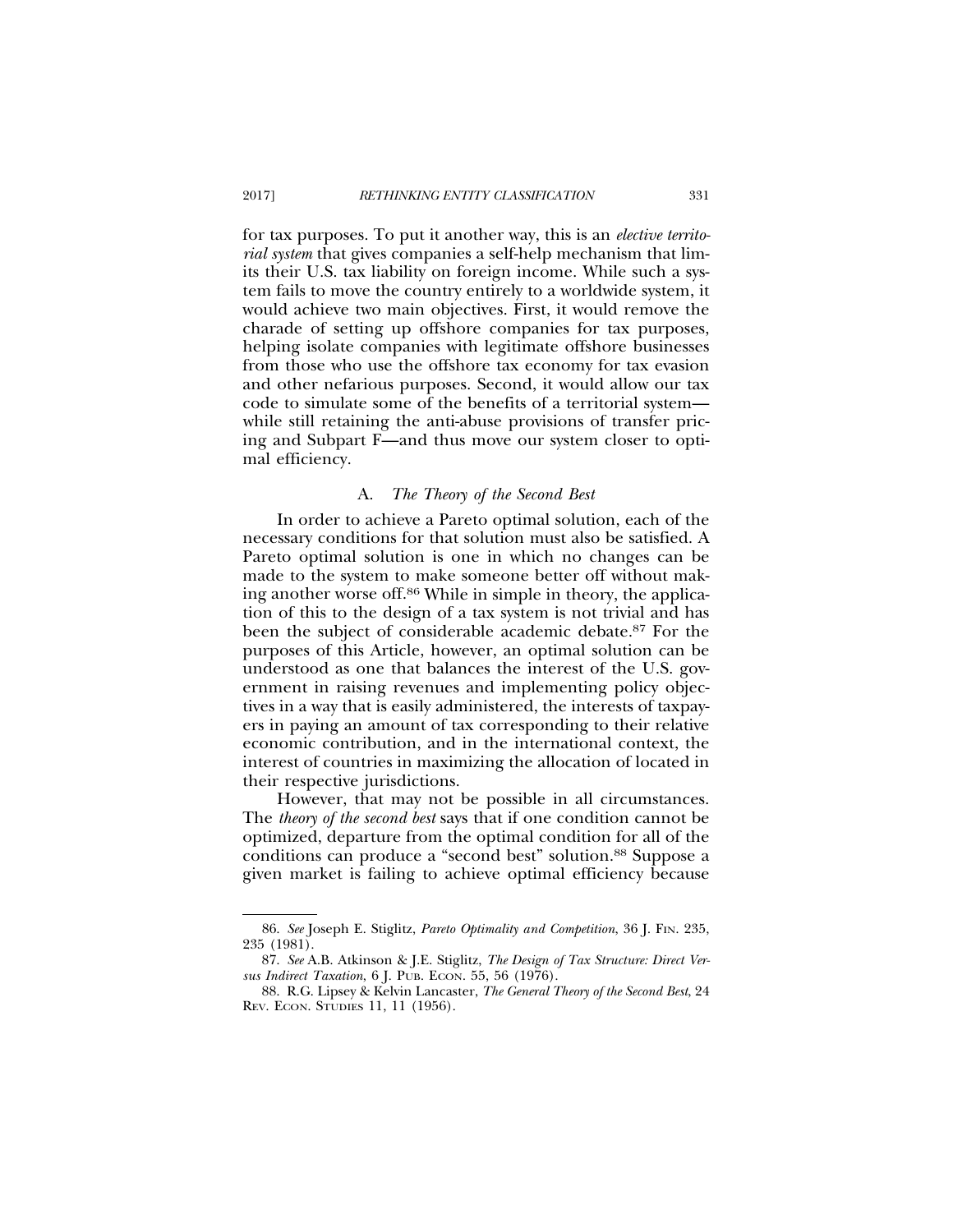one market segment is failing. The best solution would be, of course, to fix the underlying failure. But supposing that failure could not be corrected, the theory of the second best suggests that an overall greater efficiency can be attained by departing from the ideal for other market segments. One might refer to this as the "one step back, two steps forward" approach. So when lawmakers are unable to improve one inefficient condition through policy changes, it may be that the best option available is to depart from the ideal on other conditions.89

However, while the theory demonstrates that the second best solution is not always achieved by optimizing all controllable conditions, it gives no indication as to *which* controllable conditions ought to depart from the optimum.90 Indeed, Lipsey and Lancaster acknowledge "[t]he extraordinary difficulty of making *a priori* judgments about the types of policy likely to be required in situations where the Paretian optimum is unattainable, and the second best must be aimed at."91

## B. *The First Best Solution for International Tax Law*

Scholars debate the relative merits of territorial versus worldwide tax systems, usually an extension of the debate over the competing goals of CIN and CEN.92 Some have also argued that discussions about the nature of an international tax system ought to be broader than the dichotomy posed by CIN and CEN.93 This continues to be an area of robust academic debate. Regardless of how this debate ends, however, most countries have moved away from the U.S.-style worldwide system and towards a territorial system. The United States is now the only G7 country with a worldwide system for active business income, and only 8 out of 34 OECD countries still have a

<sup>89.</sup> For an example of how this has been applied in the international tax regime, *see* Alexander Wu, *U.S. International Taxation in Comparison with Other Regulatory Regimes*, 33 VA. TAX REV. 101, 125 n.96 (2013) (explaining the international tax regime that we have in terms of the theory of the second best by recognizing the twin roles played by both regulation and tax policy in determining allocation of capital).

<sup>90.</sup> *See* Paul Krugman, Opinion, *The Big Green Test*, N.Y. TIMES (June 22, 2014), http://www.nytimes.com/2014/06/23/opinion/paul-krugman-conservatives-and-climate-change.html.

<sup>91.</sup> Lipsey & Lancaster, *supra* note 88, at 28.

<sup>92.</sup> *See supra* Part I.

<sup>93.</sup> Graetz, *supra* note 22, at 276.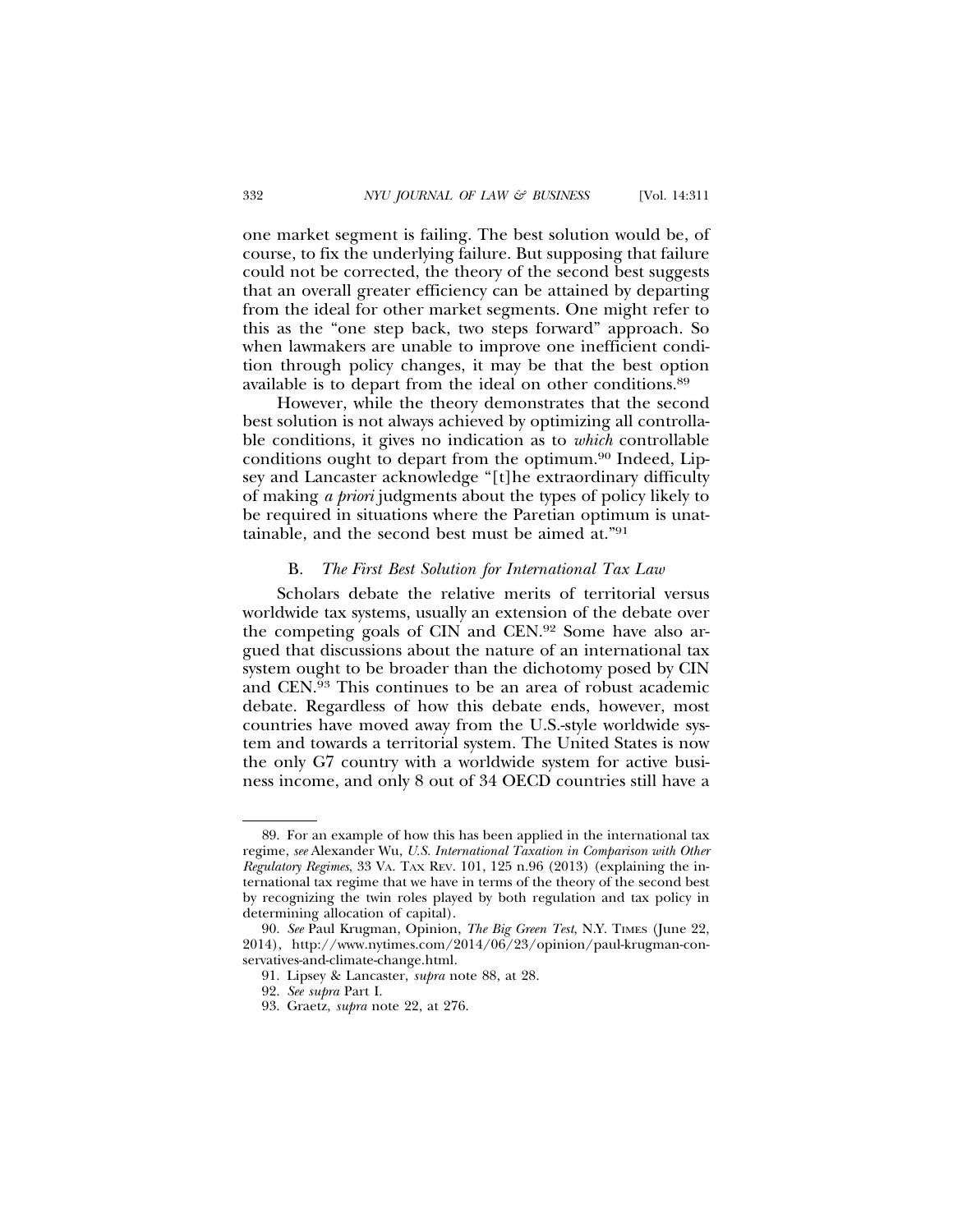worldwide system.94 Thus, irrespective of *academic* consensus on the issue, there is increasing *political* consensus in favor of the territorial system. U.S. international income taxation currently stands firmly in opposition to international norms on these issues.95

The fact that companies move offshore does not mean that they will not do business here, nor does it mean that they will no longer pay U.S. taxes. It *does* mean, though, that large and sophisticated companies are able to figure out ways to move offshore and bring their effective tax rates in line with global competitors, irrespective of domicile.96 The companies that suffer the most are those with overseas operations, yet limited resources to set up sophisticated tax avoidance schemes. This becomes particularly problematic as corporate tax rates around the world continue to decline while the United States maintains a top marginal corporate rate of 35 percent.97

There have been some recommendations within the U.S. government to move to a territorial system for corporations. The National Commission on Fiscal Responsibility and Reform recommended moving the United States to a territorial system in order to "bring the U.S. system more in line with our inter-

<sup>94.</sup> Thornton Matheson, Victoria Perry, & Chandara Veung, *Territorial vs. Worldwide Corporate Taxation: Implications for Developing Countries* (Int'l Monetary Fund, Working Paper No. 205, 2013), https://www.imf.org/external/ pubs/ft/wp/2013/wp13205.pdf.

<sup>95.</sup> Nearly all tax systems have elements of both territorial and worldwide systems. MICHAEL J. GRAETZ, FOUNDATIONS OF INTERNATIONAL INCOME TAXA-TION 13 (2003). A true worldwide tax system, for example, would reject a foreign tax credit. The United States maintains a foreign tax credit, allowing people to at least partially offset their U.S. taxes by taxes paid to foreign governments. That said, in common parlance worldwide systems are defined as those which impose a tax (before credits and deductions) on a corporation's worldwide income; territorial systems are defined as those which impose a tax only on income earned within the country imposing the taxation.

<sup>96.</sup> Kleinbard, *supra* note 19, at 713.

<sup>97.</sup> Avi-Yonah & Lahav, *supra* note 18, at 375 ("The United States has the second highest statutory corporate tax rate in the Organization for Economic Co-Operation and Development (OECD) (after Japan)."). Note that Japan lowered its corporate tax rate to below that of the United States in 2015. Takashi Nakamichi & Toko Sekiguchi, *Japan to Lower Corporate Tax Rate*, WALL ST. J. (Dec. 30, 2014), http://www.wsj.com/articles/japan-tolower-corporate-tax-rate-1419935308.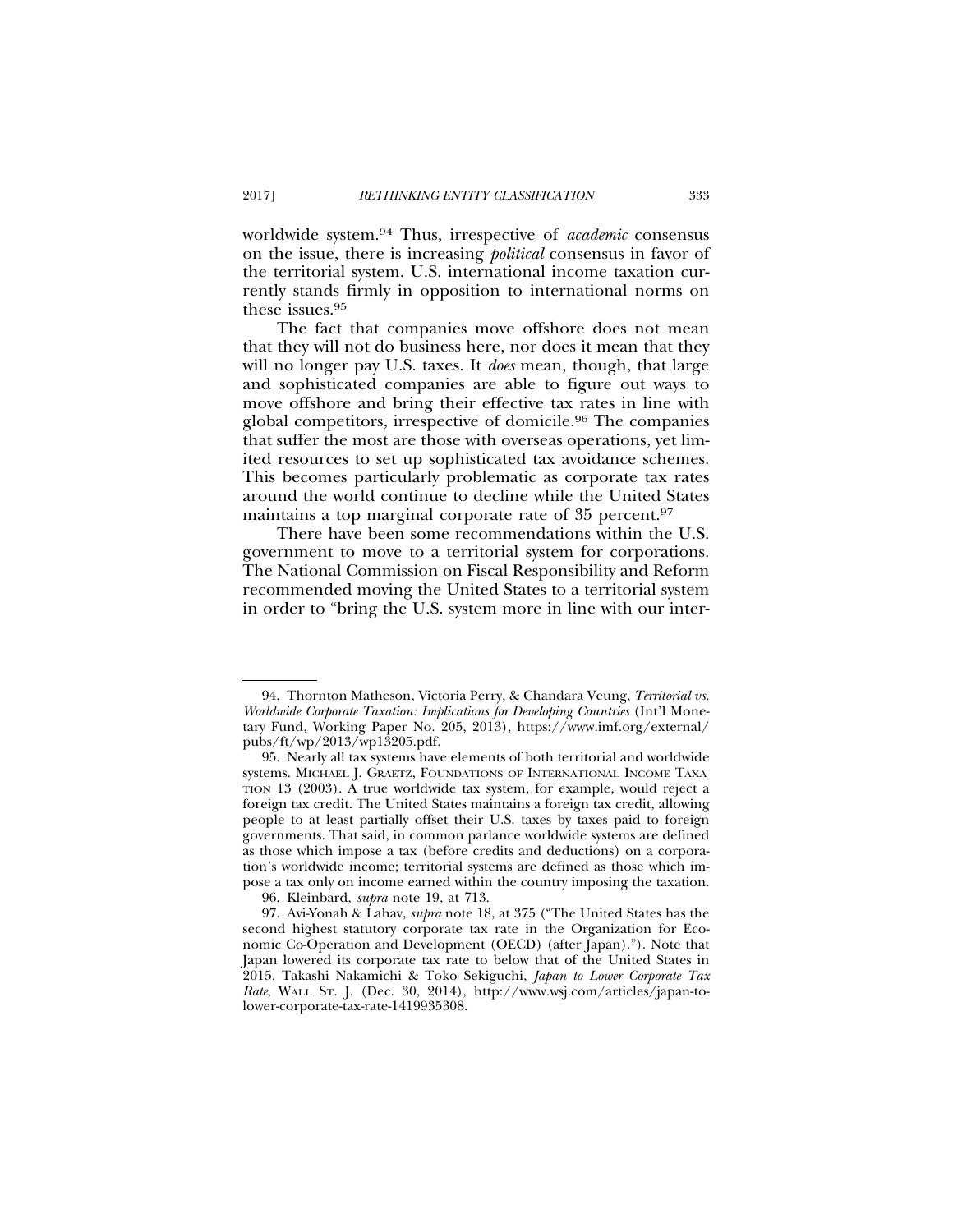national trading partners."98 In 2010, the President's Economic Recovery Advisory Board recommended moving to a territorial system to fix the distortion caused by "[t]he tax disincentive to repatriating foreign earnings."99 Republican House Members, led by Speaker Paul Ryan, have advocated for a move to a territorial system as part of their blueprint for Republican policy reform.100 And, as discussed *supra*, the Republican-backed Tax Cuts and Reform Act of 2017 attempts to move towards a territorial system.101

Perhaps politicians will yet implement a move to the territorial system. After all, groups on both sides of the aisle during at least the last two presidential administrations have advocated repeatedly for a move to a territorial system. I suggest four reasons why this move has not yet happened. First, there simply has not been enough political will or bipartisan consensus at the right moment in time to move the needle. Second, much of the frustration with U.S. international taxation has been misdirected. Rather than focusing on a system that taxes non-U.S. income, politicians malign companies inverting and expatriating as "unpatriotic" or as not "paying their fair share."102 Thus, in focusing on companies and not on the broken system, politicians obscure the real problem. Third, unlike in countries like the United Kingdom and Japan, which were seeking to become more competitive in the global marketplace and repatriate foreign earnings<sup>103</sup>—including a move to a territorial system—the United States has not experienced large scale capital flight. Lastly, moving to a territorial system means giving up the right to revenue gleaned from taxing the

<sup>98.</sup> NAT'L COMM'N ON FISCAL RESPONSIBILITY AND REFORM, THE MOMENT OF TRUTH (2010).

<sup>99.</sup> ECON. RECOVERY ADVISORY BD., THE REPORT ON TAX REFORM OP-TIONS: SIMPLIFICATION, COMPLIANCE, AND CORPORATE TAXATION (2010), https://www.whitehouse.gov/sites/default/files/microsites/PERAB\_Tax\_ Reform\_Report.pdf.

<sup>100.</sup> *See* House Republican Members, *supra* note 5.

<sup>101.</sup> *See supra* note 85 and accompanying text.

<sup>102.</sup> President Barack Obama, Weekly Address (July 26, 2014) ("[S]topping companies from renouncing their citizenship just to get out of paying their fair share of taxes is something that cannot wait. That's why, in my budget earlier this year, I proposed closing this unpatriotic tax loophole for good.").

<sup>103.</sup> Barbara Angus, et al., *The U.S. International Tax System at a Crossroads*, 30 NW. J. INT'L L. & BUS. 517, 531 (2010).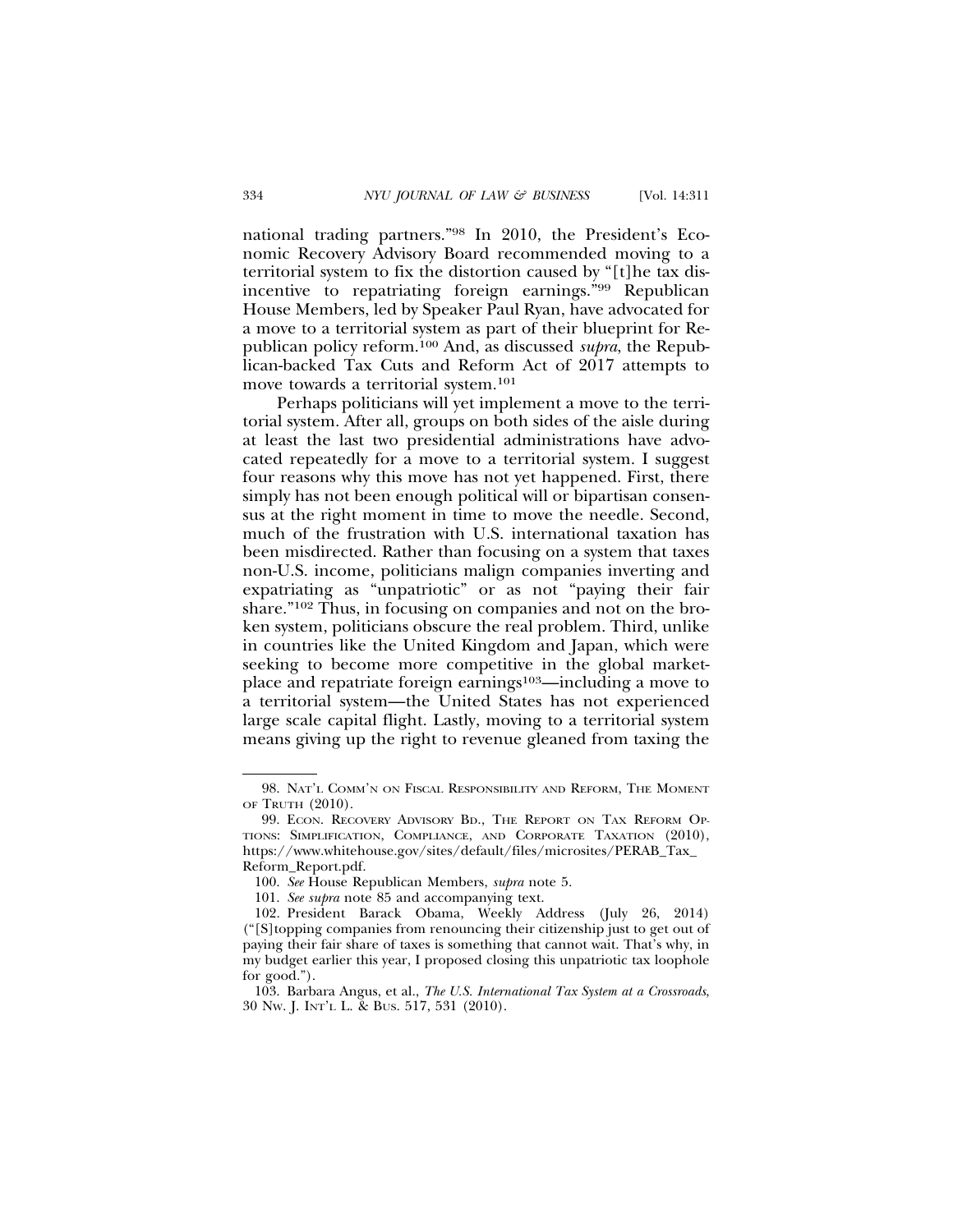overseas operations of U.S. companies. In other words, it will cost more. In 2010 (the last year statistics were available), American corporations reported \$470.4 billion in foreignsource income.104 While the resulting tax liability was reduced by \$118.1 billion in foreign tax credits, the United States still gained substantial revenue on taxing the foreign income of U.S. corporations. While that is comparatively little in the overall federal budget, it also is large enough that some groups have suggested that the move to a territorial system would impose an unnecessary cost on U.S. government coffers.105

Regardless of the reasons for why the United States has not followed its trading partners and moved towards a territorial system, the fact remains that the worldwide system of taxation stubbornly remains in place. This is so despite significant pushes from members of both parties and numerous think tanks to overhaul in the direction of a territorial system. Thus, our country's tax system does not meet Pareto optimal efficiency because we have failed to generate the political will necessary for major overhaul of the portion of the tax code dealing with international taxation.106

#### C. *A "Deemed Foreign Entity"—Second Best Solution?*

While it is difficult to identify all of the conditions that need to be satisfied for Pareto optimal efficiency, we can at least identify some of the key components. The overall goals for evaluating a tax system are widely recognized as equity (or fairness), simplicity, and efficiency.107

<sup>104.</sup> IRS, CORPORATE FOREIGN TAX CREDIT, TAX YEAR 2010, https://www .irs.gov/pub/irs-soi/10corporateforeigntaxcredits.pdf.

<sup>105.</sup> CHYE-CHING HUANG, CHUCK MARR, & JOEL FRIEDMAN, CTR. ON BUDGET AND POLICY PRIORITIES, THE FISCAL AND ECONOMIC RISKS OF TERRITO-RIAL TAXATION 9 (2013), http://www.cbpp.org/sites/default/files/atoms/ files/1-31-13tax.pdf (estimating \$130 billion in lost revenue over ten years by switching to a territorial system).

<sup>106.</sup> *See* I.R.C. §§ 861-1000 (Subchapter N, "Tax Based on Income from Sources Within or Without the United States").

<sup>107.</sup> *See, e.g.*, Malcolm Gillis et. al., *Indirect Consumption Taxes: Common Issues and Differences Among the Alternative Approaches*, 51 TAX L. REV. 725, 728 (1996); George K. Yin, *The Future Taxation of Private Business Firms*, 4 FLA. TAX REV. 141, 153 (1999). *But cf.* Samuel A. Donaldson, *The Easy Case Against Tax Simplification*, 22 VA. TAX REV. 645, 652 (2003) ("This argument . . . goes against the consensus among scholars that the three most important criteria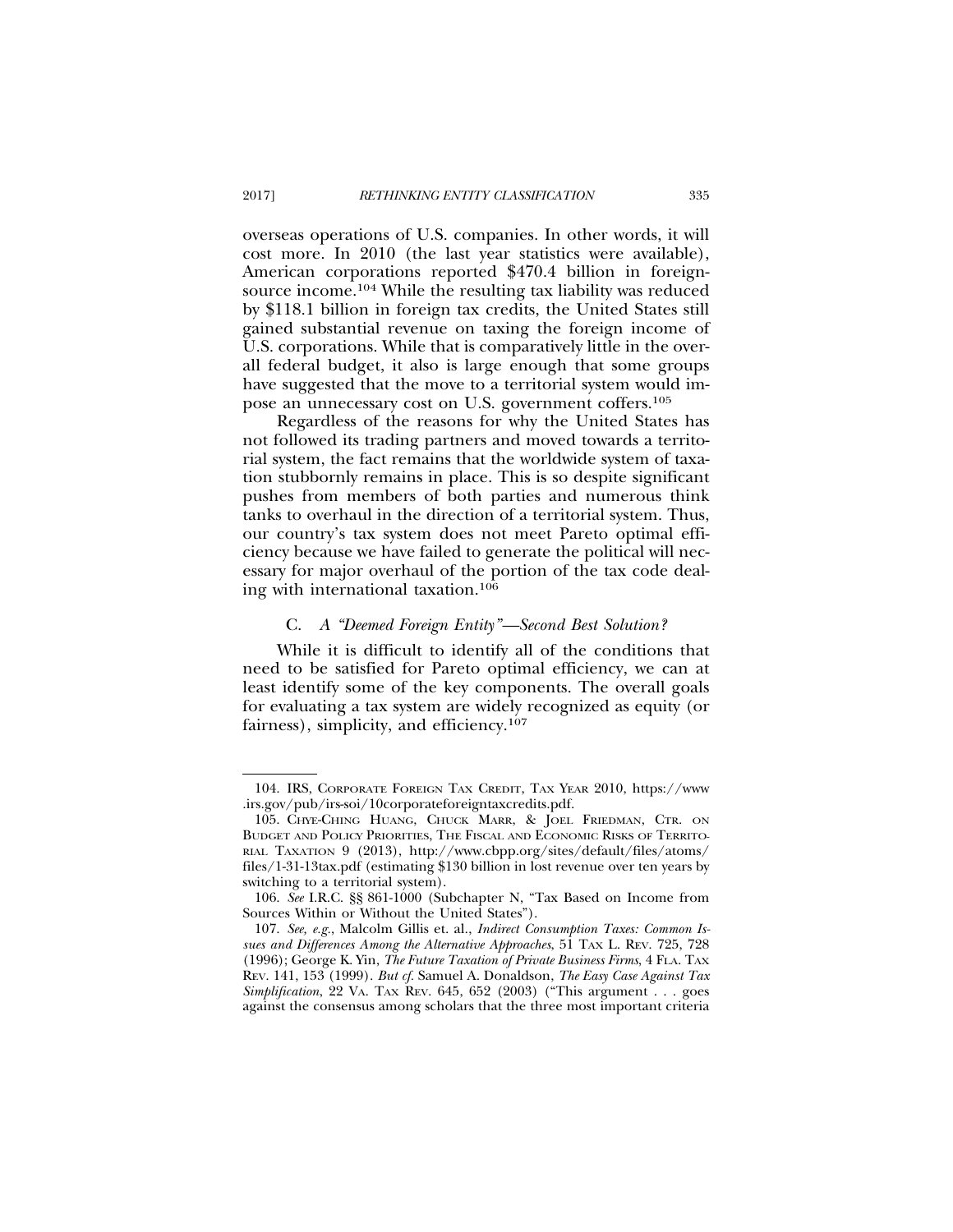Achieving equity in the world of international tax would require that those with the greatest ability to pay will pay the most in taxes. Our current regime achieves precisely the opposite result.108 Large companies with armies of tax lawyers are able to artificially lower their rates through various tax-saving measures, whether through offshore subsidiaries, corporate inversions, or simply careful tax planning.109 A system of greater equity would focus on working to ensure that companies—regardless of place of incorporation—are not able to manipulate the offshore tax economy to lower their tax rate.

Simplicity—perhaps the top priority for many politicians110 and the one that elicits the most skepticism among experts<sup>111</sup>—is clearly lacking in the current system, and the problem is made worse by the fact that the system of international taxation is a 1920s era framework that last saw major overhaul in 1986.112

As Graetz noted, the question of efficiency—particularly in the international tax context—is neither simple nor clear. Gratez argued that "[w]e should minimize the costs of compliance and administration and acknowledge that an unenforceable tax can be neither efficient nor fair."113 While the current international tax regime is something of a compromise between capital export neutrality and capital import neutrality, an ideal system ought to do at least two things. First, it ought to minimize economic activity done primarily "for tax rea-

for evaluating any tax system (or a particular rule or set of rules within a tax system) are equity, efficiency, and simplicity.").

<sup>108.</sup> *See* Kleinbard, *supra* note 19, at 714.

<sup>109.</sup> *See* Mihir A. Desai & James R. Hines, Jr., *Expectations and Expatriations: Tracing the Causes and Consequences of Corporate Inversions*, 55 NAT. TAX J. 409, 415 (2002); Charles Duhigg & David Kocieniewski, *How Apple Sidesteps Billions in Taxes*, N.Y. TIMES (Apr. 28, 2012), http://www.nytimes.com/2012/ 04/29/business/apples-tax-strategy-aims-at-low-tax-states-and-nations.html.

<sup>110.</sup> *See, e.g.*, Ted Cruz, Opinion, *A Simple Flat Tax for Economic Growth*, WALL ST. J. (Oct. 28, 2015), http://www.wsj.com/articles/a-simple-flat-taxfor-economic-growth-1446076134.

<sup>111.</sup> Samuel A. Donaldson, *The Easy Case Against Tax Simplification*, 22 VA. TAX REV. 645, 652 (2003).

<sup>112.</sup> Graetz, *supra* note 22, at 263–64. ("Along with its complexity, the importance of the regime for taxing international income has also increased dramatically since the 1920's, even since it was last reexamined in the  $1980's.'$ .

<sup>113.</sup> *Id.* at 324–25.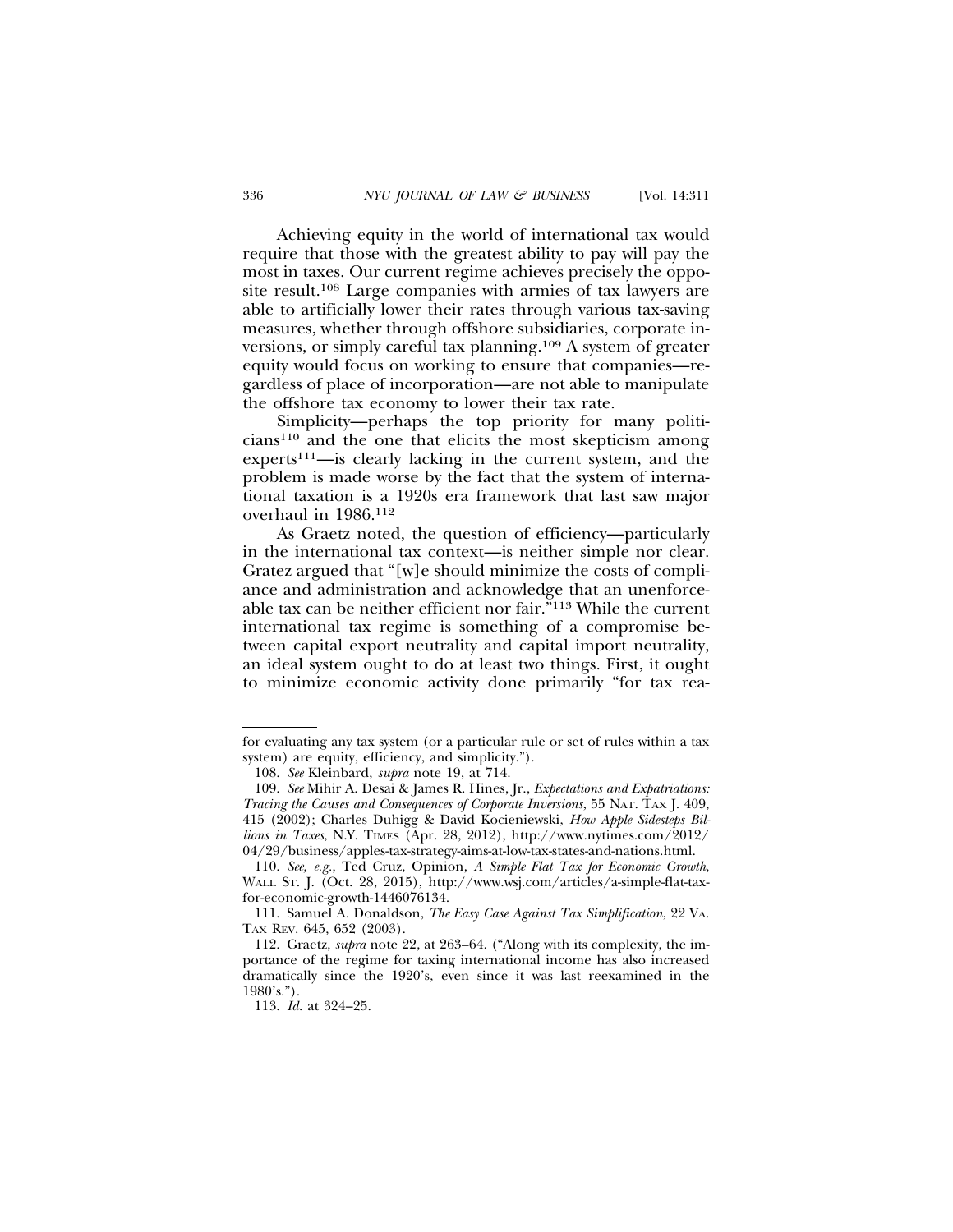sons." Second, it ought to recognize how the system affects the movement of capital across international borders.

Efficiency is a key part of the debate between territorial and worldwide systems. While territorial systems are not themselves immune from inefficiencies,<sup>114</sup> taxing overseas income creates a set of nontrivial distortions. James Hines argues, "Whereas some forms of international taxation, such as subjecting U.S. firms to U.S. excise taxes on their foreign sales, are transparently inefficient and self-defeating, others, such as the current U.S. regime of taxing foreign income, are no less inefficient, only somewhat subtler in their appearance."115

Currently, U.S. tax policy leads to gross inefficiencies. One such inefficiency is the outsized role that the offshore tax economy (which is beyond the juridical reach of the United States government) plays in tax planning. This is at least partially a consequence of the U.S. system of trying to tax worldwide income. In practice, though, the worldwide system operates as a trap for the unwary. Kleinbard argues that "[i]n practice the U.S. tax rules do not operate, as many presentations suggest, as a 'worldwide' system of taxation, but rather as an ersatz variant on territorial systems, with hidden benefits and costs when compared to standard territorial regimes."116 One way (and indeed, perhaps the best way) of removing these distortions would be moving to a territorial system. Yet, with a move to a territorial system gaining little traction at this time, perhaps there is a second best way forward—allowing companies to elect into a territorial system by "checking the box," thereby making them a "deemed foreign entity."

#### 1. *Check-the-Box in Corporate Taxation*

Scholars and economists are largely in agreement that the corporate tax is a bad tax, $117$  and all else being equal, integrating the corporate tax would reduce economic distortions im-

<sup>114.</sup> *See* Kleinbard, *supra* note 19, at 714.

<sup>115.</sup> James R. Hines, Jr., *Reconsidering the Taxation of Foreign Income*, 62 TAX L. REV. 269, 298 (2009).

<sup>116.</sup> Kleinbard, *supra* note 19, at 714.

<sup>117.</sup> Noël B. Cunningham & Mitchell L. Engler, *Prescription for Corporate Income Tax Reform: A Corporate Consumption Tax, 66 TAX L. REV. 445 (2013)* ("Even in the current polarized political times, there is an emerging consensus on two tax reform issues. First, there is a widely-shared bipartisan view that the corporate income tax is a 'bad' tax that is desperately in need of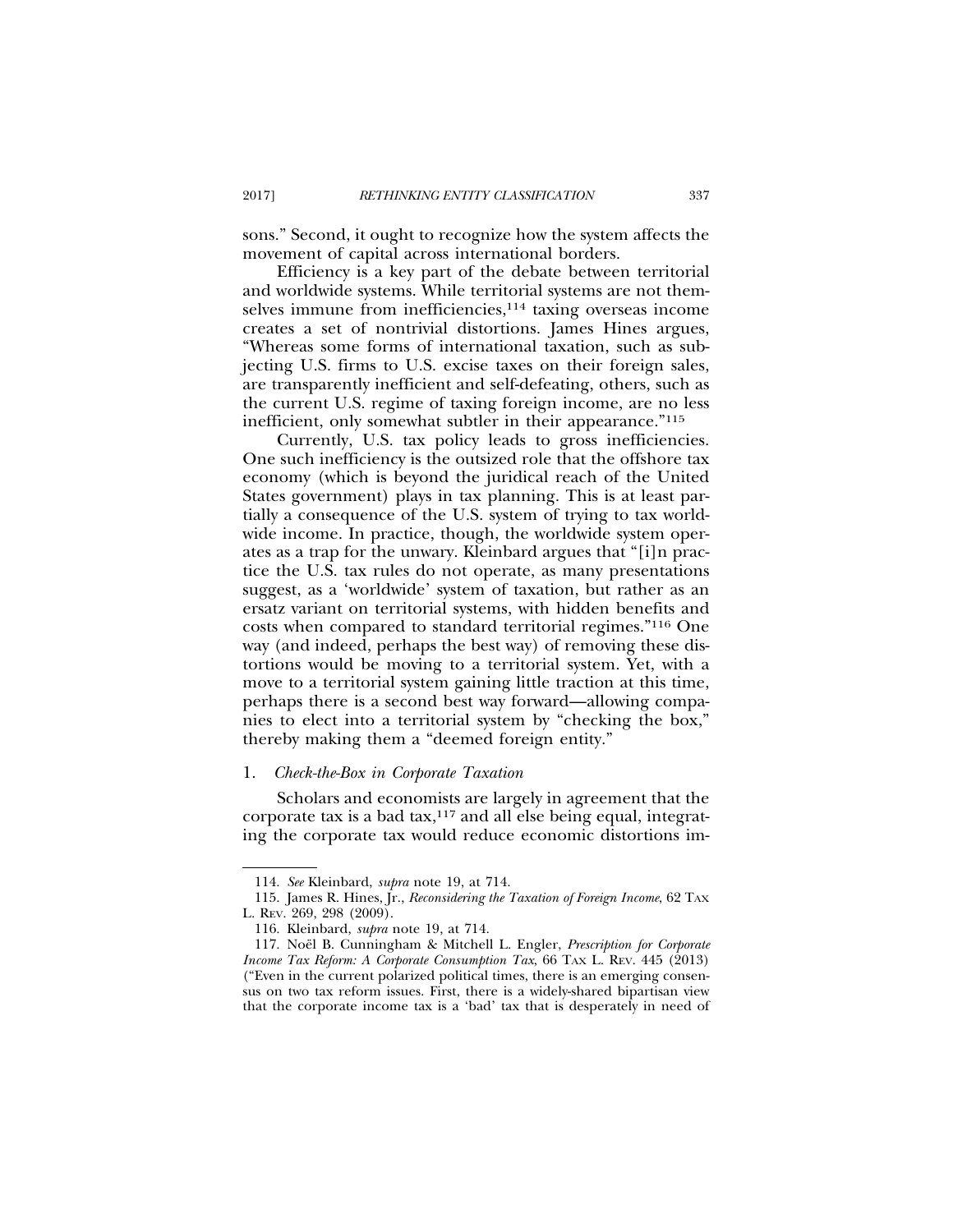posed by the two-level corporate tax.118 The corporate tax has, however, proven extraordinarily difficult to remove. Yet even while the corporate tax remains in place for public companies and most older corporations, the United States took a significant step towards corporate tax integration in 1996 by removing burdensome regulations on entity choice and allowing businesses to simply "check the box" and therefore elect to be treated as either a corporation or a partnership.

The Code defines corporations to include "associations, joint-stock companies, and insurance companies."119 The regulations further clarify the definition by including business entities "organized under a Federal or State statute" and "[a]n association."120 The challenge for the Service has long been in properly defining what constitutes an "association," particularly with the advent of limited liability companies.121 Before 1996, the Treasury had promulgated rules outlining four factors that determined whether a business association was subject to the two-level corporate tax: continuity of existence, centralization of management, limited liability, and free transferability of interests.122 These four factors were drawn from *United States v. Kintner*, which also outlined two others: the presence of associates and a business objective.123 However, with a knowledgeable financial planner, companies could figure out how to "become" the desired entity by attaining the foregoing characteristics,124 notwithstanding attempts from the IRS to

reform or repeal. The corporate income tax is complicated, inefficient, and is strewn with tax expenditures.").

<sup>118.</sup> Emil M. Sunley, *Corporate Integration: An Economic Perspective*, 47 TAX L. REV. 621, 635 (1992) ("The various proposals for corporate integration can reduce, eliminate or even reverse these distortions, and most tax policy experts agree that, all other things being equal, a tax system free of these distortions would be superior to current law.").

<sup>119.</sup> I.R.C. § 7701(a)(3) (West 2014).

<sup>120.</sup> Treas. Reg. § 301.7701-2(b).

<sup>121.</sup> *See, e.g.*, Rev. Rul. 94-51, 1994-2 C.B. 407 (1994); Rev. Rul. 94-79, 1994-2 C.B. 409 (1994); Rev. Rul. 94-6, 1994-1 C.B. 314 (1994).

<sup>122.</sup> *See* Larson v. Comm'r, 66 T.C. 159, 172 (1976), *acq.*, *IRS Announcement Relating to: Am. Precision Metals, Larson*, 1979-2 C.B. 1 (Dec. 31, 1979).

<sup>123.</sup> United States v. Klintner, 216 F.2d 418 (9th Cir. 1954).

<sup>124.</sup> Victor E. Fleischer, Note, *"If It Looks Like a Duck": Corporate Resemblance and Check-the-Box Elective Tax Classification*, 96 COLUM. L. REV. 518, 527 (1996).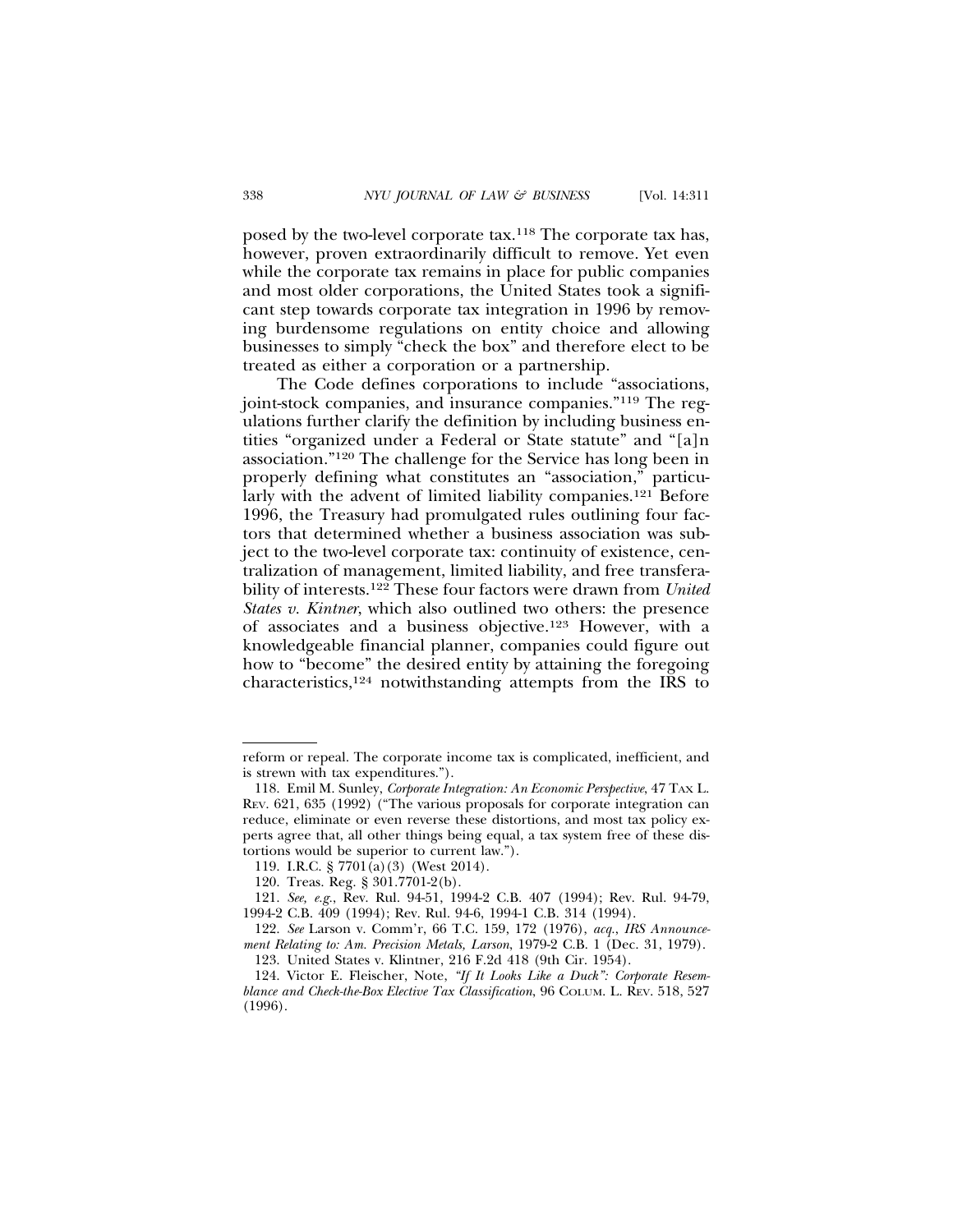impose some sort of order on the definition of a corporation.<sup>125</sup>

In response to growing pressure, in 1996 the IRS promulgated revisions to the regulations that simplified the entity classification rules.126 In its decision, the Treasury said that "[a]ny business entity that is not required to be treated as a corporation for federal tax purposes (referred to in the regulation as an eligible entity) may choose its classification under the rules of 301.7701-3."127 Non-eligible entities are those that are otherwise classified as corporations under the regulations, such as companies organized as corporations under state law, banks, and certain foreign entities.128 For eligible entities, the regulations now allow a business to choose whether to be treated as a corporation (thereby imposing the two-level tax) or as a partnership.129

When the IRS first announced "check-the-box," it was widely praised for reducing complexity.<sup>130</sup> An additional benefit provided by check-the-box, however, is that it removes the two-level tax for many non-public companies.131 In effect, therefore, check-the-box is partial corporate tax integration. Full-scale corporate tax integration has proved to be a nearly intractable problem, and while most scholars agree that the first-best solution to the problems associated with a two-level tax is, of course, removing the second level of tax, check-thebox represents a second best solution.

#### 2. *A Deemed Foreign Entity*

Currently, Section 7701 and the accompanying regulations define whether an entity is foreign or domestic.132 The Code provides that, "[t]he term 'domestic' when applied to a

<sup>125.</sup> *See id.* at 522–32.

<sup>126.</sup> For an in-depth overview of the history behind check-the-box, see Steven A. Dean, *Attractive Complexity: Tax Deregulation, the Check-the-Box Election, and the Future of Tax Simplification*, 34 HOFSTRA L. REV. 405, 447 (2005).

<sup>127.</sup> T.D. 8697, 1997-1 C.B. 215.

<sup>128.</sup> Treas. Reg. § 301.7701-2(b) (as amended in 2016).

<sup>129.</sup> Treas. Reg. § 301.7701-3(c)(1)(i) (2006).

<sup>130.</sup> *See, e.g.*, Dean, *supra* note 126, at 438; George K. Yin, *The Taxation of Private Business Enterprises: Some Policy Questions Stimulated by the "Check-the-Box" Regulations*, 51 SMU L. REV. 125, 125 (1998).

<sup>131.</sup> Public companies are generally taxed as corporations, regardless of choice of form. I.R.C. § 7701 (2014).

<sup>132.</sup> I.R.C. § 7701(a) (2014); Treas. Reg. § 301.7701-5 (2006).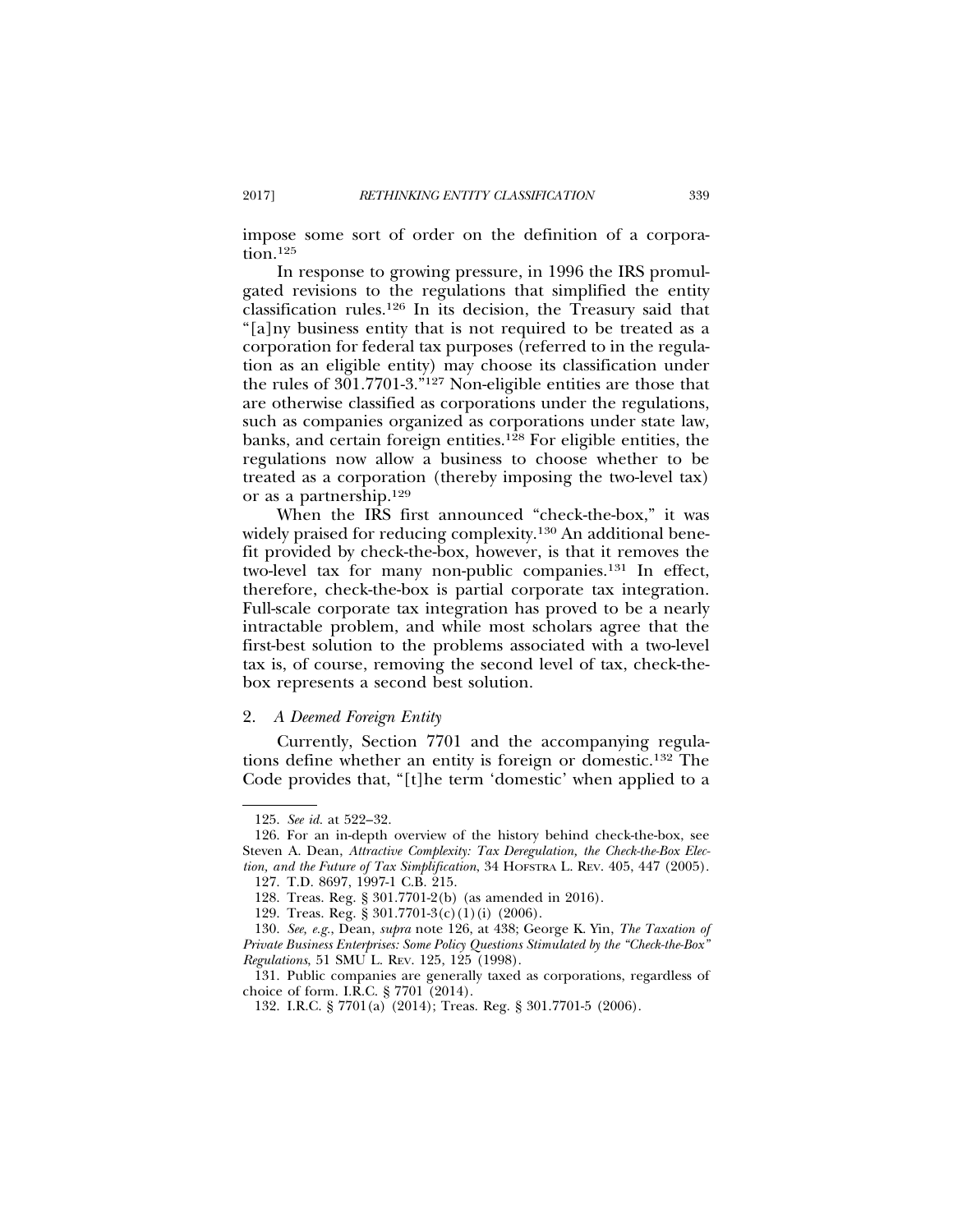corporation or partnership means created or organized in the United States or under the law of the United States or of any State unless, in the case of a partnership, the Secretary provides otherwise by regulations."133 Mirroring this, the Code provides that, "[t]he term 'foreign' when applied to a corporation or partnership means a corporation or partnership which is not domestic."134 While this is certainly straightforward, it does not reflect economic reality. Ugland House in the Cayman Islands is famous for serving as the place of incorporation for thousands of companies—companies that are therefore classified as foreign for tax purposes.135 U.S. companies reported \$51 billion in offshore income from the Cayman Islands alone in 2010.136 The only problem is that the Cayman Islands' entire GDP is only about \$2.5 billion.137 Thus, the tax story and the economic story show very different pictures of what is happening, meaning that something is awry with our tax code.

The notion that a company's locus is its place of incorporation is mere fiction. Decisions about where to incorporate are made with little, if any, reference to where the business is operated or whether the business even has any presence in the jurisdiction of choice. There is no reason why that fiction cannot simply be extended to allow companies to elect their tax status as either a foreign or a domestic company. This movement would have little substantive effect on an entity's tax status (as companies currently domiciled offshore would be more likely to be domiciled onshore with this change in law), but would allow companies to avoid having their place of incorporation be dictated by tax law. Such a regulation could mirror the check-the-box regulations, because while foreign domiciled companies would still be classified as foreign companies, U.S.-domiciled companies could elect to be treated as foreign companies for tax purposes. The current system is already an

<sup>133.</sup> I.R.C. § 7701(a)(4) (2014).

<sup>134.</sup> I.R.C. § 7701(a)(5) (2014).

<sup>135.</sup> Robert M. Morgenthau, Opinion, *These Islands Aren't Just a Shelter from Taxes*, N.Y. TIMES (May 5, 2012), http://www.nytimes.com/2012/05/06/ opinion/sunday/these-islands-arent-just-a-shelter-from-taxes.html.

<sup>136.</sup> MCINTYRE ET AL., *supra* note 10, at 14.

<sup>137.</sup> CIA, CAYMAN ISLANDS, THE WORLD FACTBOOK (last updated May 5, 2016), https://www.cia.gov/library/publications/the-world-factbook/geos/ cj.html.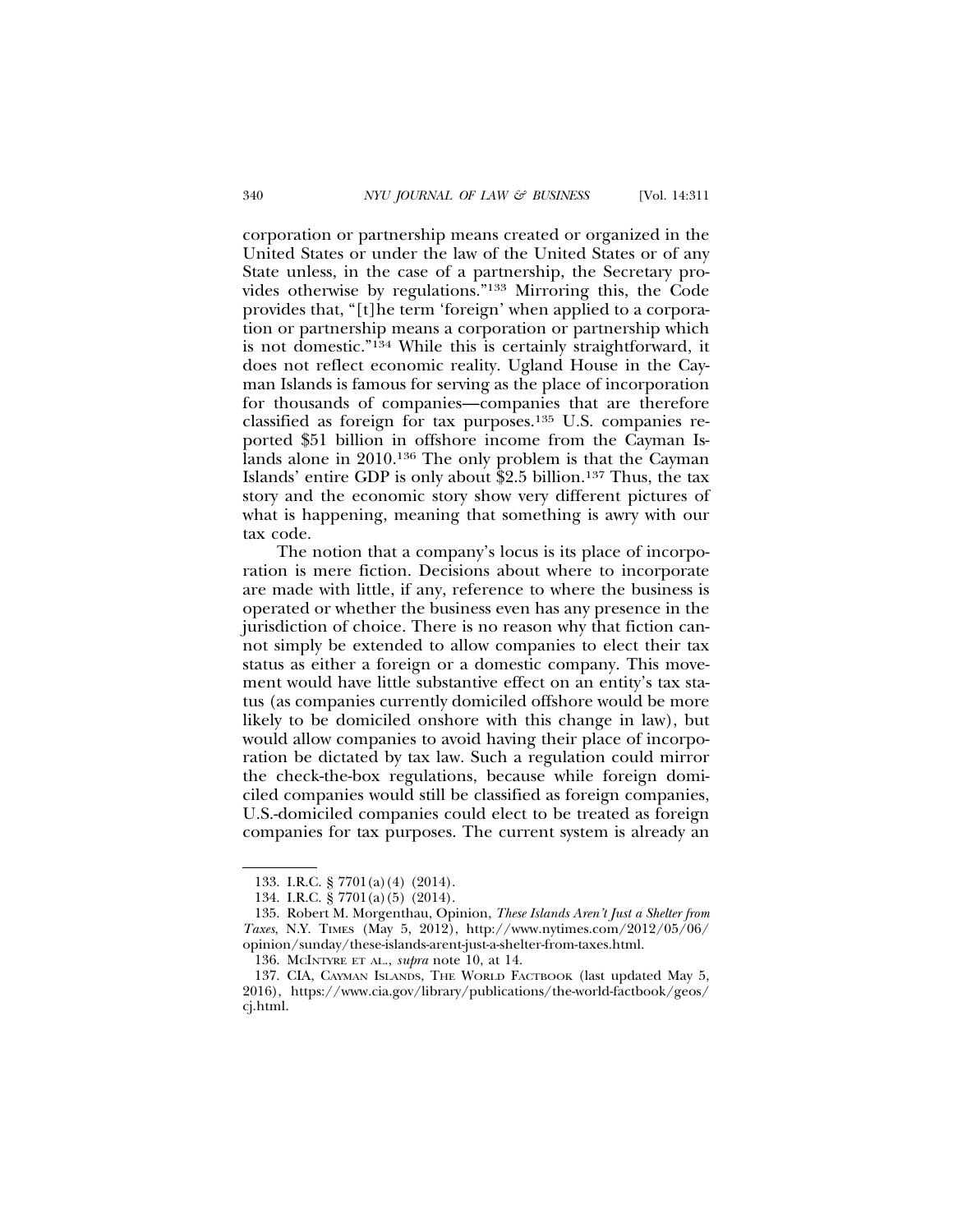elective system for all intents and purposes—so long as an entity has the resources to structure their tax position properly.138

## 3. *Getting from Here to There*

The original check-the-box was accomplished via regulations, but there remains significantly greater clarity in the Code regarding the distinction between foreign and domestic companies compared with the Code's definition of a corporation. Section 7701 defines a corporation to include associations, but does not define the term;139 by contrast, the Code clearly defines domestic entities as those "created or organized in the United States or under the law of the United States or of any State."140 Thus, it may prove more difficult to redefine whether a corporation is domestic or foreign without legislative change. The Treasury Department is limited in its ability to issue regulations in instances where the meaning of a statute is plain.141 In reviewing an agency's interpretation of a statute, courts use a two-step process (known as the *Chevron* analysis) whereby they first analyze "whether Congress has directly spoken to the precise question at issue."142 The definitions of domestic and foreign corporations are quite clear, which makes the second step of the *Chevron* analysis a nullity: "if the statute is silent or ambiguous with respect to the specific issue, the question for the court is whether the agency's answer is based on a permissible construction of the statute."143

Making a regulatory change would be very aggressive almost certainly too aggressive to be feasible—but it is worth thinking about what such regulations might look like. Such a regulation would be similar to check-the-box and would in-

<sup>138.</sup> Kleinbard, *supra* note 19, at 714 ("[T]he current U.S. tax system, which purports to tax the worldwide income of U.S.-resident multinational firms, in fact, affords those firms the opportunity to operate in a quasi-territorial tax environment and to earn stateless income in the same manner that their territorial-based competitors do.").

<sup>139.</sup> I.R.C. § 7701(a)(3) (2014).

<sup>140.</sup> I.R.C. § 7701(a)(4) (2014).

<sup>141.</sup> Chevron, U.S.A., Inc. v. Nat. Res. Def. Council, Inc., 467 U.S. 837 (1984).

<sup>142.</sup> *Id.* at 842.

<sup>143.</sup> *Id.* at 843.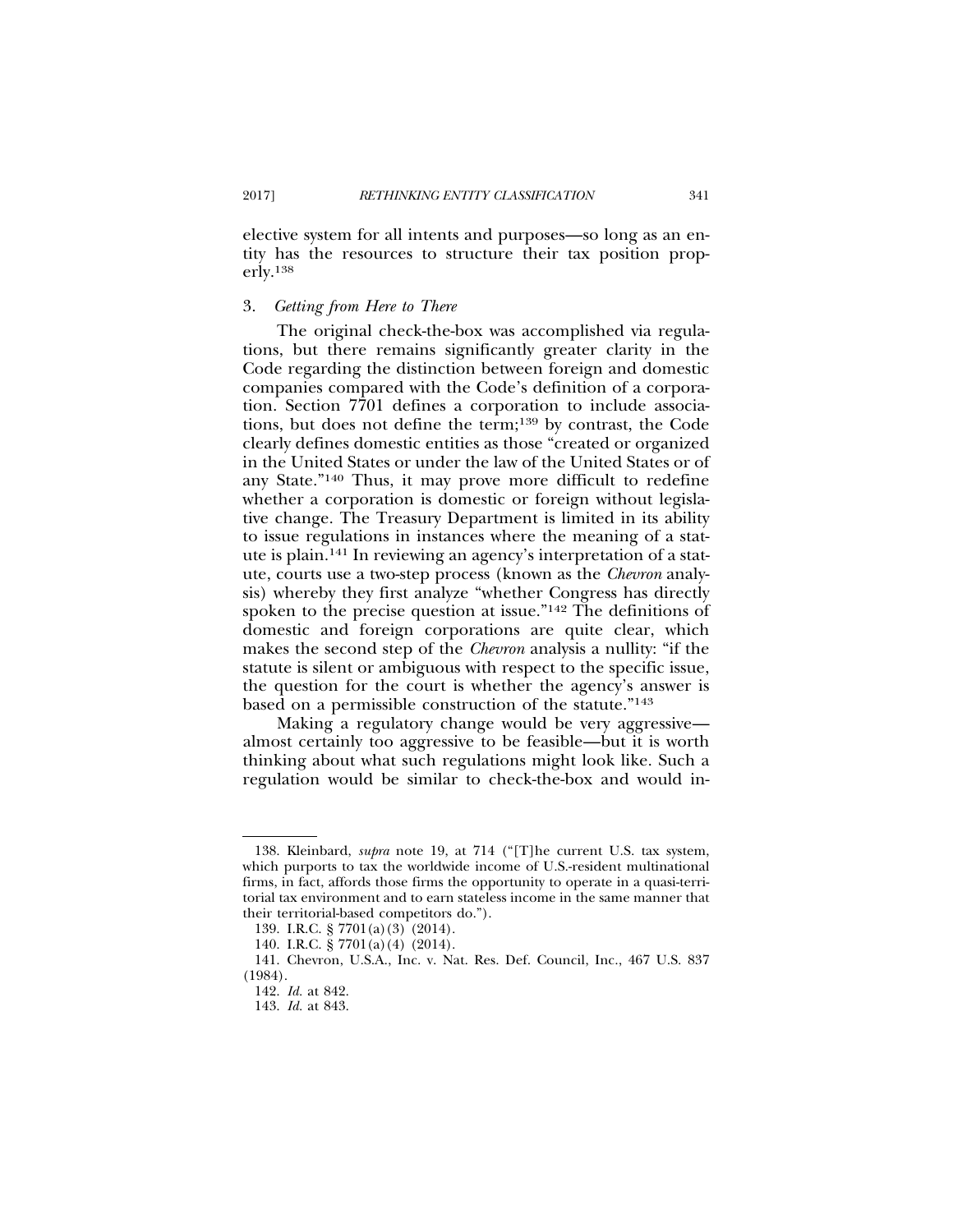clude several different points.144 First, it would establish a default rule in the statute—absent election, domestic or foreign business entities would be defined by their place of incorporation. Second, it would establish that business entities organized under the laws of the United States can elect to be treated as foreign entities. Third, it would specify that any business electing to be treated as a foreign entity would be treated as "a United States person transfer[ing] property to a foreign corporation," making it subject to the rules and associated regulations of Section 367. Among other things, this could require the domestic company to recognize all gains before expatriating.145 This would accomplish two things: (a) it would prevent *all* domestic entities from seeking foreign treatment; (b) it would dissuade companies from switching back and forth between foreign and domestic status for different tax years. Fourth, the regulation would require companies to elect their domestic or foreign status prior to the taxable year, thereby preventing companies from choosing whether they want to be treated as a domestic or foreign company solely based on their annual tax burden for the year in question.

In order to keep the regulation in line with the words of the statute, only companies eligible to be treated as partnerships could elect to be treated as foreign entities.146 Of course, some offshore entities would still want to be treated as corporations for tax purposes, so election for either corporate or partnership tax treatment would be made subsequent to the election to be treated as a foreign or domestic entity. Thus, the new system would allow eligible domestic entities a double election: first, they would elect whether or not to be treated as a foreign entity; second, they would elect whether or not to be treated as a corporation.

<sup>144.</sup> *See* Treas. Reg. § 301.7701-5 (2006) (giving regulatory guidance on the definition of domestic and foreign business entities).

<sup>145.</sup> I.R.C. § 367 (2004); *see also* Michael S. Kirsch, *The Congressional Response to Corporate Expatriations: The Tension Between Symbols and Substance in the Taxation of Multinational Corporations*, 24 VA. TAX REV. 475, 494 (2005).

<sup>146.</sup> The reason for this is that the statute defines domestic entities as those "created or organized in the United States or under the law of the United States or of any State *unless, in the case of a partnership, the Secretary provides otherwise by regulations*." I.R.C. § 7701(a)(4) (2014) (emphasis added). Thus, the law provides the ability for Treasury to define domestic entities independent of the statute—but only for partnerships.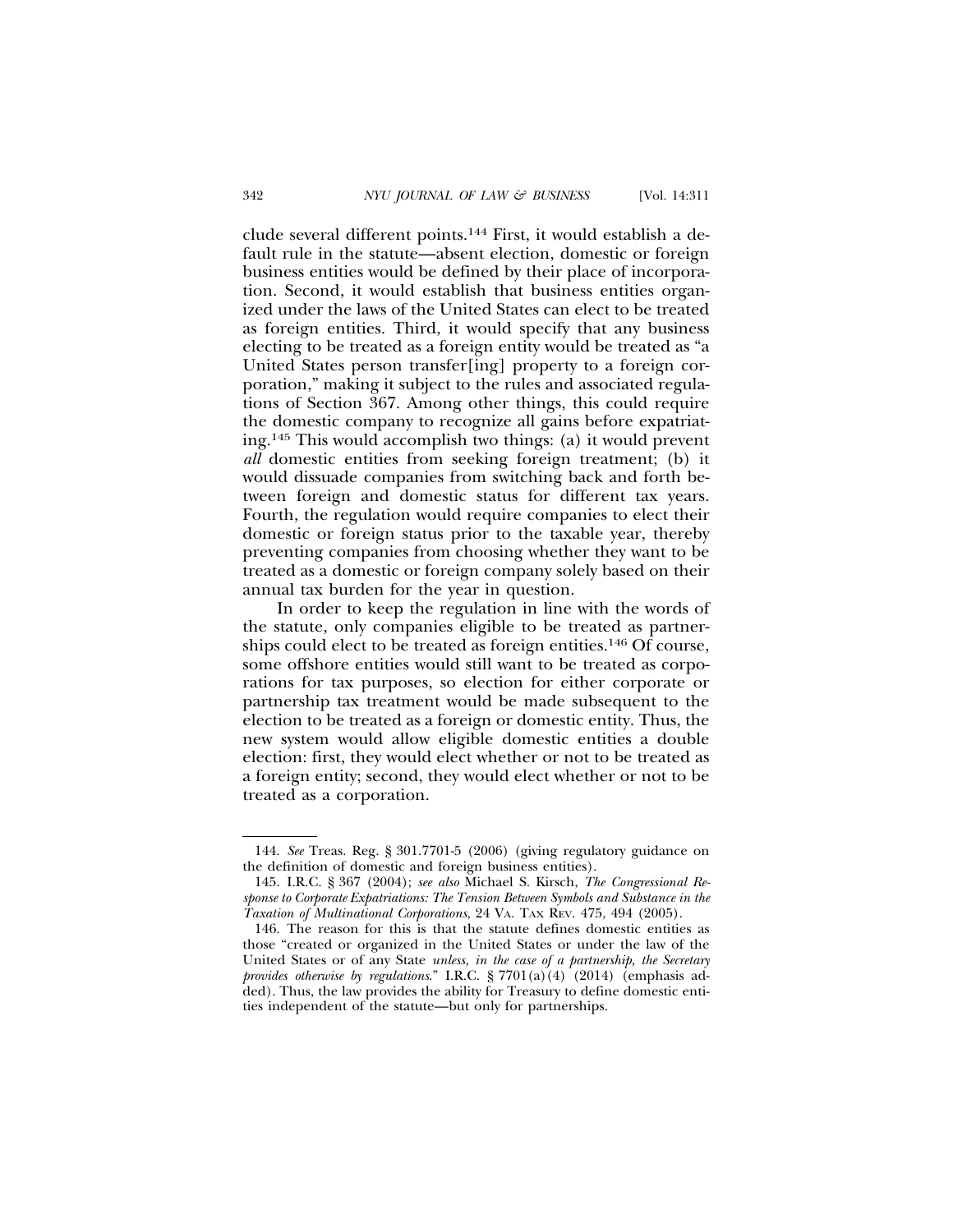This proposal may indeed be both overly aggressive and too cute by half, but such a regulation may still have interesting consequences worth considering. Unlike the original check-the-box, there is no apparent need to require a lockin,147 as expatriation rules provide sufficient penalty for companies electing to switch from domestic to foreign status. Additionally, it is not entirely clear who would have the legal standing to challenge these regulations. In order to challenge regulations, a plaintiff must first establish Article III standing, which, among other things, requires a plaintiff to demonstrate "an injury in fact—an invasion of a legally protected interest which is (a) concrete and particularized and (b) actual or imminent, not conjectural or hypothetical."148 Since the goal of this regulation is taxpayer friendly and designed to allow taxpayers to elect the classification that would minimize their tax burden, it is not clear how a plaintiff could establish this injury in fact. That said, it was not clear that anyone would have standing to challenge the original check-the-box regulations.149 It took ten years, but eventually those regulations were challenged in *Littriello v. United States* as an invalid exercise of the Treasury's authority.150

The plaintiff in *Littriello* had organized an LLC and had apparently forgotten to elect treatment as a corporation making him personally liable for the LLC's unpaid taxes.<sup>151</sup> The court went through the *Chevron* analysis and found that the Treasury had not in fact abused its discretion.152 It is hard to imagine an analogous situation under the election system proposed here, because at the heart of Littriello's argument is the notion that he was liable for a tax that he would not have had to pay prior to check-the-box. This would not be an issue in electing between either a foreign or domestic entity because

<sup>147.</sup> Once an entity elects to be treated as either a partnership or a corporation, it generally cannot change its election for five years. Treas. Reg.  $\S 301.7701-3(c)(1)(iv)$  (2006). Without such an election, businesses could change their election without penalty to take advantage of the form best suited for that year's financial statement.

<sup>148.</sup> Lujan v. Defs. of Wildlife, 504 U.S. 555, 560 (1992) (internal quotations omitted).

<sup>149.</sup> *See* Fleischer, *supra* note 124, at 550 n.157.

<sup>150.</sup> Littriello v. United States, No. CIV.A.3:04CV-143-H, 2005 WL 1173277 (W.D. Ky. May 18, 2005), *aff'd,* 484 F.3d 372 (6th Cir. 2007).

<sup>151.</sup> *Littriello*, 484 F.3d at 374.

<sup>152.</sup> *Id.* at 380.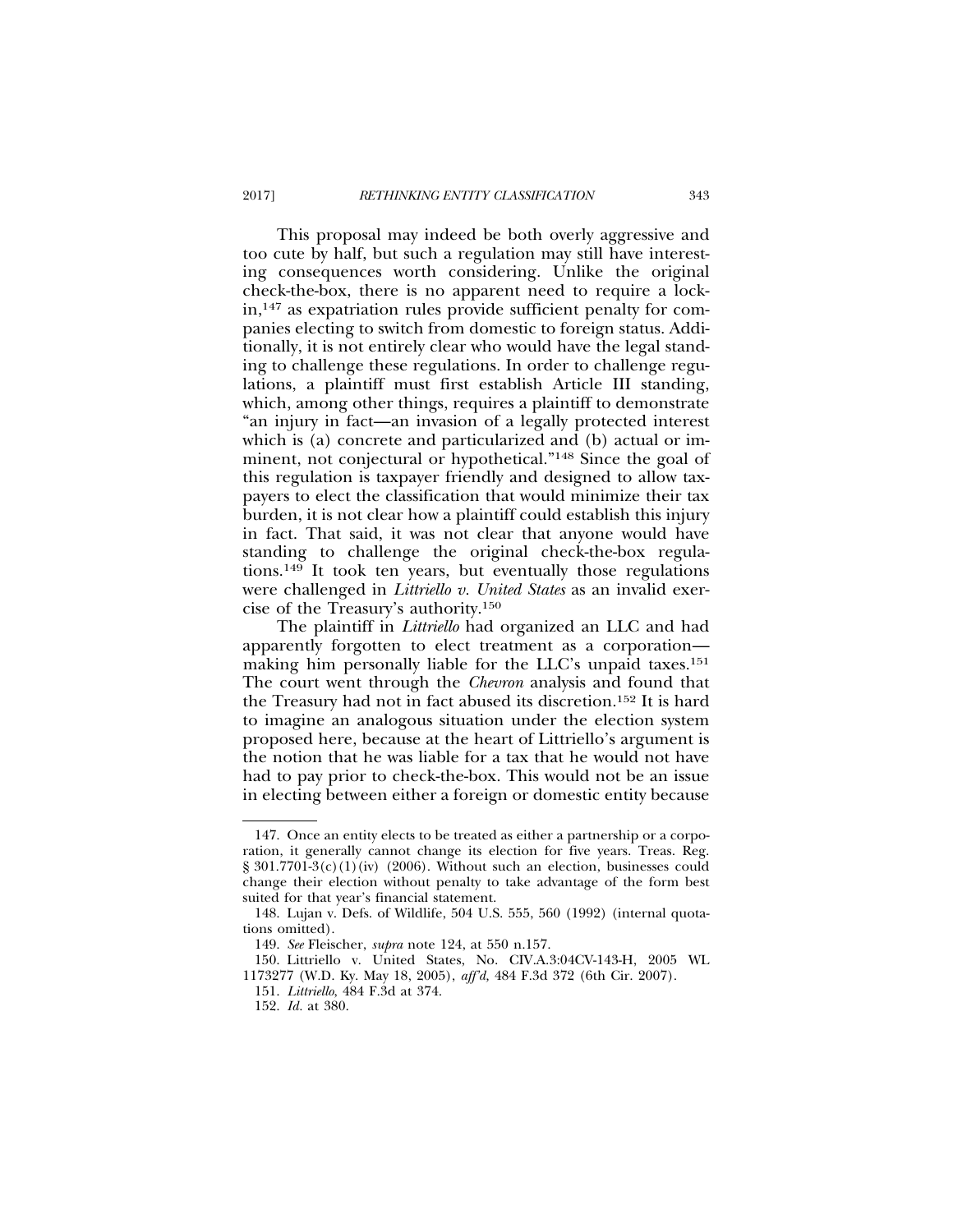the default rule in this proposed regulation would remain the same as it is today: it would look to the place of incorporation. Still, ingenious litigants may still find a way to challenge the rules, and given the aggressive nature of such a rule, it is not clear that such a challenge would withstand scrutiny under the *Chevron* doctrine.153 Furthermore, as a matter of public policy it may not be advisable for a presidential administration to pursue policies that are in contravention of the duly enacted laws of Congress, even if such policies are immune from challenge on the basis of a standing argument.

Thus, the far more plausible fix would be through legislative change, which would either empower the Treasury to apply rules to define domestic and foreign corporations or would place the regulations described above directly into law. Given the level of public scrutiny that corporate inversions receive, the proposal above may be able to gain some political traction. This would be a small change and would therefore not require wholesale overhaul of the tax code. For that reason, it may be more palatable to legislators than moving entirely to a territorial system. It would, in fact, represent Congress' first move towards a territorial system, thereby following the international trend away from worldwide taxation.

#### IV.

# THE COMPLICATIONS AND ADVANTAGES OF BEING A "DEEMED FOREIGN ENTITY"

The theory of the second best suggests that when one condition cannot be optimized, a second best solution deviating from the Pareto optimal solution can be achieved by making other conditions suboptimal.154 The consequence of this, of course, is that while the overall result becomes more efficient,

<sup>153.</sup> In reviewing whether or not Treasury could index capital gains for inflation under its regulatory authority, Lawrence Zelenak concludes that such a regulation would be invalid. Despite that, "indexing would probably be immune from judicial challenge," so "there would almost certainly be no one with standing to challenge the new regulation." Nevertheless, he argues that "[a]s tempting as that course may be, the administration should remember that an illegal activity is still an illegal activity, even when you are sure you will not be caught." Such an analysis would be appropriate in this circumstance as well. Lawrence Zelenak, *Does Treasury Have Authority to Index Basis for Inflation*, 55 TAX NOTES 841, 841–42 (1992).

<sup>154.</sup> *See* Lipsey & Lancaster, *supra* note 88.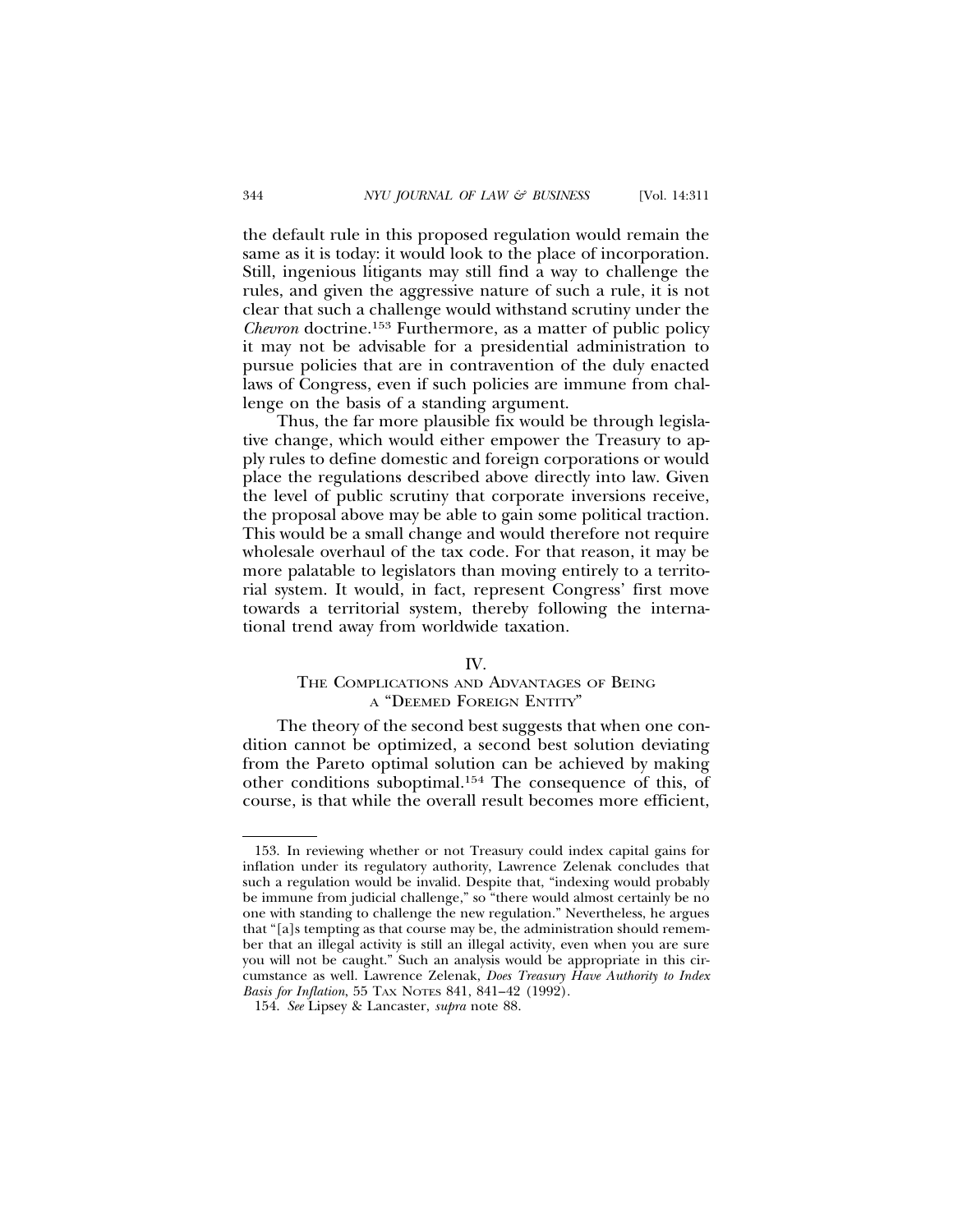it comes at the cost of making other conditions *less* efficient. Therefore, if allowing the election of either foreign or domestic classification is indeed a second best solution, we should expect *overall* benefits, while at the same time sacrificing some efficiency.

#### A. *Potential Complications of the Second Best*

Perhaps the most obvious potential disadvantage is the fact that once a company is treated as a foreign entity, its foreign source income becomes, with some exceptions, immune from U.S. taxation. Not only that, but generating income not taxable to the United States could very well become stateless income, or income not attributable to a multinational's natural locale (that is, the domicile of its parent, residence of its customers, or location of its production facilities).155 One could therefore imagine a business domiciled in the United States declaring itself as a foreign entity for tax purposes. Under current law, this move would free such a business from paying anything on its foreign source income. However, while its U.S. source income would be taxed at normal U.S. rates, its foreign source income may not be attributed to any particular country if no other country claimed that income under its own source rules.<sup>156</sup>

This is an existing problem, however, and not a problem that either this proposal or the status quo purports to solve. Indeed, identifying the "source" of income has become something of a Sisyphean task and requires international cooperation well beyond the debate over moving to a territorial system. As it currently stands, the offshore tax economy already provides the framework for companies to claim income without paying tax to any jurisdiction on that income. The problem of untaxed foreign income (i.e., stateless income) is a problem more generally in a world without unified tax principles.157 This proposal would merely extend to U.S. companies what foreign companies operating in the United States already

<sup>155.</sup> Kleinbard, *supra* note 19, at 701.

<sup>156.</sup> Sourcing rules vary from country to country, and the friction between different countries in how various types of income are defined as well as how income is sourced are what give rise to stateless income. *See id.* at 706.

<sup>157.</sup> *See* OECD, ACTION PLAN ON BASE EROSION AND PROFIT SHIFTING (2013), http://dx.doi.org/10.1787/9789264202719-en.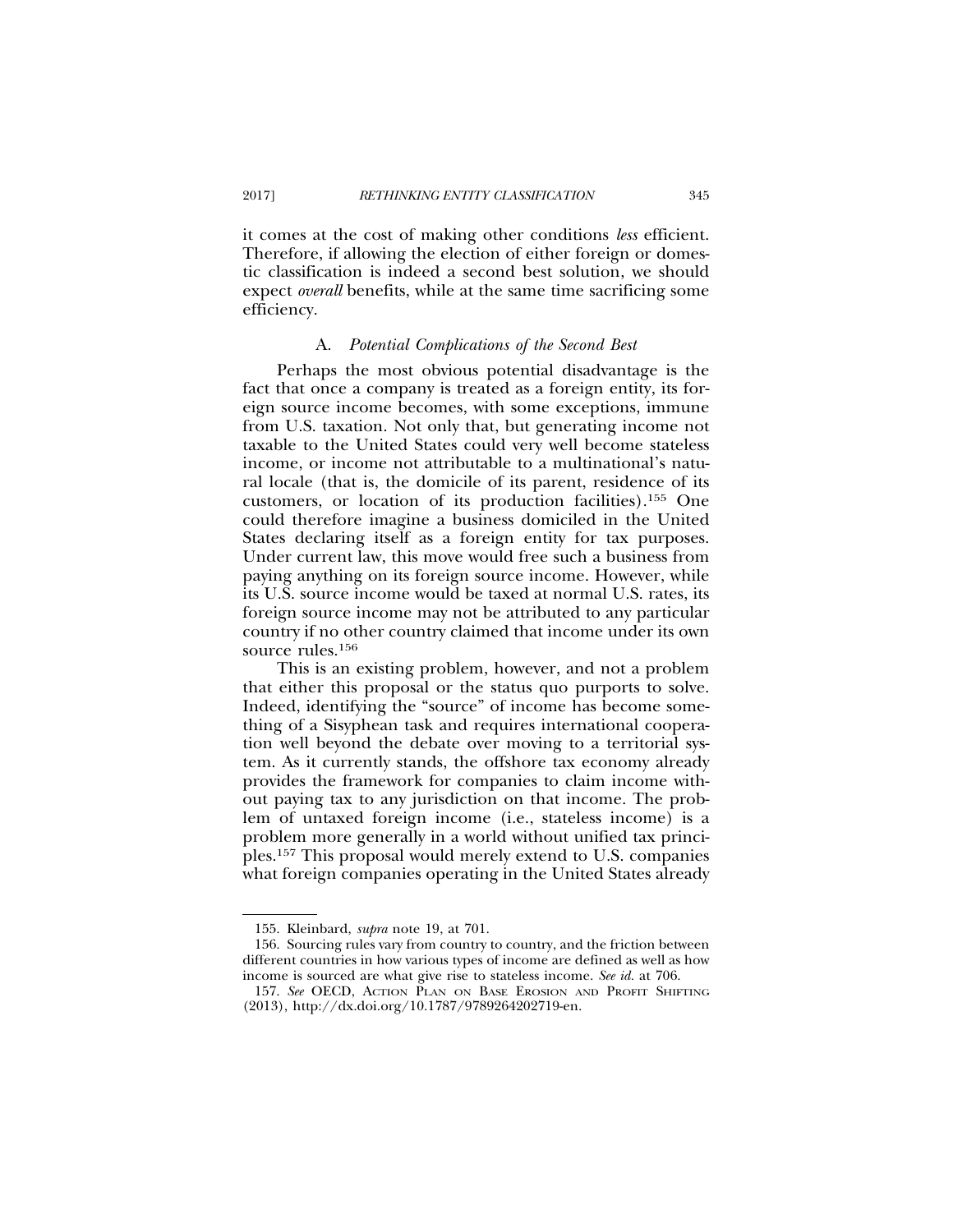have: the right to have foreign-source income exempt from U.S. income tax. Most countries have already granted this right via a territorial tax system, and it is time for the United States to provide that right as well.

Another potential concern is that domestic companies would rush to elect foreign treatment, in much the same way that we currently see companies trying to invert. However, very few companies have substantial foreign revenue to report, and many current multinationals have already structured their overseas operations into separate legal entities.158 Thus, there would be almost no advantage for most companies in avoiding paying U.S. tax on foreign income.159

Additionally, while foreign companies have the benefit of non-U.S.-sourced income avoiding U.S. taxation, the companies are also subject to additional regulations and withholding taxes under current tax law.160 The overarching goal of U.S. tax policy with regards to foreign entities would remain the same, ensuring both that income connected with U.S. activity remains taxed and that foreign income remains untaxed.

If this proposal were to be implemented—particularly via regulation—the temptation for Congress or a future administration to revert to present-day policy could be very high. Currently, if Congress wanted to tax offshore companies, it would be limited in its ability to enforce such a tax beyond U.S. borders. By definition, however, this proposal would involve companies domiciled in the United States that are treated as foreign for tax purposes. Thus, the only thing preventing Congress from "flipping the switch" and reclassifying these entities as domestic (thereby opening these businesses up to massive

<sup>158.</sup> As of 2010, the IRS reported that just 6,922 corporations reduced their taxable income using the foreign tax credit. While these companies generate substantial revenue, this illustrates the fact that companies have either domiciled overseas and taken advantage of tax deferral using CFCs or do not have significant overseas operations. IRS, *supra* note 104.

<sup>159.</sup> Note also that U.S. companies are given a foreign tax credit on taxes paid to foreign countries, meaning that being taxed by the United States on foreign income ultimately matters only for companies that maintain significant activities abroad. Because most countries have a lower corporate tax rate than the United States, the foreign tax credit generally does not eliminate U.S. tax liability for foreign source income. I.R.C. § 901(a) (2010).

<sup>160.</sup> *See, e.g.*, I.R.C. § 897 (2015) (imposing a withholding tax on the sale of any U.S. real property interest); I.R.C. § 1441 (2014) (imposing a withholding tax on various forms of income for foreign persons).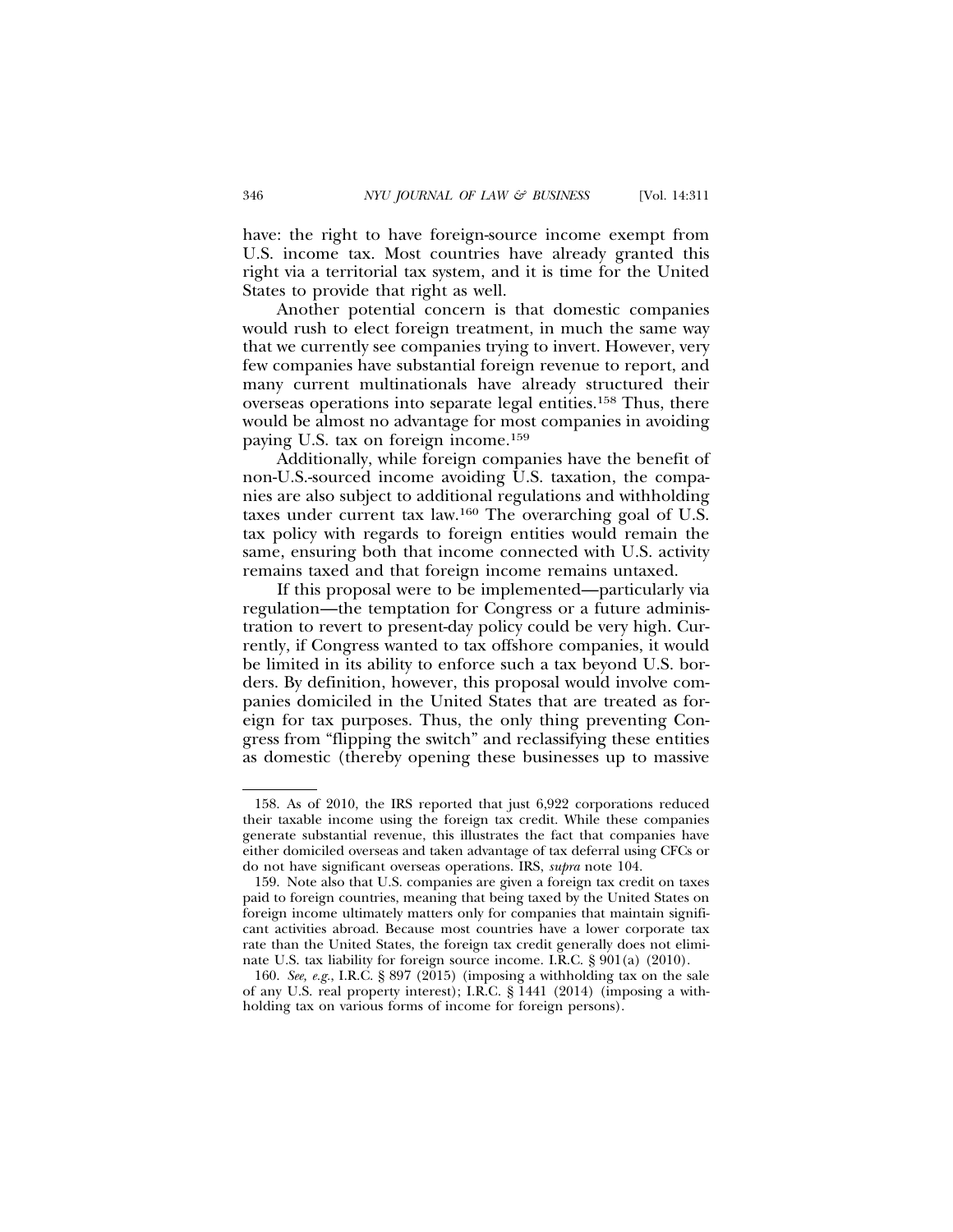tax liabilities unexpectedly) would be the reputational hazard imposed by such a move. Congress would, in effect, have lured businesses to organize in the United States with the promise of not having their foreign income taxed—only to do an aboutface. For this reason alone it may be wise to allow Congress and not the Treasury—to implement this proposal, because it would immunize the policy from the criticism of administrative overreach.

The real disadvantage to this system is that it inserts a legal fiction where one may not be required. Put another way, it is an encumbrance that imposes regulations on companies for which the regulations were not designed. The easiest way to deal with this potential problem would be, of course, to simply move to a territorial system. So introducing the option to elect whether an entity will be treated as foreign or domestic would inject a level of unnecessary complexity—at least with respect to the Paretian optimal solution. It may also open the doors for companies to use the framework for tax planning strategies in similar ways to how companies currently take advantage of generous tax rules in other countries to avoid taxes. This would make the United States *more* complicit in the tax charades that the international community is trying to thwart.<sup>161</sup>

#### B. *Advantages of a Second Best Election*

Achieving a second best solution can require deviation from the optimum for certain conditions in order to achieve an more efficient solution overall. Despite the sacrifices in efficiency described above, this proposal does deliver net benefits over the status quo. First, U.S. companies gain the benefit already granted to foreign companies—of avoiding U.S. income tax on their foreign income. Not all companies may be able to benefit immediately, but eventually, U.S.-domiciled Color Corp. from the example above in Part II.B, would be taxed in the same way as its British competitor, Colour  $Corp.<sup>162</sup>$ 

Second, it would eliminate certain sham transactions made solely for tax purposes. Ideally, people who were formerly setting up entities in tax havens such as the Cayman Islands for legitimate purposes would set them up domestically.

<sup>161.</sup> *See generally* OECD, *supra* note 157.

<sup>162.</sup> *See supra* Part II.B.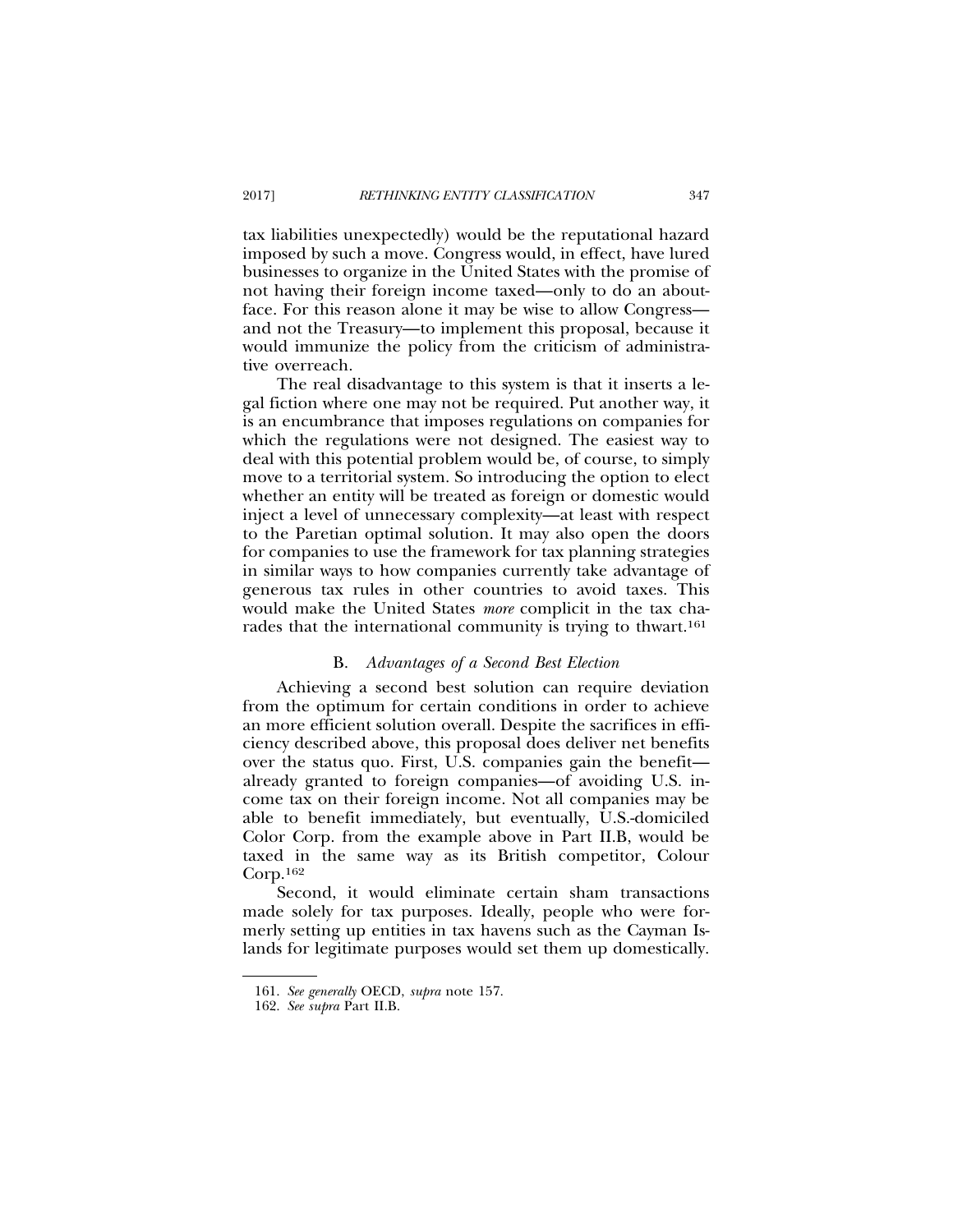This would give these companies predictability by being subject to U.S. laws in a way that may be unavailable when setting up the entities overseas. Second, it would limit tax haven incorporation to companies that either have non-tax reasons<sup>163</sup> or illegitimate tax reasons for setting up overseas. Not all companies use tax havens for legitimate purposes; some use them to hide money beyond the reach of the U.S. government. It is no secret that trillions of dollars are stored offshore in tax havens, with much of that sum illegally avoiding taxation.<sup>164</sup> While tax information exchange agreements with various tax havens have proliferated in the last decade,<sup>165</sup> the United States does not maintain formal tax treaties with most of those countries.166 Thus, even while tax treaties and tax information exchange agreements have sought to prevent tax evasion, offshore tax havens and associated shell companies remain widely used by the wealthy and powerful both to avoid taxes and also to skirt sanctions.167

The final benefit is that it would provide guidance for future changes in law. It would reveal flaws in how we currently treat foreign entities from a tax perspective, since it would help isolate techniques used to generate stateless income. Additionally, it would pave the way for a true territorial system of taxation—the first best solution. This mechanism rejects the notion that a company moving its place of incorporation overseas via inversion or other means is doing anything other than saving money on its *foreign* taxes. Of course, when quintessentially "American" companies move their domicile overseas, it

<sup>163.</sup> For example, recall that Chinese companies listing on U.S. markets will use an offshore VIE as the company going public. *See supra* Part II.A.

<sup>164.</sup> *Special Report: Storm Survivors*, THE ECONOMIST (Feb. 16, 2013), http:/ /www.economist.com/news/special-report/21571549-offshore-financial-centres-have-taken-battering-recently-they-have-shown-remarkable.

<sup>165.</sup> *See*, *e.g., U.S. - Netherlands Antilles Tax Info. Exch. Agreement Enters into Force*, Treas. HP-336 (Mar. 29, 2007).

<sup>166.</sup> The United States maintains tax treaties with a number of countries, which generally exist "for the avoidance of double taxation and the prevention of fiscal evasion with respect to taxes on income." United States Model Income Tax Convention, Nov. 15, 2006.

<sup>167.</sup> *The Panama Papers: A Torrential Leak*, THE ECONOMIST (Apr. 9, 2016), http://www.economist.com/news/international/21696497-huge-trove-documents-has-revealed-secrets-offshore-business-presaging-tougher (describing the so-called "Panama Papers"). Ironically, the first major inversion transaction, McDermott Inc., moved its domicile to Panama in 1982.